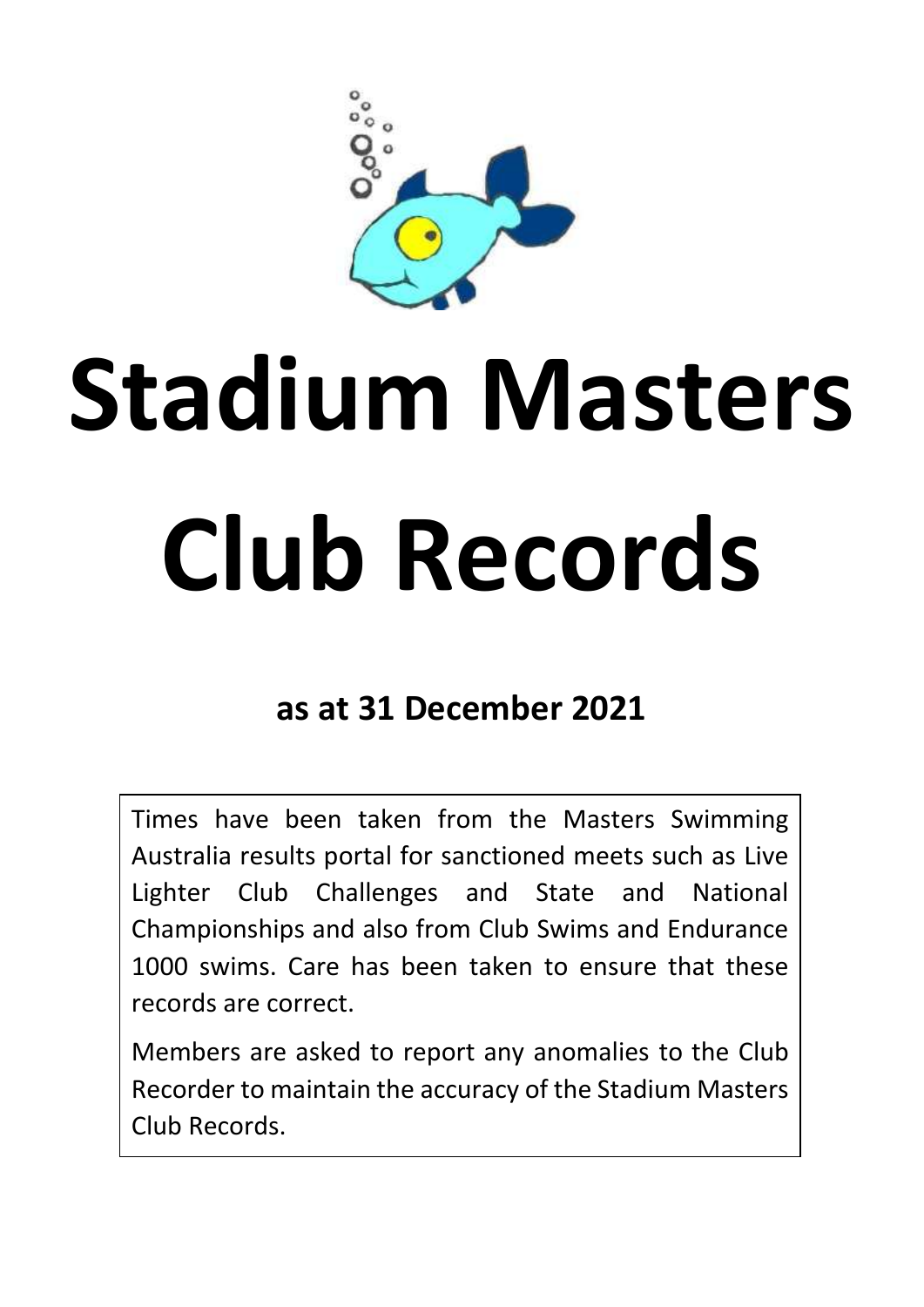#### **AGE GROUP 18-24 FEMALE**

|                   |                 |                 | <b>50M POOL</b> |          | 25M POOL       |             |         |
|-------------------|-----------------|-----------------|-----------------|----------|----------------|-------------|---------|
| <b>SWIM</b>       | <b>DISTANCE</b> | <b>NAME</b>     | <b>YEAR</b>     |          | <b>NAME</b>    | <b>YEAR</b> |         |
|                   | 25              |                 |                 |          | Anja Messmer   | 2010        | 14.87   |
|                   | 50              | Kathryn Fortnum | 2016            | 31.90    | Hiroko Shimoda | 2018        | 33.29   |
|                   | 100             | Anja Messmer    | 2010            | 1:18.89  | Anja Messmer   | 2010        | 1:12.15 |
|                   | 200             | Kathryn Fortnum | 2016            | 2:49.24  | Anja Messmer   | 2010        | 2:30.53 |
| FREESTYLE         | 400             | Kathryn Fortnum | 2016            | 5:50.14  | Hiroko Shimoda | 2018        | 6:49.92 |
|                   | 800             | Kathryn Fortnum | 2015            | 13:33.81 |                |             |         |
|                   | 1500            | Kathryn Fortnum | 2015            | 25:33.39 |                |             |         |
|                   | 3000            | Kathryn Fortnum | 2015            | 50:36.06 |                |             |         |
|                   | 5000            |                 |                 |          |                |             |         |
|                   | 1/2HR           | Fleur Renton    | 1995            | 1100     |                |             |         |
|                   | 3/4HR           |                 |                 |          |                |             |         |
|                   |                 |                 |                 |          |                |             |         |
|                   | 1HR             |                 |                 |          |                |             |         |
|                   | 25<br>50        | Kathryn Fortnum | 2016            | 38.35    | Hiroko Shimoda | 2018        | 44.54   |
|                   | 100             |                 |                 |          | Hiroko Shimoda | 2018        | 2:07.10 |
|                   | 200             |                 |                 |          |                |             |         |
|                   | 400             |                 |                 |          |                |             |         |
| <b>BACKSTROKE</b> | 800             |                 |                 |          |                |             |         |
|                   | 1500            |                 |                 |          |                |             |         |
|                   | 3000            |                 |                 |          |                |             |         |
|                   | 5000            |                 |                 |          |                |             |         |
|                   | 1/2HR           |                 |                 |          |                |             |         |
|                   | 3/4HR           |                 |                 |          |                |             |         |
|                   | 1HR             |                 |                 |          |                |             |         |
| EASTSTROKE        | 25              |                 |                 |          | Anja Messmer   | 2010        | 18.55   |
|                   | 50              | Hiroko Shimoda  | 2018            | 44.57    | Anja Messmer   | 2010        | 39.81   |
|                   | 100             | Anja Messmer    | 2011            | 1:35.68  | Hiroko Shimoda | 2018        | 1:46.58 |
|                   | 200             | Anja Messmer    | 2011            | 3:34.07  |                |             |         |
|                   | 400<br>800      |                 |                 |          |                |             |         |
|                   | 1500            |                 |                 |          |                |             |         |
| BR                | 3000            |                 |                 |          |                |             |         |
|                   | 5000            |                 |                 |          |                |             |         |
|                   | 1/2HR           |                 |                 |          |                |             |         |
|                   | 3/4HR           |                 |                 |          |                |             |         |
|                   | 1HR             |                 |                 |          |                |             |         |
| FLY               | 25              |                 |                 |          | Anja Messmer   | 2010        | 15.98   |
|                   | 50              | Anja Messmer    | 2011            | 38.25    | Anja Messmer   | 2010        | 37.64   |
|                   | 100             | Anja Messmer    | 2011            | 1:32.14  | Anja Messmer   | 2010        | 1:22.71 |
|                   | 200             |                 |                 |          | Anja Messmer   | 2010        | 3:14.90 |
|                   | 400             |                 |                 |          |                |             |         |
|                   | 800             |                 |                 |          |                |             |         |
| Σ                 | 100             |                 |                 |          |                |             |         |
|                   | 200             | Kathryn Fortnum | 2016            | 3:09.16  |                |             |         |
|                   | 400             | Anja Messmer    | 2011            | 6:52.00  |                |             |         |
|                   | 800             |                 |                 |          |                |             |         |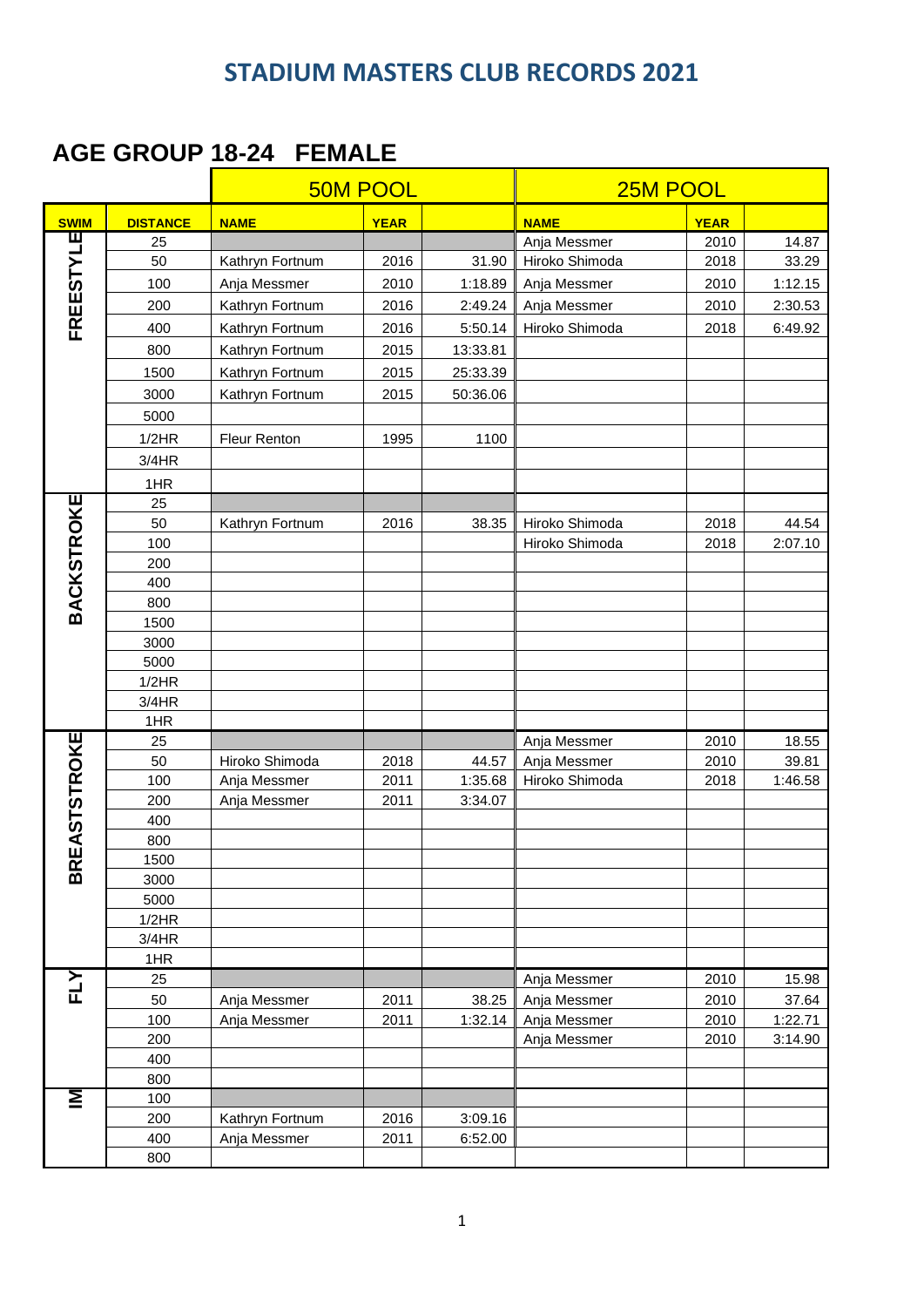### **AGE GROUP 18-24 MALE**

|                     |                 |              | <b>50M POOL</b> |         |             | 25M POOL    |  |  |
|---------------------|-----------------|--------------|-----------------|---------|-------------|-------------|--|--|
| <b>SWIM</b>         | <b>DISTANCE</b> | <b>NAME</b>  | <b>YEAR</b>     |         | <b>NAME</b> | <b>YEAR</b> |  |  |
| <b>FREESTYLE</b>    | 25              |              |                 |         |             |             |  |  |
|                     | 50              | George Craig | 1994            | 33.52   |             |             |  |  |
|                     | 100             | George Craig | 1995            | 1:27.72 |             |             |  |  |
|                     | 200             |              |                 |         |             |             |  |  |
|                     | 400             | George Craig | 1995            | 7:46.42 |             |             |  |  |
|                     | 800             |              |                 |         |             |             |  |  |
|                     | 1500            |              |                 |         |             |             |  |  |
|                     | 3000            |              |                 |         |             |             |  |  |
|                     | 5000            |              |                 |         |             |             |  |  |
|                     | 1/2HR           | George Craig | 1995            | 1225    |             |             |  |  |
|                     | 3/4HR           |              |                 |         |             |             |  |  |
|                     | 1HR             |              |                 |         |             |             |  |  |
|                     | 25              |              |                 |         |             |             |  |  |
| <b>BACKSTROKE</b>   | 50              | George Craig | 1995            | 51.13   |             |             |  |  |
|                     | 100             |              |                 |         |             |             |  |  |
|                     | 200             |              |                 |         |             |             |  |  |
|                     | 400             |              |                 |         |             |             |  |  |
|                     | 800             |              |                 |         |             |             |  |  |
|                     | 1500            |              |                 |         |             |             |  |  |
|                     | 3000            |              |                 |         |             |             |  |  |
|                     | 5000            |              |                 |         |             |             |  |  |
|                     | 1/2HR           |              |                 |         |             |             |  |  |
|                     | 3/4HR           |              |                 |         |             |             |  |  |
|                     | 1HR             |              |                 |         |             |             |  |  |
|                     | 25              |              |                 |         |             |             |  |  |
|                     | 50              | George Craig | 1994            | 42.63   |             |             |  |  |
|                     | 100             |              |                 |         |             |             |  |  |
|                     | 200             |              |                 |         |             |             |  |  |
|                     | 400             |              |                 |         |             |             |  |  |
|                     | 800             |              |                 |         |             |             |  |  |
| <b>BREASTSTROKE</b> | 1500            |              |                 |         |             |             |  |  |
|                     | 3000            |              |                 |         |             |             |  |  |
|                     | 5000            |              |                 |         |             |             |  |  |
|                     | 1/2HR           |              |                 |         |             |             |  |  |
|                     | 3/4HR           |              |                 |         |             |             |  |  |
|                     | 1HR             |              |                 |         |             |             |  |  |
| FLY                 | 25              |              |                 |         |             |             |  |  |
|                     | 50              |              |                 |         |             |             |  |  |
|                     | 100             |              |                 |         |             |             |  |  |
|                     | 200             |              |                 |         |             |             |  |  |
|                     | 400             |              |                 |         |             |             |  |  |
|                     | 800             |              |                 |         |             |             |  |  |
| Σ                   | 100             |              |                 |         |             |             |  |  |
|                     | 200             |              |                 |         |             |             |  |  |
|                     | 400             |              |                 |         |             |             |  |  |
|                     | 800             |              |                 |         |             |             |  |  |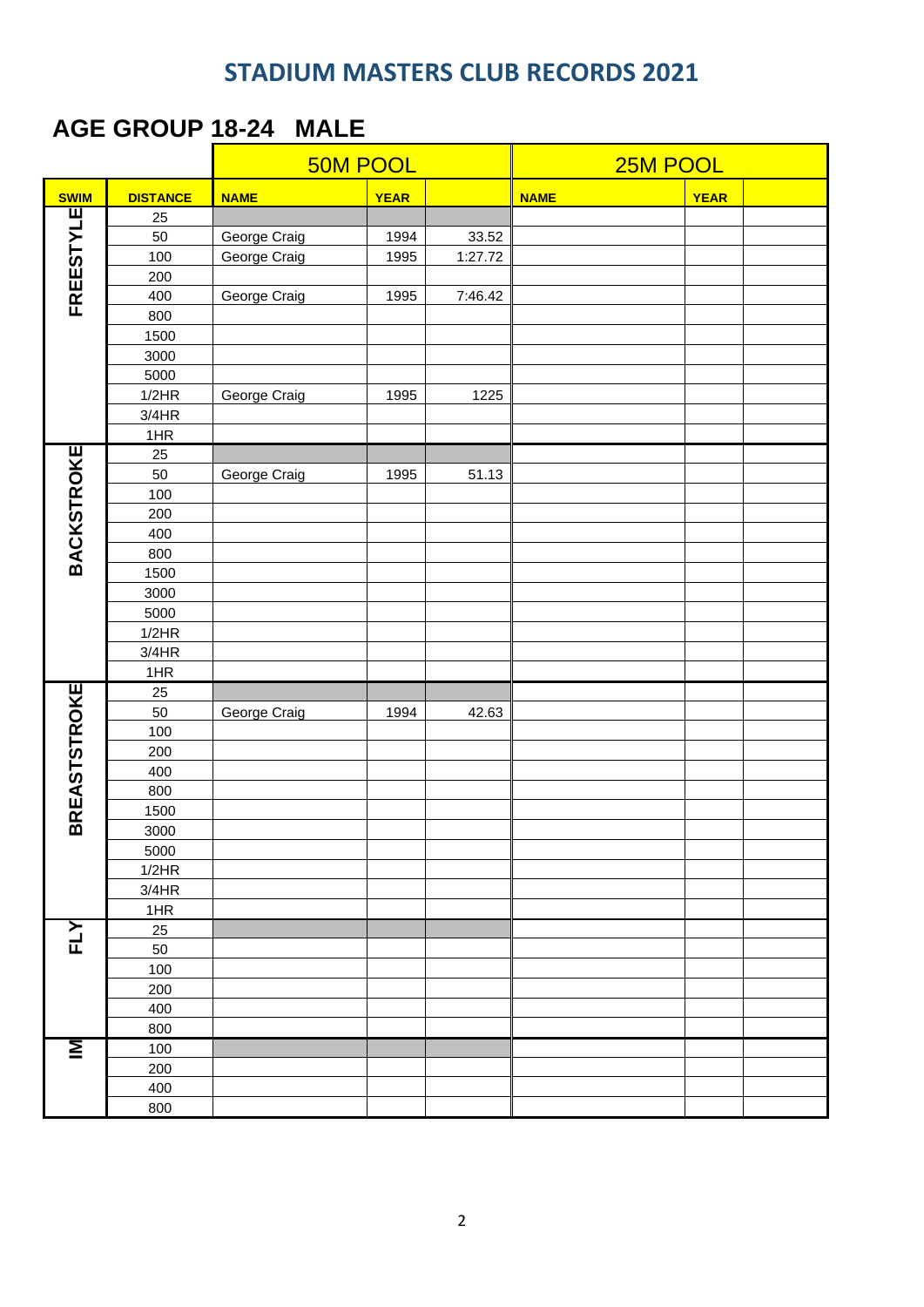#### **AGE GROUP 25-29 FEMALE**

|                     |                 |                   | <b>50M POOL</b> |          | 25M POOL          |             |          |  |
|---------------------|-----------------|-------------------|-----------------|----------|-------------------|-------------|----------|--|
| <b>SWIM</b>         | <b>DISTANCE</b> | <b>NAME</b>       | <b>YEAR</b>     |          | <b>NAME</b>       | <b>YEAR</b> |          |  |
| ш                   | 25              |                   |                 |          | Ciara Drumm       | 2017        | 16.96    |  |
| FREESTYL            | 50              | Michelle Kendell  | 2002            | 31.83    |                   |             |          |  |
|                     | 100             | Michelle Kendell  | 2001            | 1:09.71  | Ciara Drumm       | 2017        | 1:25.43  |  |
|                     | 200             | Michelle Kendell  | 2001            | 2:38.11  | Marianne Yrke     | 1999        | 3:22.15  |  |
|                     | 400             | Sharyn Paul       | 1992            | 5:39.49  |                   |             |          |  |
|                     | 800             | Michelle Kendell  | 2001            | 12:09.42 |                   |             |          |  |
|                     | 1500            | Michelle Kendell  | 2002            | 23:06.03 |                   |             |          |  |
|                     | 3000            | Michelle Kendell  | 2002            | 47:57.41 |                   |             |          |  |
|                     | 5000            |                   |                 |          |                   |             |          |  |
|                     | 1/2HR           | Michelle Kendell  | 2002            | 1875     |                   |             |          |  |
|                     | 3/4HR           | Michelle Kendell  | 2002            | 2800     |                   |             |          |  |
|                     | 1HR             | Michelle Kendell  | 2002            | 3750     |                   |             |          |  |
|                     | 25              |                   |                 |          |                   |             |          |  |
|                     | 50              | Michelle Kendell  | 2001            | 39.80    | Kathryn Buttfield | 2003        | 50.02    |  |
|                     | 100             | Michelle Kendell  | 2002            | 1:24.92  | Sophie Wilkinson  | 2019        | 2:43.66  |  |
|                     | 200             | Michelle Kendell  | 2001            | 3:12.60  |                   |             |          |  |
|                     | 400             | Michaela Hobbs    | 2001            | 7:56.90  | Sophie Wilkinson  | 2019        | 10:51.18 |  |
| <b>BACKSTROKE</b>   | 800             | Marianne Yrke     | 1999            | 17:36.32 |                   |             |          |  |
|                     | 1500            |                   |                 |          |                   |             |          |  |
|                     | 3000            |                   |                 |          |                   |             |          |  |
|                     | 5000            |                   |                 |          |                   |             |          |  |
|                     | 1/2HR           |                   |                 |          |                   |             |          |  |
|                     | 3/4HR           |                   |                 |          |                   |             |          |  |
|                     | 1HR             |                   |                 |          |                   |             |          |  |
| <b>BREASTSTROKE</b> | 25              |                   |                 |          | <b>Ruth Mills</b> | 2012        | 28.73    |  |
|                     | 50              | Kathryn Linn      | 2001            | 42.03    | Kathryn Buttfield | 2001        | 45.80    |  |
|                     | 100             | Kathryn Linn      | 2001            | 1:29.16  | Kathryn Buttfield | 2003        | 1:41.29  |  |
|                     | 200             | Sharyn Paul       | 1993            | 3:12.43  | <b>Ruth Mills</b> | 2012        | 4:05.28  |  |
|                     | 400             | Sharyn Paul       | 1993            | 7:22.24  | <b>Ruth Mills</b> | 2012        | 8:12.90  |  |
|                     | 800             | Danae Watkins     | 2001            | 19:44.21 | <b>Ruth Mills</b> | 2012        | 16:37.03 |  |
|                     | 1500            | Kathryn Buttfield | 2003            | 31:46.87 | <b>Ruth Mills</b> | 2012        | 31:36.57 |  |
|                     | 3000            |                   |                 |          |                   |             |          |  |
|                     | 5000            |                   |                 |          |                   |             |          |  |
|                     | 1/2HR           | Kathryn Buttfield | 2001            | 1275     |                   |             |          |  |
|                     | 3/4HR           |                   |                 |          |                   |             |          |  |
|                     | 1HR             |                   |                 |          |                   |             |          |  |
| FLY                 | 25              |                   |                 |          |                   |             |          |  |
|                     | 50              | Michelle Kendell  | 2002            | 34.47    | Sophie Wilkinson  | 2019        | 1:13.67  |  |
|                     | 100             | Michelle Kendell  | 2001            | 1:25.59  |                   |             |          |  |
|                     | 200             | Anja Messmer      | 2015            | 3:34.46  |                   |             |          |  |
|                     | 400             |                   |                 |          |                   |             |          |  |
|                     | 800             |                   |                 |          |                   |             |          |  |
| Σ                   | 100             |                   |                 |          | Marianne Yrke     | 2000        | 1:49.03  |  |
|                     | 200             | Michelle Kendell  | 2002            | 2:51.85  |                   |             |          |  |
|                     | 400             | Michelle Kendell  | 2001            | 6:34.46  |                   |             |          |  |
|                     | 800             | Lyndsay Tonner    | 2003            | 19:59.84 |                   |             |          |  |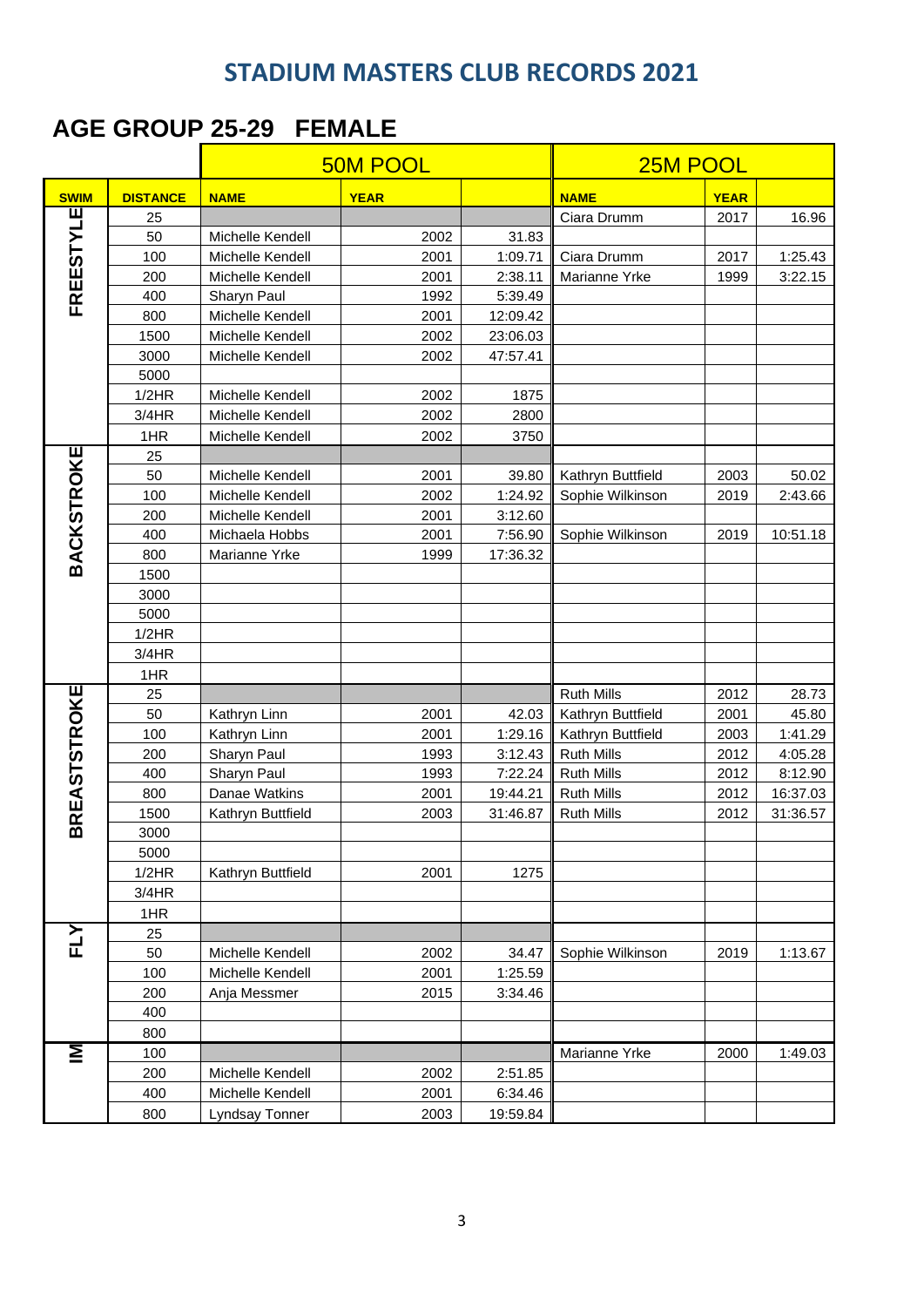#### **AGE GROUP 25-29 MALE**

|                     |                 | 50M POOL            | 25M POOL    |            |                   |             |         |
|---------------------|-----------------|---------------------|-------------|------------|-------------------|-------------|---------|
| <b>SWIM</b>         | <b>DISTANCE</b> | <b>NAME</b>         | <b>YEAR</b> |            | <b>NAME</b>       | <b>YEAR</b> |         |
|                     | 25              |                     |             |            | Andrew Wilson     | 2011        | 14.02   |
| FREESTYLE           | 50              | Mathew Lovelock     | 2015        | 27.43      | Andrew Wilson     | 2011        | 31.02   |
|                     | 100             | <b>Gerard Field</b> | 1998        | 1:03.79    | Raffaele Stellato | 2017        | 1:18.66 |
|                     | 200             | Andrew Wilson       | 2011        | 2:54.46    | David Fairclough  | 1999        | 2:22.50 |
|                     | 400             | David Fairclough    | 1999        | 5:23.61    |                   |             |         |
|                     | 800             | David Fairclough    | 1999        | 11:16.63   |                   |             |         |
|                     | 1500            | David Fairclough    | 1999        | 22:09.08   |                   |             |         |
|                     | 3000            | David Fairclough    | 1998        | 47:04.61   |                   |             |         |
|                     | 5000            | David Fairclough    | 1999        | 1:25:33.13 |                   |             |         |
|                     | 1/2HR           | David Fairclough    | 1998        | 1975       |                   |             |         |
|                     | 3/4HR           |                     |             |            |                   |             |         |
|                     | 1HR             | David Fairclough    | 1998        | 3775       |                   |             |         |
|                     | 25              |                     |             |            |                   |             |         |
|                     | 50              | <b>Gerard Field</b> | 1998        | 35.74      |                   |             |         |
|                     | 100             | Mathew Lovelock     | 2015        | 1:18.48    |                   |             |         |
|                     | 200             |                     |             |            |                   |             |         |
|                     | 400             |                     |             |            |                   |             |         |
| BACKSTROKE          | 800             |                     |             |            |                   |             |         |
|                     | 1500            |                     |             |            |                   |             |         |
|                     | 3000            |                     |             |            |                   |             |         |
|                     | 5000            |                     |             |            |                   |             |         |
|                     | 1/2HR           |                     |             |            |                   |             |         |
|                     | 3/4HR           |                     |             |            |                   |             |         |
|                     | 1HR             |                     |             |            |                   |             |         |
| <b>BREASTSTROKE</b> | 25              |                     |             |            |                   |             |         |
|                     | 50              | Mathew Lovelock     | 2015        | 39.25      | David Fairclough  | 1999        | 39.81   |
|                     | 100             | David Fairclough    | 1998        | 1:31.26    |                   |             |         |
|                     | 200             | Raffaele Stellato   | 2017        | 3.44.28    | Mark Anderson     | 1998        | 3:37.45 |
|                     | 400             | Mark Anderson       | 1997        | 7:29.16    |                   |             |         |
|                     | 800             | Mark Anderson       | 1997        | 17:14.50   |                   |             |         |
|                     | 1500            |                     |             |            |                   |             |         |
|                     | 3000            |                     |             |            |                   |             |         |
|                     | 5000            |                     |             |            |                   |             |         |
|                     | 1/2HR           |                     |             |            |                   |             |         |
|                     | 3/4HR           |                     |             |            |                   |             |         |
|                     | 1HR             |                     |             |            |                   |             |         |
| FLY                 | 25              |                     |             |            |                   |             |         |
|                     | 50              | Mathew Lovelock     | 2015        | 30.18      |                   |             |         |
|                     | 100             | <b>Gerard Field</b> | 1999        | 1:24.16    |                   |             |         |
|                     | 200             |                     |             |            |                   |             |         |
|                     | 400             |                     |             |            |                   |             |         |
|                     | 800             |                     |             |            |                   |             |         |
| Σ                   | 100             |                     |             |            | David Fairclough  | 1999        | 1:15.05 |
|                     | 200             |                     |             |            |                   |             |         |
|                     | 400             |                     |             |            |                   |             |         |
|                     | 800             |                     |             |            |                   |             |         |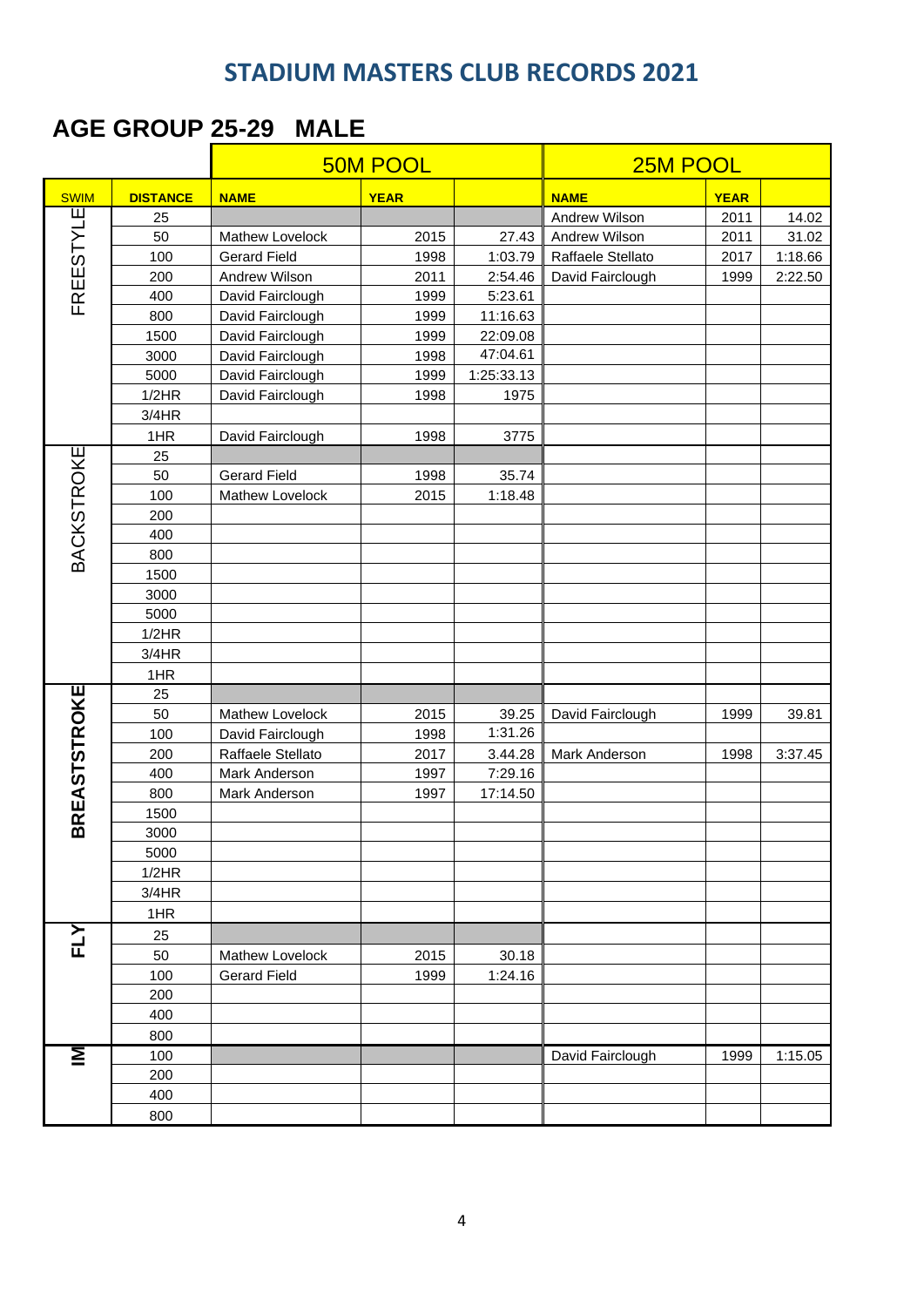### **AGE GROUP 30-34 FEMALE**

|                     |                 |                   | <b>50M POOL</b> | 25M POOL   |                             |             |         |
|---------------------|-----------------|-------------------|-----------------|------------|-----------------------------|-------------|---------|
| <b>SWIM</b>         | <b>DISTANCE</b> | <b>NAME</b>       | <b>YEAR</b>     |            | <b>NAME</b>                 | <b>YEAR</b> |         |
| щ                   | 25              |                   |                 |            |                             |             |         |
| FREESTYL            | 50              | Andrea Coleman    | 2003            | 32.29      | Andrea Coleman              | 2003        | 32.45   |
|                     | 100             | Michelle Kendell  | 2003            | 1:10.58    | Kathryn Buttfield           | 2006        | 1:22.72 |
|                     | 200             | Michelle Kendell  | 2003            | 2:34.16    |                             |             |         |
|                     | 400             | Michelle Kendell  | 2003            | 5:31.26    |                             |             |         |
|                     | 800             | Simone Eaton      | 2002            | 13:39.55   |                             |             |         |
|                     | 1500            | Andrea Coleman    | 2003            | 24:07.14   |                             |             |         |
|                     | 3000            | Andrea Coleman    | 2003            | 46:59.00   |                             |             |         |
|                     | 5000            | Simone Eaton      | 2002            | 1:32:54.12 |                             |             |         |
|                     | 1/2HR           | Andrea Coleman    | 2003            | 1875       |                             |             |         |
|                     | 3/4HR           | Andrea Coleman    | 2003            | 2850       |                             |             |         |
|                     | 1HR             | Simone Eaton      | 2002            | 3175       |                             |             |         |
|                     | 25              |                   |                 |            |                             |             |         |
|                     | 50              | Angela Allsopp    | 1999            | 45.31      | Angela Allsopp              | 2000        | 45.00   |
|                     | 100             | Michelle Kendell  | 2003            | 1:23.76    | Kathryn Buttfield           | 2004        | 1:50.25 |
|                     | 200             | Andrea Coleman    | 2003            | 3:47.35    | Kathryn Buttfield           | 2004        | 3:51.14 |
|                     | 400             | Andrea Coleman    | 2003            | 7:35.75    | Kathryn Buttfield           | 2004        | 7:56.23 |
|                     | 800             | Helene De Beer    | 2000            | 18:33.45   |                             |             |         |
|                     | 1500            |                   |                 |            |                             |             |         |
|                     | 3000            |                   |                 |            |                             |             |         |
| BACKSTROKE          | 5000            |                   |                 |            |                             |             |         |
|                     | 1/2HR           | Helene De Beer    | 2000            | 1250       |                             |             |         |
|                     | 3/4HR           |                   |                 |            |                             |             |         |
|                     | 1HR             | Helene De Beer    | 2000            | 2425       |                             |             |         |
| <b>BREASTSTROKE</b> | 25              |                   |                 |            |                             |             |         |
|                     | 50              | Andrea Coleman    | 2003            | 42.13      | Andrea Coleman              | 2003        | 42.06   |
|                     | 100             | Andrea Coleman    | 2003            | 1:42.81    | Andrea Coleman              | 2003        | 1:34.88 |
|                     | 200             | Andrea Coleman    | 2003            | 3:21.95    | <b>Christine Blenkinsop</b> | 1993        | 3:50.20 |
|                     | 400             | Andrea Coleman    | 2003            | 7:19.00    |                             |             |         |
|                     | 800             | Andrea Coleman    | 2003            | 14:47.40   |                             |             |         |
|                     | 1500            | Kathryn Buttfield | 2004            | 31:47.68   |                             |             |         |
|                     | 3000            |                   |                 |            |                             |             |         |
|                     | 5000            |                   |                 |            |                             |             |         |
|                     | 1/2HR           | Kathryn Buttfield | 2004            | 1400       |                             |             |         |
|                     | 3/4HR           |                   |                 |            |                             |             |         |
|                     | 1HR             | Angela Allsopp    | 1999            | 2475       |                             |             |         |
| FLY                 | 25              |                   |                 |            |                             |             |         |
|                     | 50              | Michelle Kendell  | 2003            | 34.39      | Simone Eaton                | 2002        | 46.20   |
|                     | 100             | Andrea Coleman    | 2003            | 1:35.99    | Kathryn Buttfield           | 2004        | 2:02.60 |
|                     | 200             | Angela Allsopp    | 2000            | 4:20.13    |                             |             |         |
|                     | 400             |                   |                 |            |                             |             |         |
|                     | 800             |                   |                 |            |                             |             |         |
| Σ                   | 100             |                   |                 |            | Jane Somes                  | 2001        | 1:34.04 |
|                     | 200             | Michelle Kendell  | 2003            | 2:53.12    |                             |             |         |
|                     | 400             | Andrea Coleman    | 2003            | 6:59.19    | Kathryn Buttfield           | 2004        | 7:46.80 |
|                     | 800             |                   |                 |            |                             |             |         |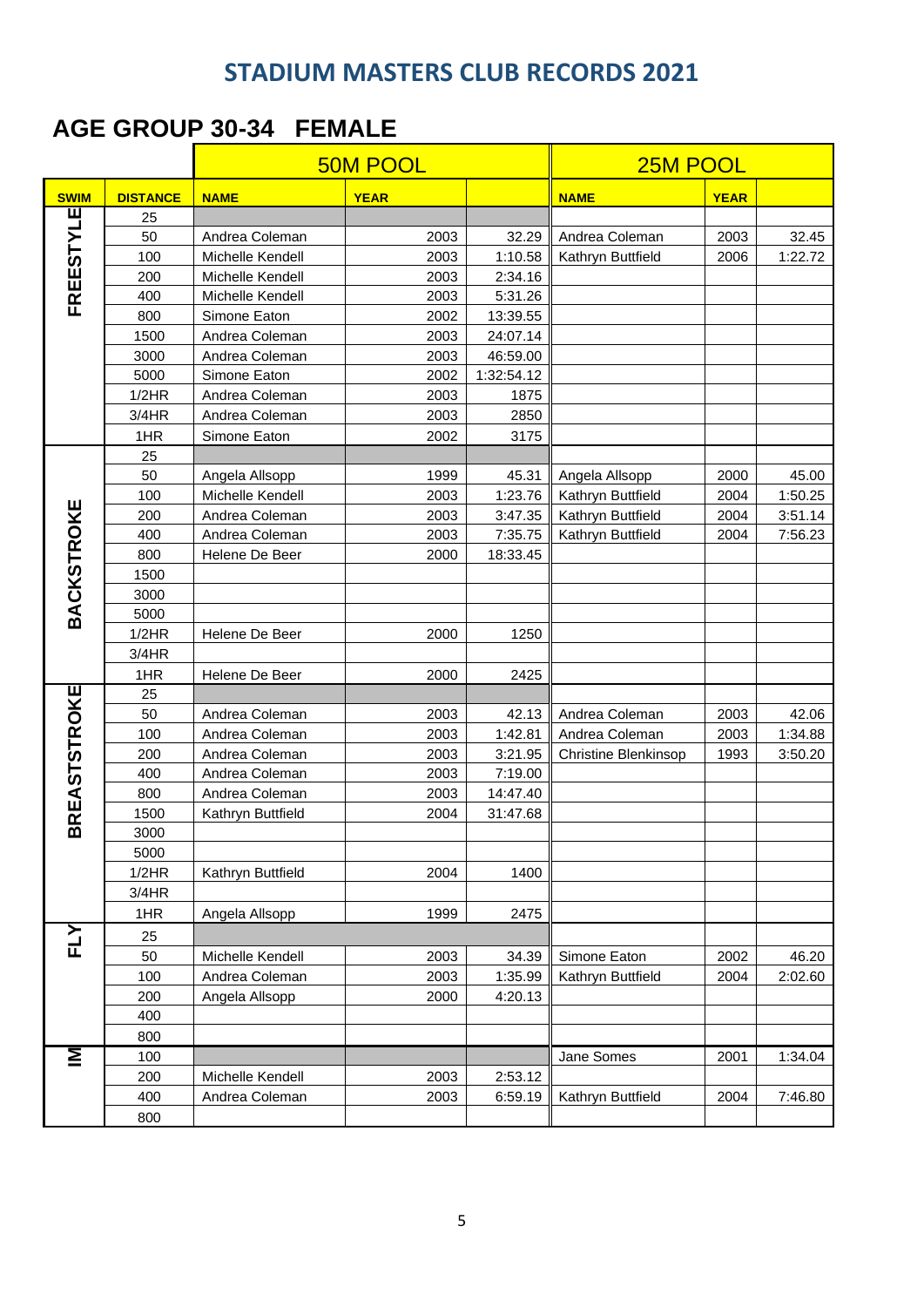#### **AGE GROUP 30-34 MALE**

|                     |                 |                         | <b>50M POOL</b> |          |                        | 25M POOL    |                |  |  |
|---------------------|-----------------|-------------------------|-----------------|----------|------------------------|-------------|----------------|--|--|
| <b>SWIM</b>         | <b>DISTANCE</b> | <b>NAME</b>             | <b>YEAR</b>     |          | <b>NAME</b>            | <b>YEAR</b> |                |  |  |
|                     | 25              |                         |                 |          | Michael Kane           | 2008        | 13.24          |  |  |
| FREESTYLE           | 50              | Mathew Lovelock         | 2016            | 26.66    | Leon Musca             | 2005        | 28.63          |  |  |
|                     | 100             | Leon Musca              | 2005            | 1:04.21  | David Fairclough       | 2002        | 1:06.37        |  |  |
|                     | 200             | David Fairclough        | 2003            | 2:27.14  | Thrym Kristoffersen    | 1999        | 2:49.16        |  |  |
|                     | 400             | David Fairclough        | 2003            | 5:26.00  |                        |             |                |  |  |
|                     | 800             | David Fairclough        | 2003            | 11:23.72 |                        |             |                |  |  |
|                     | 1500            | David Fairclough        | 2003            | 21:50.31 |                        |             |                |  |  |
|                     | 3000            | Thrym Kristoffersen     | 1998            | 53:19.17 |                        |             |                |  |  |
|                     | 5000            |                         |                 |          |                        |             |                |  |  |
|                     | 1/2HR           | Julian Keys             | 1993            | 1825     |                        |             |                |  |  |
|                     | 3/4HR           | Julian Keys             | 1995            | 2775     |                        |             |                |  |  |
|                     | 1HR             | Julian Keys             | 1995            | 3725     |                        |             |                |  |  |
| <b>BACKSTROKE</b>   | 25              |                         |                 |          | Mathew Lovelock        | 2018        | 15.91          |  |  |
|                     | 50              | Mathew Lovelock         | 2018            | 33.63    | Andrew Wilson          | 2012        | 38.88          |  |  |
|                     | 100             | Mathew Lovelock         | 2016            | 1:16.67  | Julian Keys            | 1993        | 1:28.60        |  |  |
|                     | 200             | Julian Keys             | 1995            | 3:09.00  |                        |             |                |  |  |
|                     | 400             | Julian Keys             | 1994            | 6:59.37  |                        |             |                |  |  |
|                     | 800             | Julian Keys             | 1995            | 13:49.02 |                        |             |                |  |  |
|                     | 1500            | Thrym Kristoffersen     | 1998            | 32:12.27 |                        |             |                |  |  |
|                     | 3000            |                         |                 |          |                        |             |                |  |  |
|                     | 5000            |                         |                 |          |                        |             |                |  |  |
|                     | 1/2HR           | Thrym Kristoffersen     | 1998            | 1350     |                        |             |                |  |  |
|                     | 3/4HR           |                         |                 |          |                        |             |                |  |  |
|                     | 1HR             |                         |                 |          |                        |             |                |  |  |
| <b>BREASTSTROKE</b> | 25              |                         |                 |          |                        |             |                |  |  |
|                     | 50              | <b>Brett Machielsen</b> | 2006            | 37.73    | Thrym Kristoffersen    | 2000        | 44.48          |  |  |
|                     | 100             | Thrym Kristoffersen     | 1998            | 1:38.22  | Leon Musca             | 2005        | 1:31.52        |  |  |
|                     | 200             | Thrym Kristoffersen     | 2000            | 3:39.33  |                        |             |                |  |  |
|                     | 400             | Keef Hickey             | 1997            | 7:35.87  |                        |             |                |  |  |
|                     | 800             | Keef Hickey             | 1998            | 16:42.16 |                        |             |                |  |  |
|                     | 1500            | <b>Keef Hickey</b>      | 1998            | 32:30.95 |                        |             |                |  |  |
|                     | 3000            |                         |                 |          |                        |             |                |  |  |
|                     | 5000            |                         |                 |          |                        |             |                |  |  |
|                     | 1/2HR           | <b>Keef Hickey</b>      | 1998            | 1675     |                        |             |                |  |  |
|                     | 3/4HR           |                         |                 |          |                        |             |                |  |  |
|                     | 1HR<br>25       |                         |                 |          | Leon Musca             | 2005        |                |  |  |
| FLY                 | 50              | <b>Mathew Lovelock</b>  | 2018            | 29.82    | Leon Musca             | 2005        | 14.09<br>31.00 |  |  |
|                     | 100             | <b>Mathew Lovelock</b>  | 2016            | 1:11.98  | <b>Mathew Lovelock</b> | 2016        | 1:14.06        |  |  |
|                     | 200             |                         |                 |          |                        |             |                |  |  |
|                     | 400             |                         |                 |          |                        |             |                |  |  |
|                     | 800             |                         |                 |          |                        |             |                |  |  |
| Σ                   | 100             |                         |                 |          | Leon Musca             | 2005        | 1:16.83        |  |  |
|                     | 200             | Mathew Lovelock         | 2016            | 2:46.53  |                        |             |                |  |  |
|                     | 400             |                         |                 |          | Mathew Lovelock        | 2016        | 5:52.54        |  |  |
|                     | 800             |                         |                 |          |                        |             |                |  |  |
|                     |                 |                         |                 |          |                        |             |                |  |  |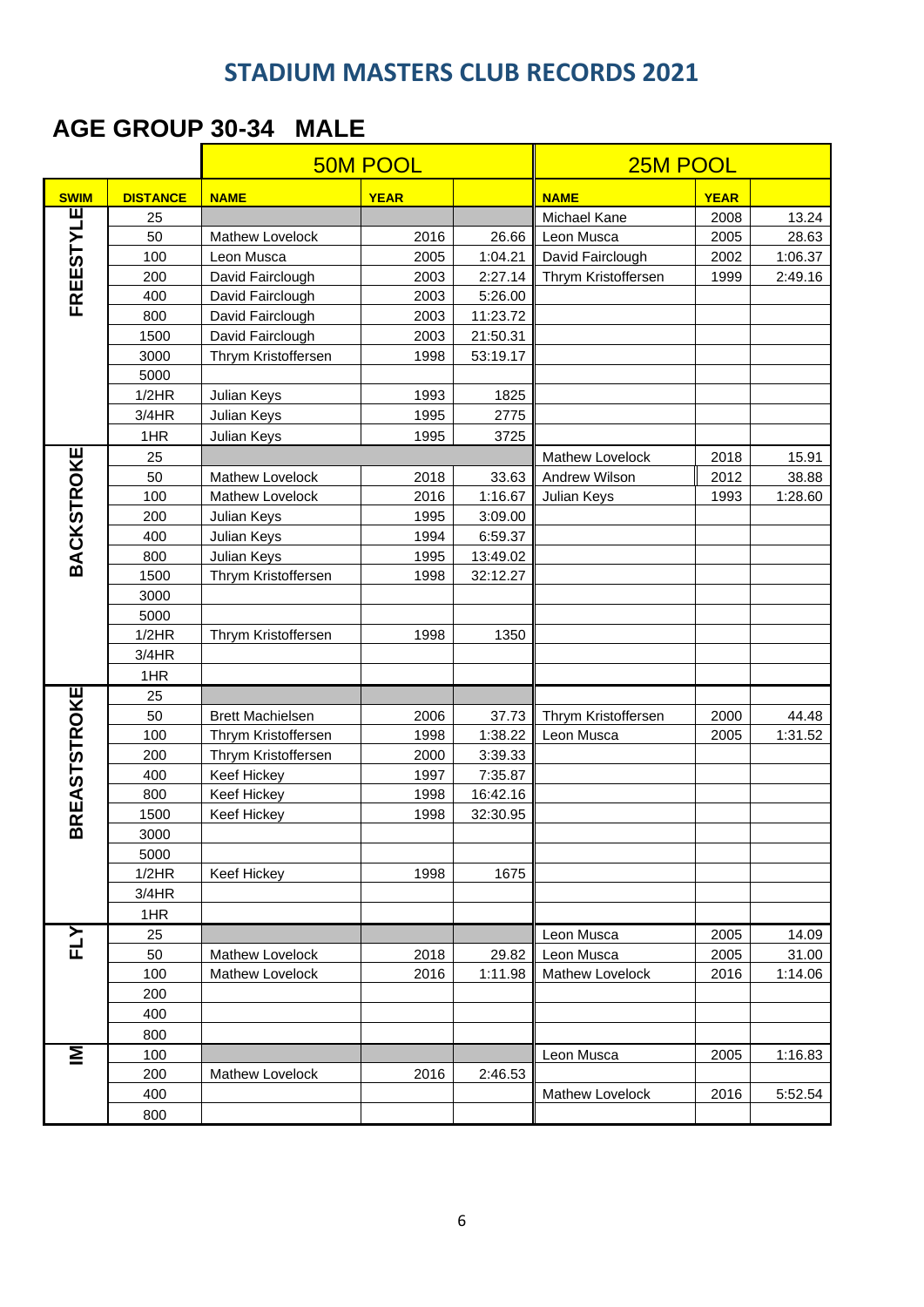#### **AGE GROUP 35-39 FEMALE**

|                     |                 | <b>50M POOL</b>       |       |            | 25M POOL                       |             |            |  |
|---------------------|-----------------|-----------------------|-------|------------|--------------------------------|-------------|------------|--|
| <b>SWIM</b>         | <b>DISTANCE</b> | <b>NAME</b>           | YEAR  |            | <b>NAME</b>                    | <b>YEAR</b> |            |  |
| FREESTYLE           | 25              |                       |       |            | Stephanie Weston               | 2010        | 23.02      |  |
|                     | 50              | Trina Lane            | 2004  |            | 31.97 Kim Klug                 | 2005        | 42.51      |  |
|                     | 100             | Trina Lane            | 2004  |            | 1:12.19 Samantha Vanderford    | 2006        | 1:18.42    |  |
|                     | 200             | Samantha Vanderford   | 2006  |            | 2:56.14 Laura Chambers         | 2021        | 2:53.48    |  |
|                     | 400             | Samantha Vanderford   | 2006  |            | 0:06:13.89 Samantha Vanderford | 2006        | 6:23.87    |  |
|                     | 800             | <b>Emily Beckwith</b> | 2004  |            | 13:54.04 Belinda Aitken        | 2007        | 16:29.00   |  |
|                     | 1500            | Gail Parsons          | 2004  |            | 28:59.00 Belinda Aitken        | 2007        | 31:32.77   |  |
|                     | 3000            | Gail Parsons          | 1998  | 59:17.54   |                                |             |            |  |
|                     | 5000            |                       |       |            |                                |             |            |  |
|                     | 1/2HR           | Samantha Vanderford   | 2006  |            | 1775 Belinda Aitken            | 2007        | 1425       |  |
|                     | 3/4HR           | Gail Parsons          | 1998  | 2250       |                                |             |            |  |
|                     | 1HR             | Gail Parsons          | 1998  | 3025       |                                |             |            |  |
| <b>BACKSTROKE</b>   | 25              |                       |       |            |                                |             |            |  |
|                     | 50              | aura Chambers         | 2021  |            | 40.59 Belinda Aitken           | 2007        | 1:01.20    |  |
|                     | 100             | aura Chambers         | 2021  |            | 0:01:30.26 Laura Chambers      | 2021        | 0:01:29.15 |  |
|                     | 200             | Kim Klug              | 2005  | 4:02.49    |                                |             |            |  |
|                     | 400             | Samantha Vanderford   | 2006  | 7:22.55    |                                |             |            |  |
|                     | 800             | Samantha Vanderford   | 2006  | 14:30.74   |                                |             |            |  |
|                     | 1500            | Gail Parsons          | 1998  | 35:22.92   |                                |             |            |  |
|                     | 3000            | Helene De Beer        | 2000  | 1:13:53.00 |                                |             |            |  |
|                     | 5000            |                       |       |            |                                |             |            |  |
|                     | 1/2HR           | Helene De Beer/       | 2000/ | 1250       |                                |             |            |  |
|                     | 3/4HR           | Gail Parsons          | 1998  | 1750       |                                |             |            |  |
|                     | 1HR             | Helene De Beer        | 2000  | 2425       |                                |             |            |  |
| <b>BREASTSTROKE</b> | 25              |                       |       |            |                                |             |            |  |
|                     | 50              | Kim Klug              | 2005  |            | 47.70 Samantha Vanderford      | 2006        | 48.33      |  |
|                     | 100             | Kim Klug              | 2005  |            | 1:43.98 Kim Klug               | 2005        | 1:48.22    |  |
|                     | 200             | Kim Klug              | 2005  |            | 3:43.76 Kim Klug               | 2005        | 3:45.44    |  |
|                     | 400             | Kim Klug              | 2005  | 7:53.55    |                                |             |            |  |
|                     | 800             | Kim Klug              | 2005  | 15:53.73   |                                |             |            |  |
|                     | 1500            | Kim Klug              | 2005  | 31:23.13   |                                |             |            |  |
|                     | 3000            | Kim Klug              | 2005  | 1:04:44.67 |                                |             |            |  |
|                     | 5000            |                       |       |            |                                |             |            |  |
|                     | 1/2HR           | Kim Klug              | 2005  | 1425       |                                |             |            |  |
|                     | 3/4HR           | Kim Klug              | 2005  | 1925       |                                |             |            |  |
|                     | 1HR             | Kim Klug              | 2005  | 2775       |                                |             |            |  |
|                     | 25              |                       |       |            | aura Chambers                  | 2021        | 18.85      |  |
|                     | 50              | Samantha Vanderford   | 2006  | 39.38      |                                |             |            |  |
|                     | 100             | Samantha Vanderford   | 2006  |            | 1:31.89 Gail Parsons           | 1998        | 1:54.60    |  |
|                     | 200             | Gail Parsons          | 1999  | 4:12.82    |                                |             |            |  |
|                     | 400             | Gail Parsons          | 1998  | 9:11.59    |                                |             |            |  |
|                     | 800             | Gail Parsons          | 1998  | 19:01.81   |                                |             |            |  |
| Σ                   | 100             |                       |       |            | Samantha Vanderford            | 2006        | 1:29.93    |  |
|                     | 200             | Samantha Vanderford   | 2006  | 0:03:17.61 |                                |             |            |  |
|                     | 400             | Samantha Vanderford   | 2006  | 7:25.24    |                                |             |            |  |
|                     | 800             | Gail Parsons          | 1998  | 17:38.45   |                                |             |            |  |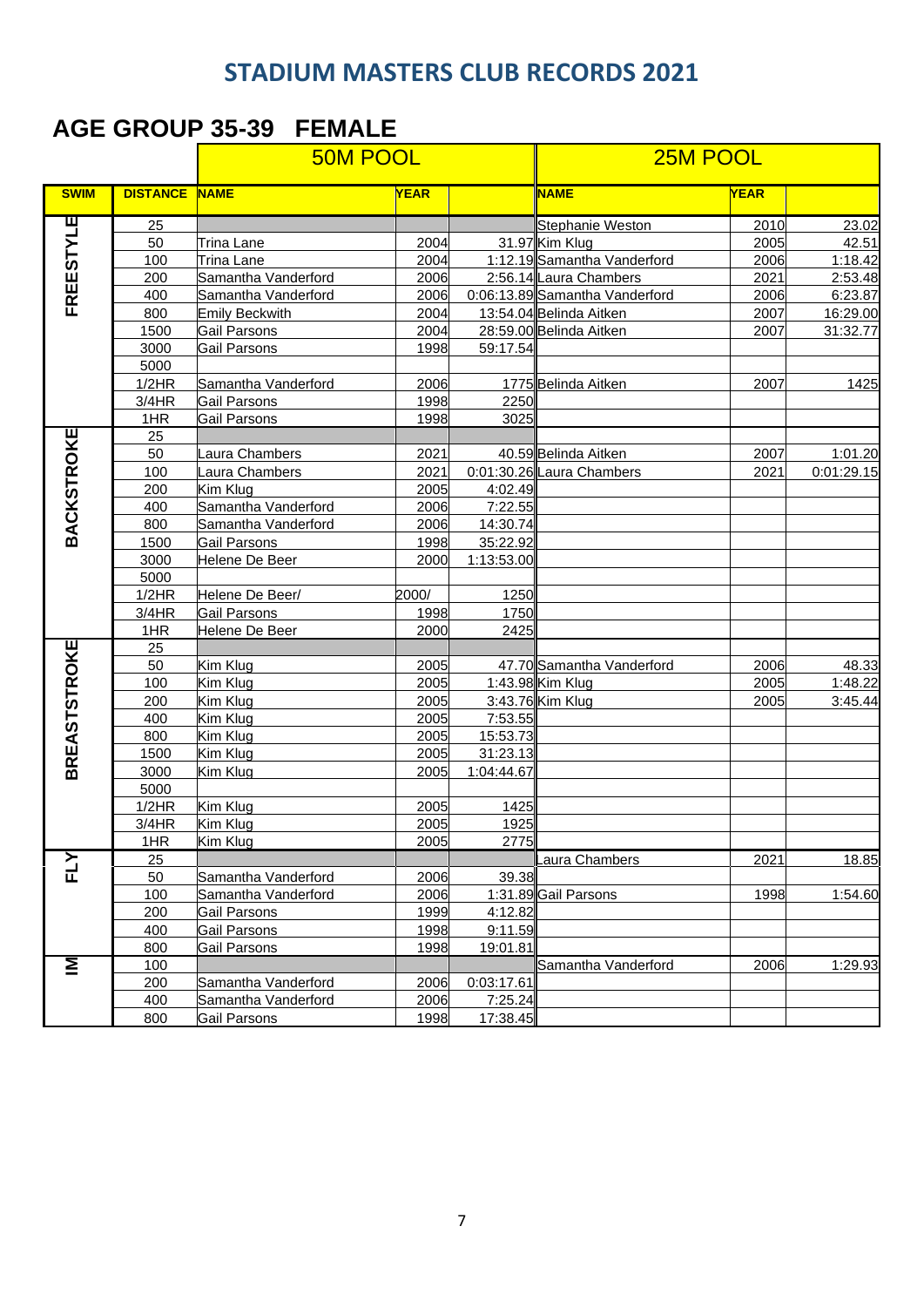#### **AGE GROUP 35-39 MALE**

|                     |                 | <b>50M POOL</b>         |             |          | 25M POOL              |             |         |  |
|---------------------|-----------------|-------------------------|-------------|----------|-----------------------|-------------|---------|--|
| <b>SWIM</b>         | <b>DISTANCE</b> | <b>NAME</b>             | <b>YEAR</b> |          | <b>NAME</b>           | <b>YEAR</b> |         |  |
|                     | 25              |                         |             |          | Leon Musca            | 2010        | 13.33   |  |
| FREESTYLE           | 50              | Mark Saus               | 2005        | 25.88    | Leon Musca            | 2010        | 28.13   |  |
|                     | 100             | <b>Brett Machielsen</b> | 2008        | 1:02.06  | David Fairclough      | 2009        | 1:08.17 |  |
|                     | 200             | David Fairclough        | 2009        | 2:39.87  | Leon Musca            | 2010        | 2:23.99 |  |
|                     | 400             | David Fairclough        | 2009        | 5:28.60  | <b>Travis O'Neill</b> | 2018        | 6:53.39 |  |
|                     | 800             | David Fairclough        | 2009        | 11:34.51 |                       |             |         |  |
|                     | 1500            | David Fairclough        | 2009        | 21:48.33 |                       |             |         |  |
|                     | 3000            | Julian Keys             | 1998        | 48:23.20 |                       |             |         |  |
|                     | 5000            |                         |             |          |                       |             |         |  |
|                     | 1/2HR           | David Fairclough        | 2009        | 2050     |                       |             |         |  |
|                     | 3/4HR           | Julian Keys             | 1998        | 2775     |                       |             |         |  |
|                     | 1HR             | Julian Keys             | 1999        | 3575     |                       |             |         |  |
| <b>BACKSTROKE</b>   | 25              |                         |             |          | David Fairclough      | 2009        | 18.18   |  |
|                     | 50              | Leon Musca              | 2010        | 35.40    | David Fairclough      | 2009        | 40.88   |  |
|                     | 100             | Beng Hooi Chua          | 2013        | 1:46.09  | Julian Keys           | 1996        | 1:25.93 |  |
|                     | 200             | Julian Keys             | 1999        | 3:08.37  |                       |             |         |  |
|                     | 400             | Julian Keys             | 1998        | 6:46.83  |                       |             |         |  |
|                     | 800             | Julian Keys             | 1998        | 14:24.57 |                       |             |         |  |
|                     | 1500            | Julian Keys             | 1998        | 29:04.63 |                       |             |         |  |
|                     | 3000            |                         |             |          |                       |             |         |  |
|                     | 5000            |                         |             |          |                       |             |         |  |
|                     | 1/2HR           |                         |             |          |                       |             |         |  |
|                     | 3/4HR           |                         |             |          |                       |             |         |  |
|                     | 1HR             |                         |             |          |                       |             |         |  |
| <b>BREASTSTROKE</b> | 25              |                         |             |          | Leon Musca            | 2010        | 17.37   |  |
|                     | 50              | Mark Saus               | 2005        | 33.37    | Leon Musca            | 2006        | 39.86   |  |
|                     | 100             | <b>Brett Machielsen</b> | 2008        | 1:24.26  | Patrick Carden        | 2003        | 1:45.84 |  |
|                     | 200             | Alf Coleclough          | 1998        | 3:20.34  | Beng Hooi Chua        | 2011        | 3:47.80 |  |
|                     | 400             | Beng Hooi Chua          | 2011        | 7:49.64  | Beng Hooi Chua        | 2011        | 7:48.61 |  |
|                     | 800             | Beng Hooi Chua          | 2011        | 16:15.33 |                       |             |         |  |
|                     | 1500            | <b>Keef Hickey</b>      | 1999        | 32:19.31 |                       |             |         |  |
|                     | 3000            |                         |             |          |                       |             |         |  |
|                     | 5000            |                         |             |          |                       |             |         |  |
|                     | 1/2HR<br>3/4HR  |                         |             |          |                       |             |         |  |
|                     | 1HR             |                         | 1999        | 2725     |                       |             |         |  |
|                     | 25              | Keef Hickey             |             |          | Leon Musca            | 2010        | 14.30   |  |
| FLY                 | 50              | <b>Brett Machielsen</b> | 2008        | 30.87    | Leon Musca            | 2010        | 30.68   |  |
|                     | 100             | Beng Hooi Chua          | 2012        | 1:29.96  |                       |             |         |  |
|                     | 200             | Beng Hooi Chua          | 2012        | 3:44.93  |                       |             |         |  |
|                     | 400             |                         |             |          |                       |             |         |  |
|                     | 800             |                         |             |          |                       |             |         |  |
| Ξ                   | 100             |                         |             |          | Leon Musca            | 2010        | 1:13.60 |  |
|                     | 200             | <b>Brett Machielsen</b> | 2008        | 2:47.16  |                       |             |         |  |
|                     | 400             | Beng Hooi Chua          | 2012        | 7:05.90  |                       |             |         |  |
|                     | 800             | Beng Hooi Chua          | 2012        | 5:16.89  |                       |             |         |  |
|                     |                 |                         |             |          |                       |             |         |  |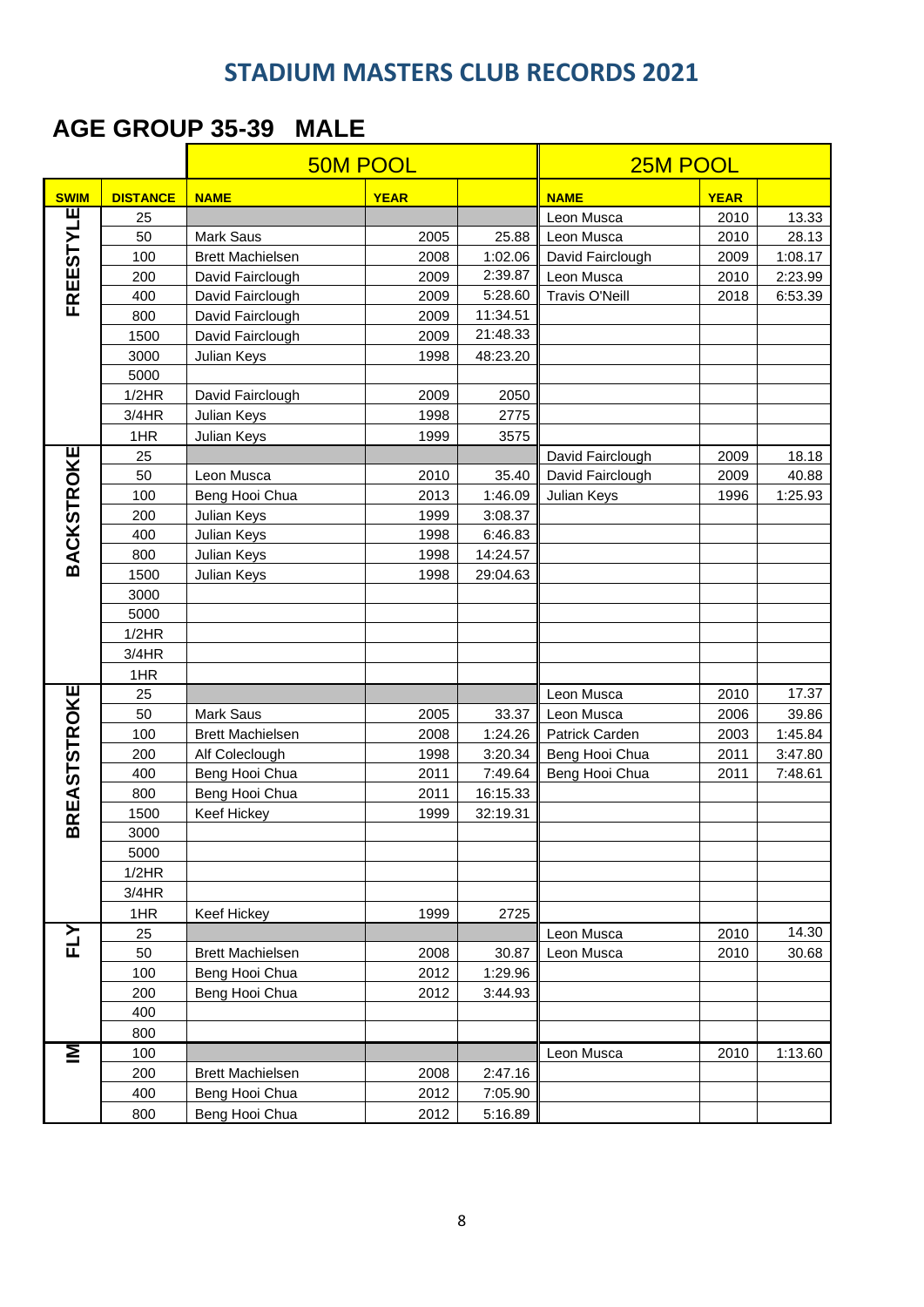#### **AGE GROUP 40-44 FEMALE**

|                    |                 |                                         | <b>50M POOL</b> |                   |               | 25M POOL    |            |  |  |
|--------------------|-----------------|-----------------------------------------|-----------------|-------------------|---------------|-------------|------------|--|--|
| <b>SWIM</b>        | <b>DISTANCE</b> | <b>NAME</b>                             | <b>YEAR</b>     |                   | <b>NAME</b>   | <b>YEAR</b> |            |  |  |
| щ                  | 25              |                                         |                 |                   | Eleatha Beare | 2010        | 16.07      |  |  |
| FREESTYL           | 50              | <b>Eleanor Parsons</b>                  | 1999            | 35.29             | Kylie Leaman  | 2012        | 35.86      |  |  |
|                    | 100             | <b>Gail Parsons</b>                     | 2004            | 1:18.94           | Gail Parsons  | 2002        | 1:20.36    |  |  |
|                    | 200             | Gail Parsons                            | 2003            | 2:54.27           | Kylie Leaman  | 2012        | 2:57.93    |  |  |
|                    | 400             | Kylie Leaman                            | 2011            | 6:14.75           | Kylie Leaman  | 2011        | 6:17.22    |  |  |
|                    | 800             | <b>Gail Parsons</b>                     | 2003            | 13:05.60          | Kylie Leaman  | 2011        | 13:01.40   |  |  |
|                    | 1500            | <b>Gail Parsons</b>                     | 2003            | 25:18.70          | Kylie Leaman  | 2011        | 24:43.02   |  |  |
|                    | 3000            | <b>Eleanor Parsons</b>                  | 1999            | 52:38.69          | Kylie Leaman  | 2011        | 52:10.26   |  |  |
|                    | 5000            | Gail Parsons                            | 2003            | 1:32:36.52        |               |             |            |  |  |
|                    | 1/2HR           | Gail Parsons                            | 2003            | 1775              | Kylie Leaman  | 2011        | 1775       |  |  |
|                    | 3/4HR           | Gail Parsons/<br><b>Eleanor Parsons</b> | 2003/1999       | 2525              | Kylie Leaman  | 2011        | 2600       |  |  |
|                    | 1HR             | <b>Eleanor Parsons</b>                  | 1999            | 3400              | Kylie Leaman  | 2011        | 3425       |  |  |
|                    | 25              |                                         |                 |                   | Kylie Leaman  | 2012        | 18.17      |  |  |
|                    | 50              | Kylie Leaman                            | 2012            | 43.13             | Kylie Leaman  | 2011        | 40.08      |  |  |
|                    | 100             | Gail Parsons                            | 2003            | 1:45.61           | Kylie Leaman  | 2011        | 1:42.81    |  |  |
|                    | 200             | Gail Parsons                            | 2004            | 3:43.82           | Kylie Leaman  | 2011        | 3:31.49    |  |  |
|                    | 400             | Kylie Leaman                            | 2011            | 7:40.09           | Kylie Leaman  | 2011        | 7:20.79    |  |  |
| <b>BACKSTROKE</b>  | 800             | Kylie Leaman                            | 2011            | 15:33.98          | Kylie Leaman  | 2011        | 14:41.81   |  |  |
|                    | 1500            | <b>Gail Parsons</b>                     | 2004            | 29:46.77          | Gail Parsons  | 2004        | 29:09.71   |  |  |
|                    | 3000            | Gail Parsons                            | 2003            | 1:02:33.92        | Kylie Leaman  | 2012        | 1:02:33.57 |  |  |
|                    | 5000            |                                         |                 |                   |               |             |            |  |  |
|                    | 1/2HR           | <b>Gail Parsons</b>                     | 2004            | 1475              | Gail Parsons  | 2004        | 1525       |  |  |
|                    | 3/4HR           | <b>Gail Parsons</b>                     | 2003            | 2175              |               |             |            |  |  |
|                    | 1HR             | Gail Parsons                            | 2003            | 2875              | Kylie Leaman  | 2012        | 2875       |  |  |
| <b>REASTSTROKE</b> | 25              |                                         |                 |                   | Kim Klug      | 2010        | 20.16      |  |  |
|                    | 50              | Kim Klug                                | 2009            | 45.54<br>Kim Klug |               | 2009        | 44.50      |  |  |
|                    | 100             | Kim Klug                                | 2009            | 1:40.21           | Kim Klug      | 2009        | 1:39.14    |  |  |
|                    | 200             | Kim Klug                                | 2009            | 3:37.25           | Kim Klug      | 2010        | 3:34.84    |  |  |
|                    | 400             | Kim Klug                                | 2009            | 7:33.64           | Kim Klug      | 2010        | 7:30.87    |  |  |
|                    | 800             | Kim Klug                                | 2008            | 15:53.72          | Kim Klug      | 2010        | 14:59.30   |  |  |
|                    | 1500            | Kim Klug                                | 2008            | 30:30.06          | Kim Klug      | 2010        | 29:43.03   |  |  |
| $\pmb{\mathsf{m}}$ | 3000            | Kim Klug                                | 2008            | 1:02:42.67        |               |             |            |  |  |
|                    | 5000            |                                         |                 |                   |               |             |            |  |  |
|                    | 1/2HR           | Kim Klug                                | 2008            | 1450              | Kim Klug      | 2010        | 1500       |  |  |
|                    | 3/4HR           | Kim Klug                                | 2009            | 2175              |               |             |            |  |  |
|                    | 1HR             | Kim Klug                                | 2008            | 2850              |               |             |            |  |  |
| FLY                | 25              |                                         |                 |                   | Kylie Leaman  | 2012        | 18.30      |  |  |
|                    | 50              | Kylie Leaman                            | 2011            | 41.02             | Kylie Leaman  | 2012        | 45.22      |  |  |
|                    | 100             | Gail Parsons                            | 2004            | 1:44.03           | Kylie Leaman  | 2011        | 1:45.77    |  |  |
|                    | 200             | Gail Parsons                            | 2004            | 3:57.66           | Kylie Leaman  | 2011        | 3:53.87    |  |  |
|                    | 400             | Gail Parsons                            | 2004            | 8:21.66           | Kylie Leaman  | 2011        | 7:57.90    |  |  |
|                    | 800             | Gail Parsons                            | 2003            | 17:05.69          | Gail Parsons  | 2004        | 17:01.62   |  |  |
| Σ                  | 100             |                                         |                 |                   | Kylie Leaman  | 2012        | 1:34.72    |  |  |
|                    | 200             | Kylie Leaman                            | 2011            | 3:20.90           |               |             |            |  |  |
|                    | 400             | Kylie Leaman                            | 2011            | 7:31.84           | Kylie Leaman  | 2011        | 7:03.72    |  |  |
|                    | 800             | Kylie Leaman                            | 2011            | 15:42.31          | Kylie Leaman  | 2011        | 15:22.45   |  |  |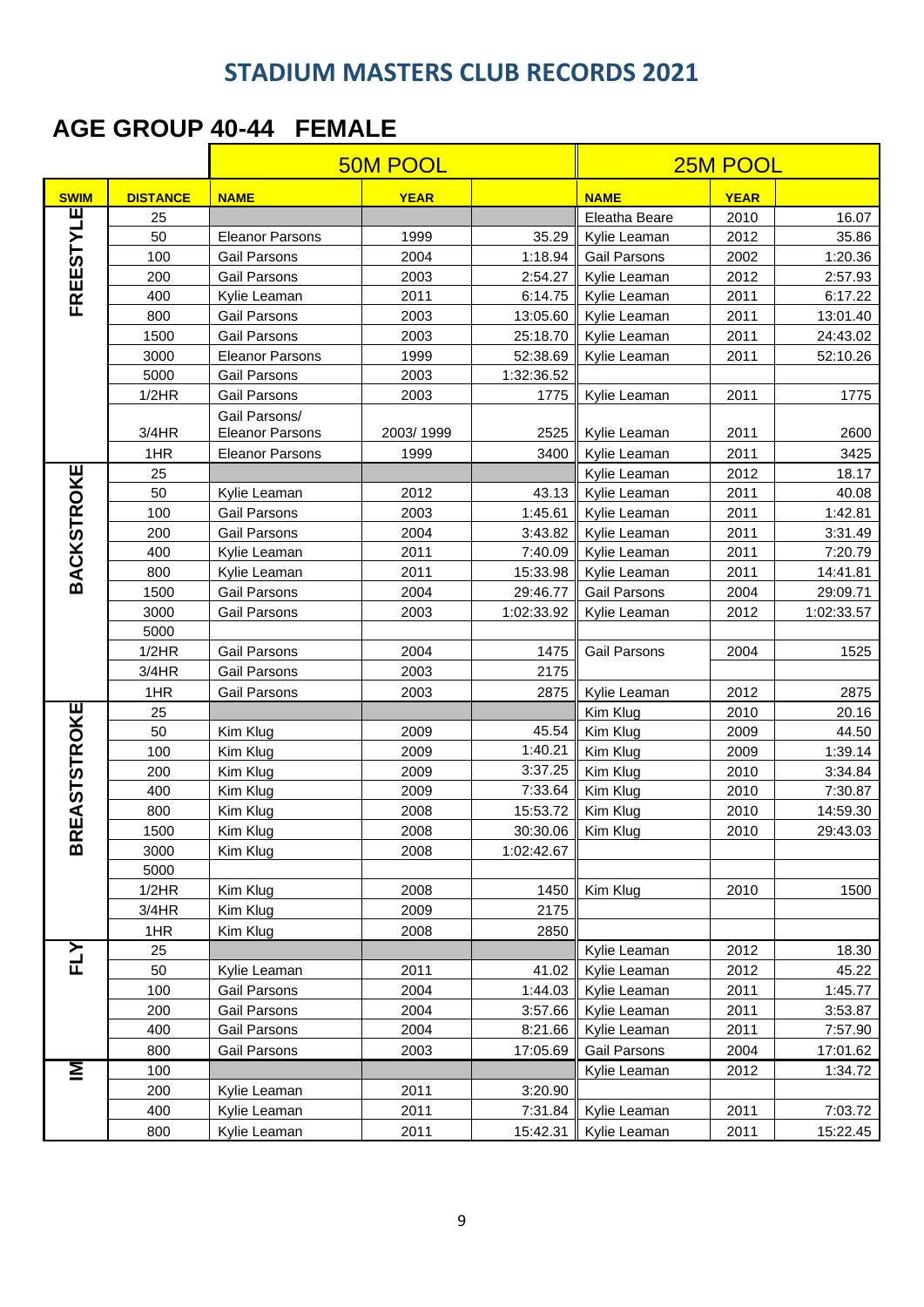#### **AGE GROUP 40-44 MALE**

|                           |                 |                                  | <b>50M POOL</b> |                    |                                       | 25M POOL     |                    |  |
|---------------------------|-----------------|----------------------------------|-----------------|--------------------|---------------------------------------|--------------|--------------------|--|
| <b>SWIM</b>               | <b>DISTANCE</b> | <b>NAME</b>                      | <b>YEAR</b>     |                    | <b>NAME</b>                           | <b>YEAR</b>  |                    |  |
|                           | 25              |                                  |                 |                    | <b>Warwick Maxted</b>                 | 2010         | 13.98              |  |
|                           | 50              | <b>Hamish Buddle</b>             | 2018            | 28.19              | <b>Warwick Maxted</b>                 | 2010         | 28.37              |  |
|                           | 100             | Hamish Buddle                    | 2018            | 1:03.44            | <b>Maurice Tonkin</b>                 | 1993         | 1:07.03            |  |
|                           | 200             | Gary Steenkamp                   | 2008            | 2:27.09            | <b>Warwick Maxted</b>                 | 2010         | 2:24.48            |  |
|                           | 400             | Leon Musca                       | 2011            | 5:13.93            | David Fairclough                      | 2010         | 5:19.40            |  |
|                           | 800             | David Fairclough                 | 2011            | 11:22.67           | David Fairclough                      | 2010         | 11:47.89           |  |
| Ш                         | 1500            | David Fairclough                 | 2012            | 22:17.30           | David Fairclough                      | 2010         | 21:57.52           |  |
|                           | 3000            | David Fairclough                 | 2012            | 46:19.08           |                                       |              |                    |  |
|                           | 5000            |                                  |                 |                    |                                       |              |                    |  |
|                           | 1/2HR           | David Fairclough                 | 2010            | 1975               | David Fairclough                      | 2010         | 2050               |  |
|                           | 3/4HR           | David Fairclough                 | 2010            | 2950               |                                       |              |                    |  |
|                           | 1HR             | David Fairclough                 | 2012            | 3850               |                                       |              |                    |  |
|                           | 25              |                                  |                 |                    | Leon Musca                            | 2012         | 16.59              |  |
|                           | 50              | Leon Musca                       | 2011            | 35.15              | Leon Musca                            | 2013         | 36.03              |  |
|                           | 100             | Leon Musca                       | 2015            | 1.23.65            | <b>Warwick Maxted</b>                 | 2010         | 1:21.01            |  |
|                           | 200             | Julian Keys                      | 2001            | 3:23.81            |                                       |              |                    |  |
|                           | 400             | David Fairclough                 | 2013            | 7:23.72            |                                       |              |                    |  |
| <b>BACKSTROKEFREESTYL</b> | 800             | Beng Hooi Chua                   | 2014            | 15:15.09           |                                       |              |                    |  |
|                           | 1500            |                                  |                 |                    |                                       |              |                    |  |
|                           | 3000            |                                  |                 |                    |                                       |              |                    |  |
|                           | 5000            |                                  |                 |                    |                                       |              |                    |  |
|                           | 1/2HR           |                                  |                 |                    |                                       |              |                    |  |
|                           | 3/4HR           |                                  |                 |                    |                                       |              |                    |  |
|                           | 1HR             |                                  |                 |                    |                                       |              |                    |  |
| <b>BREASTSTROKE</b>       | 25              |                                  |                 |                    | Beng Hooi Chua                        | 2015         | 18.95<br>40.89     |  |
|                           | 50              | Gary Steenkamp                   | 2008            | 36.17              | Leon Musca                            | 2013         |                    |  |
|                           | 100<br>200      | Gary Steenkamp<br>Gary Steenkamp | 2008<br>2008    | 1:20.37            | Beng Hooi Chua<br>Chandrababu Veliath | 2015<br>2018 | 1:30.71<br>4:23.81 |  |
|                           | 400             | David Fairclough                 | 2010            | 3:00.85<br>7:27.38 | Chandrababu Veliath                   | 2018         | 9:08.42            |  |
|                           | 800             | David Fairclough                 | 2010            | 15:26.68           | Chandrababu Veliath                   | 2018         | 18:46.95           |  |
|                           | 1500            | Chandrababu Veliath              | 2019            | 39:33.53           | Chandrababu Veliath                   | 2018         | 35:44.29           |  |
|                           | 3000            |                                  |                 |                    |                                       |              |                    |  |
|                           | 5000            |                                  |                 |                    |                                       |              |                    |  |
|                           | 1/2HR           |                                  |                 |                    | Chandrababu Veliath                   | 2019         | 1250               |  |
|                           | 3/4HR           | Chandrababu Veliath              | 2017            | 1675               | Chandrababu Veliath                   | 2018         | 1775               |  |
|                           | 1HR             | Chandrababu Veliath              | 2019            | 2175               | Chandrababu Veliath                   | 2018         | 2400               |  |
|                           | 25              |                                  |                 |                    | Beng Hooi Chua                        | 2015         | 15.55              |  |
| FLY                       | 50              | Leon Musca                       | 2012            | 30.95              | Leon Musca                            | 2013         | 32.27              |  |
|                           | 100             | Leon Musca                       | 2011            | 1:12.74            |                                       |              |                    |  |
|                           | 200             |                                  |                 |                    |                                       |              |                    |  |
|                           | 400             |                                  |                 |                    |                                       |              |                    |  |
|                           | 800             |                                  |                 |                    |                                       |              |                    |  |
| Σ                         | 100             |                                  |                 |                    | Mal Ryan                              | 1999         | 1:48.61            |  |
|                           | 200             | Leon Musca                       | 2011            | 2:44.73            | Beng Hooi Chua                        | 2015         | 3:01.17            |  |
|                           | 400             | Leon Musca                       | 2011            | 6:05.71            | Beng Hooi Chua                        | 2014         | 07:00.16           |  |
|                           | 800             | Beng Hooi Chua                   | 2014            | 15:55.93           |                                       |              |                    |  |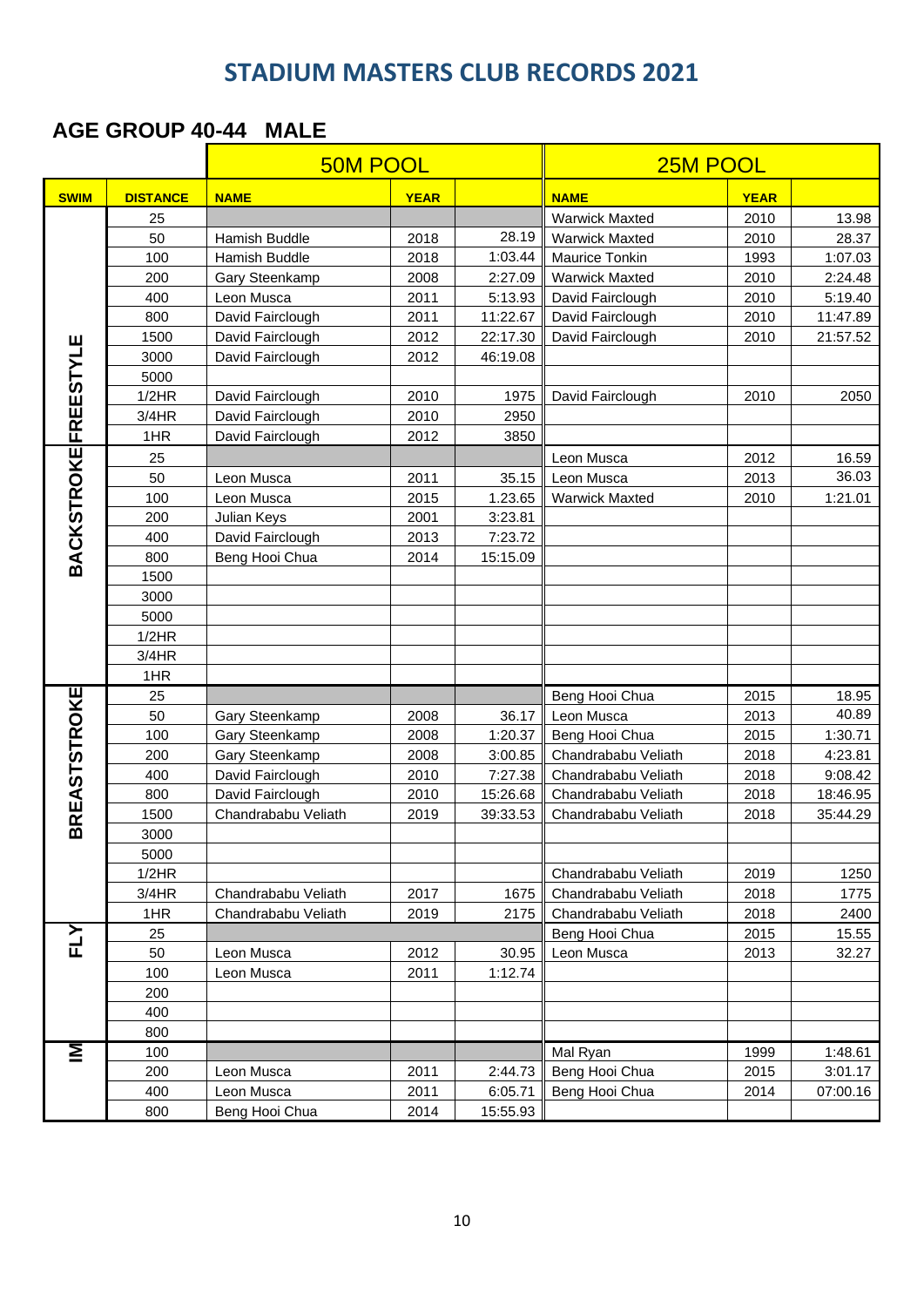#### **AGE GROUP 45-49 FEMALE**

|                     |                 |                        | <b>50M POOL</b> |            | 25M POOL                |             |          |
|---------------------|-----------------|------------------------|-----------------|------------|-------------------------|-------------|----------|
| <b>SWIM</b>         | <b>DISTANCE</b> | <b>NAME</b>            | <b>YEAR</b>     |            | <b>NAME</b>             | <b>YEAR</b> |          |
|                     | 25              |                        |                 |            | <b>Suzanne Shilling</b> | 2011        | 15.28    |
| FREESTYLE           | 50              | Suzanne Shilling       | 2011            | 33.02      | <b>Eleanor Parsons</b>  | 2004        | 33.74    |
|                     | 100             | <b>Eleanor Parsons</b> | 2004            | 1:14.36    | <b>Suzanne Shilling</b> | 2011        | 1:16.16  |
|                     | 200             | <b>Eleanor Parsons</b> | 2004            | 2:42.46    | <b>Eleanor Parsons</b>  | 2004        | 2:41.24  |
|                     | 400             | <b>Eleanor Parsons</b> | 2004            | 5:55.77    | <b>Eleanor Parsons</b>  | 2004        | 5:52.06  |
|                     | 800             | <b>Eleanor Parsons</b> | 2004            | 12:00.79   | <b>Eleanor Parsons</b>  | 2004        | 12:02.78 |
|                     | 1500            | <b>Eleanor Parsons</b> | 2004            | 22:56.49   | <b>Eleanor Parsons</b>  | 2004        | 22:56.61 |
|                     | 3000            | <b>Eleanor Parsons</b> | 2004            | 47:25.79   | Jackie Egan             | 2011        | 59:05.25 |
|                     | 5000            | <b>Eleanor Parsons</b> | 2004            | 1:20:02.56 |                         |             |          |
|                     | 1/2HR           | <b>Eleanor Parsons</b> | 2004            | 1925       | <b>Eleanor Parsons</b>  | 2004        | 1925     |
|                     | 3/4HR           | <b>Eleanor Parsons</b> | 2004            | 2850       | Jackie Egan             | 2011        | 2500     |
|                     | 1HR             | <b>Eleanor Parsons</b> | 2004            | 3775       | Jackie Egan             | 2011        | 3025     |
|                     | 25              |                        |                 |            | Kylie Leaman            | 2013        | 19.05    |
|                     | 50              | Jackie Egan            | 2011            | 44.00      | Jackie Egan             | 2012        | 44.68    |
|                     | 100             | Gail Parsons           | 2009            | 1:39.79    | Gail Parsons            | 2007        | 1:36.05  |
|                     | 200             | Gail Parsons           | 2009            | 3:36.37    | <b>Gail Parsons</b>     | 2008        | 3:29.11  |
|                     | 400             | Gail Parsons           | 2008            | 7:31.72    | Gail Parsons            | 2008        | 7:13.32  |
| <b>BACKSTROKE</b>   | 800             | Gail Parsons           | 2006            | 15:36.66   | Gail Parsons            | 2008        | 14:35.18 |
|                     | 1500            | <b>Gail Parsons</b>    | 2008            | 29:28.96   | Gail Parsons            | 2008        | 27:33.63 |
|                     | 3000            | Gail Parsons           | 2007            | 1:00:21.56 | Gail Parsons            | 2006        | 59.05.46 |
|                     | 5000            |                        |                 |            |                         |             |          |
|                     | 1/2HR           | Gail Parsons           | 2008            | 1525       | Gail Parsons            | 2006        | 1550     |
|                     | 3/4HR           | Gail Parsons           | 2008            | 2275       | Gail Parsons            | 2006        | 2300     |
|                     | 1HR             | Gail Parsons           | 2007            | 2975       | Gail Parsons            | 2006        | 3050     |
| <b>BREASTSTROKE</b> | 25              |                        |                 |            | Kim Klug                | 2011        | 19.43    |
|                     | 50              | Kim Klug               | 2011            | 43.40      | Kim Klug                | 2012        | 42.94    |
|                     | 100             | Kim Klug               | 2012            | 1:36.51    | Kim Klug                | 2012        | 1:38.37  |
|                     | 200             | Kim Klug               | 2012            | 3:30.66    | Kim Klug                | 2012        | 3:27.08  |
|                     | 400             | Kim Klug               | 2011            | 7:38.81    | Kim Klug                | 2012        | 7:24.68  |
|                     | 800             | Kim Klug               | 2011            | 15:31.72   | Kim Klug                | 2011        | 14:59.87 |
|                     | 1500            | Kim Klug               | 2011            | 30:57.61   | Kim Klug                | 2012        | 28:57.37 |
|                     | 3000            | Kim Klug               | 2011            | 1:02:27.36 |                         |             |          |
|                     | 5000            | Pamela Walter          | 1996            | 1:58:30.85 |                         |             |          |
|                     | 1/2HR           | Gail Parsons           | 2007            | 1425       | Kim Klug                | 2012        | 1550     |
|                     | 3/4HR           | Kim Klug               | 2011            | 2100       | Kim Klug                | 2012        | 2225     |
|                     | 1HR             | Kim Klug               | 2011            | 2875       |                         |             |          |
| <b>FLY</b>          | 25              |                        |                 |            | Gail Parsons            | 2008        | 18.87    |
|                     | 50              | Suzanne Shilling       | 2011            | 38.08      | <b>Eleanor Parsons</b>  | 2002        | 41.50    |
|                     | 100             | Suzanne Shilling       | 2011            | 1:35.10    | Gail Parsons            | 2007        | 1:40.58  |
|                     | 200             | <b>Eleanor Parsons</b> | 2004            | 3:54.10    | Gail Parsons            | 2006        | 3:50.76  |
|                     | 400             | <b>Eleanor Parsons</b> | 2001            | 8:14.82    | Gail Parsons            | 2006        | 7:57.30  |
|                     | 800             | <b>Gail Parsons</b>    | 2005            | 16:54.87   | Gail Parsons            | 2006        | 16:14.33 |
| Σ                   | 100             |                        |                 |            | Gail Parsons            | 2007        | 1:32.47  |
|                     | 200             | Gail Parsons           | 2009            | 3:23.62    | Gail Parsons            | 2008        | 3:20.98  |
|                     | 400             | Gail Parsons           | 2008            | 7:23.79    | <b>Suzanne Shilling</b> | 2011        | 7:15.38  |
|                     | 800             | Gail Parsons           | 2005            | 15:34.47   | Gail Parsons            | 2007        | 14:54.58 |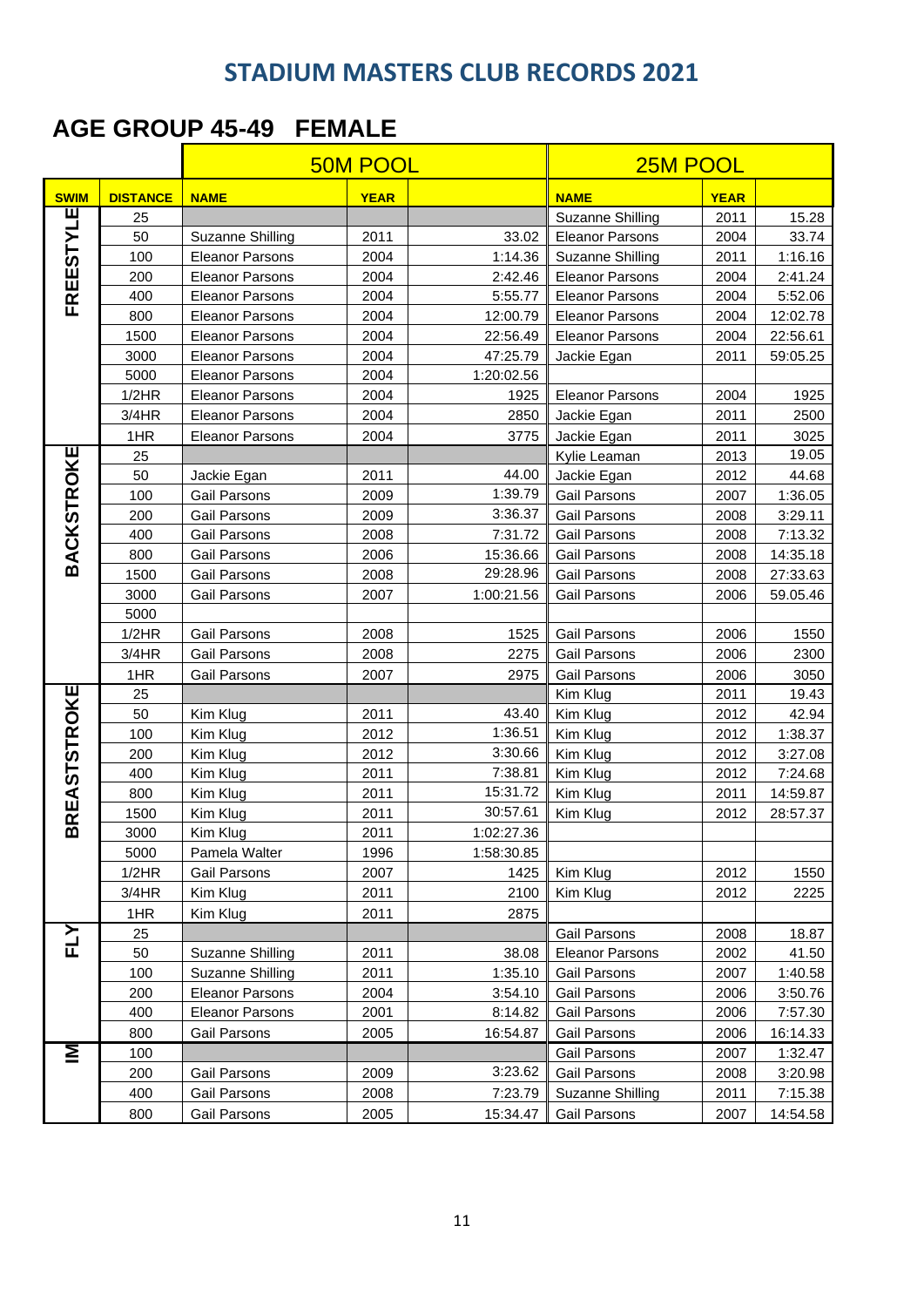#### **AGE GROUP 45-49 MALE**

|                     |                 |                           | <b>50M POOL</b> |            | 25M POOL                  |             |          |  |
|---------------------|-----------------|---------------------------|-----------------|------------|---------------------------|-------------|----------|--|
| <b>SWIM</b>         | <b>DISTANCE</b> | <b>NAME</b>               | <b>YEAR</b>     |            | <b>NAME</b>               | <b>YEAR</b> |          |  |
|                     | 25              |                           |                 |            | Gary Steenkamp            | 2009        | 13.60    |  |
| <b>FREESTYLE</b>    | 50              | <b>Martin Bennett</b>     | 2003            | 27.61      | Gary Steenkamp            | 2009        | 29.41    |  |
|                     | 100             | <b>Martin Bennett</b>     | 2002            | 1:03.53    | David Corney              | 2002        | 1:27.06  |  |
|                     | 200             | Gary Steenkamp            | 2009            | 2:31.91    | David Corney              | 2003        | 3:03.44  |  |
|                     | 400             | <b>Mark Etherton-Beer</b> | 2014            | 6:22.41    | David Corney              | 2003        | 7:10.50  |  |
|                     | 800             | Mark Etherton-Beer        | 2014            | 13:22.49   | Mark Etherton-Beer        | 2014        | 12:43.95 |  |
|                     | 1500            | Neil Venn                 | 1994            | 22:51.56   | <b>Wayne Davies</b>       | 2010        | 28:19.96 |  |
|                     | 3000            | Mark Etherton-Beer        | 2014            | 51:55.59   | <b>Wayne Davies</b>       | 2010        | 57:27.46 |  |
|                     | 5000            | David Corney              | 2003            | 1:38:26.66 |                           |             |          |  |
|                     | 1/2HR           | Mark Etherton-Beer        | 2014            | 1775       | <b>Wayne Davies</b>       | 2007        | 1500     |  |
|                     | 3/4HR           | <b>Mark Etherton-Beer</b> | 2014            | 2625       |                           |             |          |  |
|                     | 1HR             | Mark Etherton-Beer        | 2014            | 3450       | <b>Wayne Davies</b>       | 2010        | 3125     |  |
|                     | 25              |                           |                 |            |                           |             |          |  |
|                     | 50              | <b>Martin Bennett</b>     | 2002            | 39.94      |                           |             |          |  |
|                     | 100             | Mark Etherton-Beer        | 2014            | 1:31.17    |                           |             |          |  |
|                     | 200             | <b>Mark Etherton-Beer</b> | 2014            | 3:08.57    |                           |             |          |  |
|                     | 400             | <b>Mark Etherton-Beer</b> | 2014            | 7:04.10    | Mark Etherton-Beer        | 2014        | 7:29.60  |  |
| <b>BACKSTROKE</b>   | 800             |                           |                 |            | Mark Etherton-Beer        | 2014        | 15:00.32 |  |
|                     | 1500            |                           |                 |            |                           |             |          |  |
|                     | 3000            | <b>Mark Etherton-Beer</b> | 2014            | 51:55.59   |                           |             |          |  |
|                     | 5000            |                           |                 |            |                           |             |          |  |
|                     | 1/2HR           | <b>Mark Etherton-Beer</b> | 2014            | 1525       |                           |             |          |  |
|                     | 3/4HR           | Mark Etherton-Beer        | 2014            | 2350       |                           |             |          |  |
|                     | 1HR             | Mark Etherton-Beer        | 2014            | 3000       |                           |             |          |  |
| <b>BREASTSTROKE</b> | 25              |                           |                 |            | Mark Etherton-Beer        | 2015        | 19.61    |  |
|                     | 50              | Gary Steenkamp            | 2009            | 37.66      | Neil Venn                 | 1994        | 41.40    |  |
|                     | 100             | Gary Steenkamp            | 2009            | 1:22.44    | Mark Etherton-Beer        | 2015        | 1:37.24  |  |
|                     | 200             | Gary Steenkamp            | 2009            | 3:02.62    | Mark Etherton-Beer        | 2015        | 3:27.32  |  |
|                     | 400             | Mark Etherton-Beer        | 2014            | 8:03.89    | Mark Etherton-Beer        | 2014        | 7:36.47  |  |
|                     | 800             | <b>Mark Etherton-Beer</b> | 2015            | 16:33.50   | Mark Etherton-Beer        | 2014        | 15:40.55 |  |
|                     | 1500            | David Corney              | 2003            | 35:01.23   | David Corney              | 2004        | 35:28.77 |  |
|                     | 3000            | Mark Etherton-Beer        | 2014            | 1:06:11.75 |                           |             |          |  |
|                     | 5000            |                           |                 |            |                           |             |          |  |
|                     | 1/2HR           | Mark Etherton-Beer        | 2014            | 1450       | David Corney              | 2004        | 1325     |  |
|                     | 3/4HR           | Mark Etherton-Beer        | 2014            | 2100       | David Corney              | 2004        | 1850     |  |
|                     | 1HR             | Mark Etherton-Beer        | 2014            | 2750       |                           |             |          |  |
| <b>FLY</b>          | 25              |                           |                 |            |                           |             |          |  |
|                     | 50              | Martin Bennett            | 2003            | 30.61      |                           |             |          |  |
|                     | 100             | Neil Venn                 | 1994            | 1:31.78    | Mark Etherton-Beer        | 2014        | 1:49.02  |  |
|                     | 200             | David Corney              | 2004            | 4:48.06    | <b>Mark Etherton-Beer</b> | 2014        | 3:51.96  |  |
|                     | 400             | Mark Etherton-Beer        | 2015            | 9:16.54    | Mark Etherton-Beer        | 2014        | 8:18.40  |  |
|                     | 800             |                           |                 |            | Mark Etherton-Beer        | 2014        | 18:29.26 |  |
| Σ                   | 100             |                           |                 |            | Neil Venn                 | 1994        | 1:19.37  |  |
|                     | 200             | Gary Steenkamp            | 2009            | 2:48.28    |                           |             |          |  |
|                     | 400             | Mark Etherton-Beer        | 2015            | 7:33.62    | Mark Etherton-Beer        | 2014        | 7:09.18  |  |
|                     | 800             | Mark Etherton-Beer        | 2015            | 15:47.65   | Mark Etherton-Beer        | 2014        | 15:04.18 |  |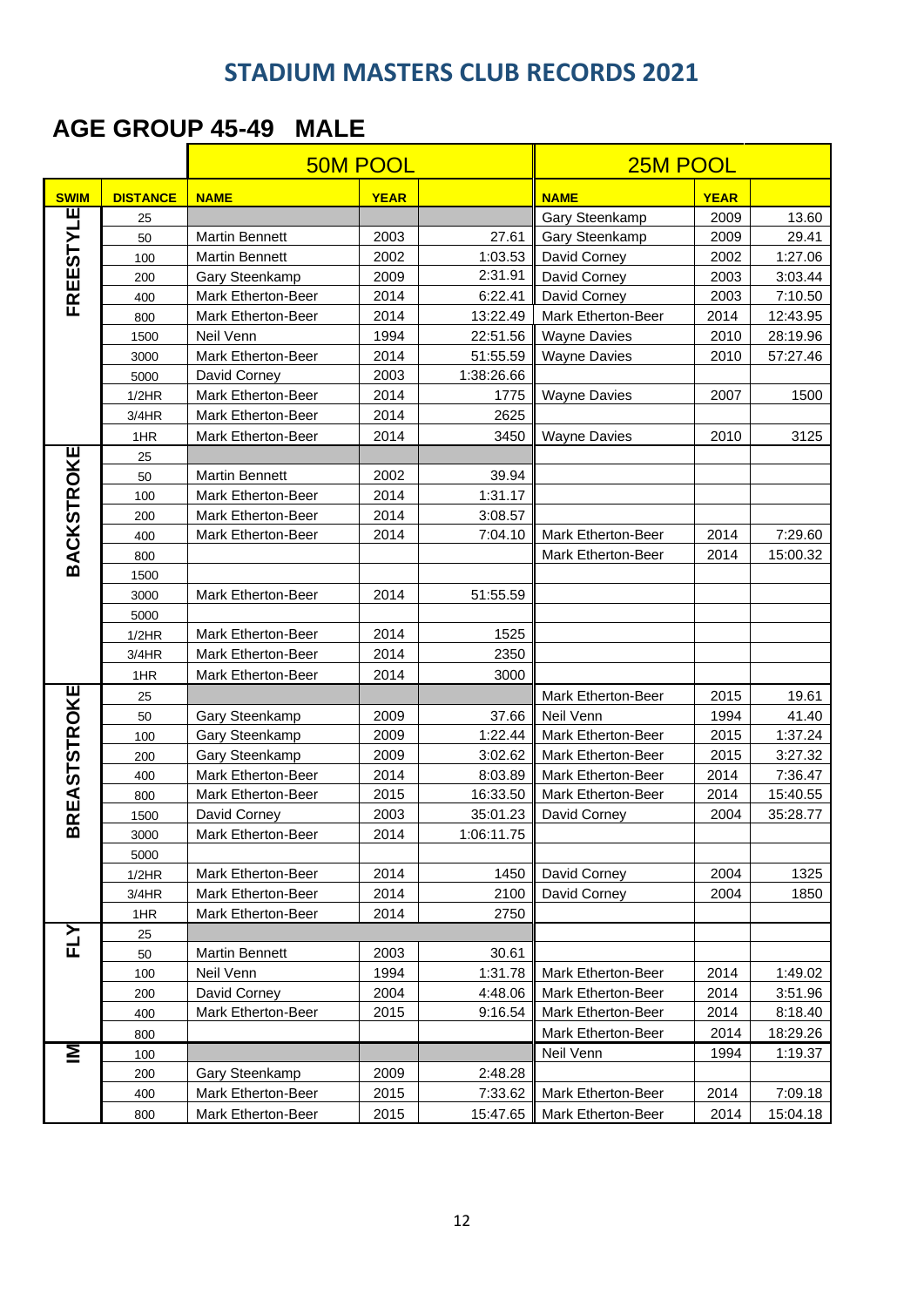#### **AGE GROUP 50-54 FEMALE**

|                              |                 |                                | <b>50M POOL</b> | 25M POOL                 |                                |              |                    |
|------------------------------|-----------------|--------------------------------|-----------------|--------------------------|--------------------------------|--------------|--------------------|
| <b>SWIM</b>                  | <b>DISTANCE</b> | <b>NAME</b>                    | <b>YEAR</b>     |                          | <b>NAME</b>                    | <b>YEAR</b>  |                    |
| щ                            | 25              |                                |                 |                          | Andrea Morton                  | 2013         | 14.99              |
| FREESTYL                     | 50              | <b>Suzanne Shilling</b>        | 2012            | 32.32                    | <b>Eleanor Parsons</b>         | 2008         | 32.91              |
|                              | 100             | <b>Eleanor Parsons</b>         | 2009            | 1:14.13                  | <b>Eleanor Parsons</b>         | 2008         | 1:13.25            |
|                              | 200             | <b>Eleanor Parsons</b>         | 2008            | 2:42.16                  | <b>Eleanor Parsons</b>         | 2008         | 2:42.07            |
|                              | 400             | <b>Eleanor Parsons</b>         | 2008            | 5:45.21                  | <b>Eleanor Parsons</b>         | 2009         | 5:51.84            |
|                              | 800             | <b>Eleanor Parsons</b>         | 2005            | 12:04.61                 | <b>Eleanor Parsons</b>         | 2005         | 11:57.24           |
|                              | 1500            | <b>Eleanor Parsons</b>         | 2005            | 22:46.92                 | <b>Eleanor Parsons</b>         | 2008         | 23:07.41           |
|                              | 3000            | <b>Eleanor Parsons</b>         | 2005            | 46:32.05                 | <b>Gail Parsons</b>            | 2011         | 52:02.23           |
|                              | 5000            | <b>Eleanor Parsons</b>         | 2005            | 1:19:02.24               | <b>Gail Parsons</b>            | 2011         | 1:28:13.54         |
|                              | 1/2HR           | <b>Eleanor Parsons</b>         | 2005            | 1950                     | <b>Eleanor Parsons</b>         | 2006         | 1850               |
|                              | 3/4HR           | <b>Eleanor Parsons</b>         | 2005            | 2900                     | <b>Gail Parsons</b>            | 2011         | 2600               |
|                              | 1HR             | <b>Eleanor Parsons</b>         | 2005            | 3825                     | <b>Gail Parsons</b>            | 2011         | 3425               |
|                              | 25              |                                |                 |                          | Jackie Egan                    | 2015         | 20.21              |
|                              | 50              | <b>Suzanne Shilling</b>        | 2012            | 44.05                    | Gail Parsons                   | 2010         | 43.85              |
|                              | 100             | <b>Gail Parsons</b>            | 2012            | 1:37.34                  | Gail Parsons                   | 2012         | 1:33.99            |
|                              | 200             | Gail Parsons                   | 2013            | 3:34.01                  | Gail Parsons                   | 2010         | 3:21.84            |
|                              | 400             | <b>Gail Parsons</b>            | 2010            | 7:33.21                  | <b>Gail Parsons</b>            | 2010         | 7:07.96            |
| <b>BACKSTROKE</b>            | 800             | <b>Gail Parsons</b>            | 2011            | 15:37.11                 | <b>Gail Parsons</b>            | 2010         | 14:29.01           |
|                              | 1500            | <b>Gail Parsons</b>            | 2010            | 29:27.68                 | Gail Parsons                   | 2010         | 27:06.38           |
|                              | 3000            | <b>Eleanor Parsons</b>         | 2008            | 1:01:16.07               | <b>Gail Parsons</b>            | 2010         | 57:47.75           |
|                              | 5000            | <b>Gail Parsons</b>            | 2011            | 1:46:07.46               |                                |              |                    |
|                              |                 | <b>Eleanor Parsons</b>         | 2008            |                          |                                |              |                    |
|                              | 1/2HR           | Gail Parsons                   | 2010            | 1500                     | Gail Parsons                   | 2010         | 1575               |
|                              | 3/4HR           | <b>Eleanor Parsons</b>         | 2008            | 2250                     | <b>Gail Parsons</b>            | 2010         | 2350               |
|                              | 1HR             | <b>Eleanor Parsons</b>         | 2008            | 2925                     | Gail Parsons                   | 2010         | 3100               |
| EASTSTROKE                   | 25              |                                |                 |                          | Jackie Egan                    | 2015         | 22.72              |
|                              | 50              | Andrea Morton                  | 2013            | 44.46                    | Andrea Morton                  | 2012         | 45.74              |
|                              | 100             | Andrea Morton                  | 2013            | 1:40.07                  | Andrea Morton                  | 2012         | 1:39.83<br>3:24.30 |
|                              | 200             | Andrea Morton                  | 2013            | 3:44.62<br>7:39.16       | Andrea Morton                  | 2013         | 7:16.23            |
|                              | 400             | Andrea Morton                  | 2013            | 15:25.61                 | Andrea Morton<br>Andrea Morton | 2013         | 15:00.40           |
|                              | 800             | Andrea Morton                  | 2013            | 29:19.49                 |                                | 2013         | 29:00.55           |
| $\overline{\mathbf{r}}$<br>മ | 1500<br>3000    | Andrea Morton                  | 2013<br>2012    |                          | Andrea Morton<br>Andrea Morton | 2013<br>2013 | 58:58.90           |
|                              | 5000            | Andrea Morton<br>Pamela Walter | 2003            | 1:06:12.11<br>1:56:27.48 |                                |              |                    |
|                              | 1/2HR           | Andrea Morton                  | 2013            | 1475                     | Gail Parsons                   | 2010         | 1425               |
|                              | 3/4HR           | Andrea Morton                  | 2013            | 2175                     | Gail Parsons                   | 2010         | 2100               |
|                              | 1HR             | Andrea Morton                  | 2012            | 2725                     | Andrea Morton                  | 2013         | 3025               |
|                              | 25              |                                |                 |                          | Andrea Morton                  | 2012         | 17.07              |
| て<br>コ                       | 50              | Andrea Morton                  | 2013            | 36.67                    | Andrea Morton                  | 2013         | 37.59              |
|                              | 100             | Andrea Morton                  | 2013            | 1:30.23                  | Andrea Morton                  | 2013         | 1:26.58            |
|                              | 200             | Andrea Morton                  | 2013            | 3:33.58                  | Andrea Morton                  | 2013         | 3:29.70            |
|                              | 400             | Eleanor Parsons                | 2007            | 8:10.33                  | Andrea Morton                  | 2013         | 7:30.73            |
|                              | 800             | <b>Eleanor Parsons</b>         | 2007            | 16:55.93                 | Gail Parsons                   | 2010         | 16:20.58           |
| ΙM                           | 100             |                                |                 |                          | Andrea Morton                  | 2012         | 1:31.35            |
|                              | 200             | Andrea Morton                  | 2013            | 3:08.68                  | Andrea Morton                  | 2013         | 3:08.19            |
|                              | 400             | Andrea Morton                  | 2013            | 7:19.83                  | Andrea Morton                  | 2013         | 6:43.32            |
|                              | 800             | Andrea Morton                  | 2013            | 15:25.53                 | Andrea Morton                  | 2013         | 14:22.97           |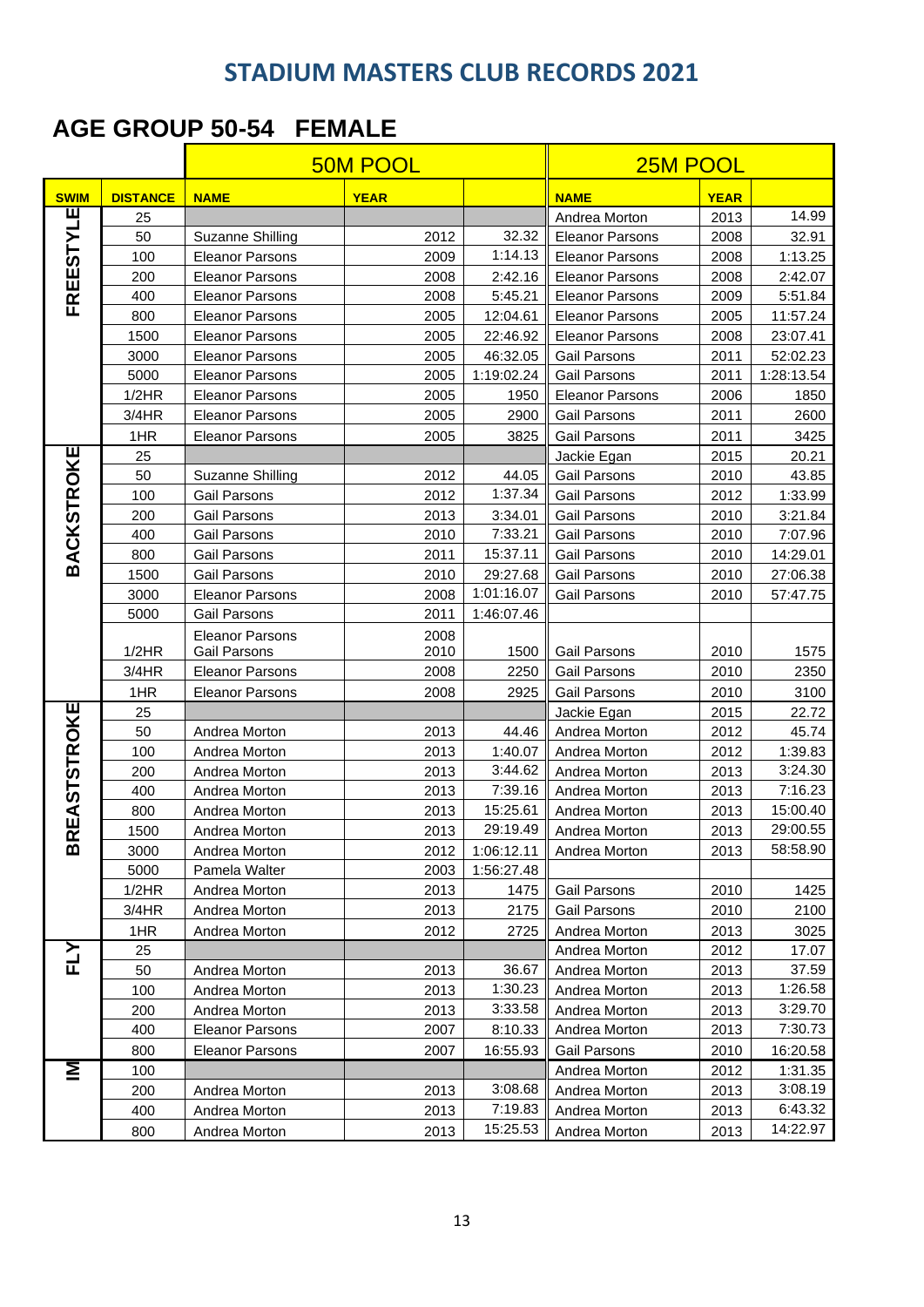#### **AGE GROUP 50-54 MALE**

|                     |                 |                 | <b>50M POOL</b> |            | 25M POOL            |             |          |  |
|---------------------|-----------------|-----------------|-----------------|------------|---------------------|-------------|----------|--|
| <b>SWIM</b>         | <b>DISTANCE</b> | <b>NAME</b>     | <b>YEAR</b>     |            | <b>NAME</b>         | <b>YEAR</b> |          |  |
| ш                   | 25              |                 |                 |            | Peter Gray          | 2016        | 13.28    |  |
| FREESTYL            | 50              | Peter Gray      | 2016            | 29.53      | Peter Gray          | 2016        | 29.71    |  |
|                     | 100             | Peter Gray      | 2017            | 1.07.30    | Peter Gray          | 2016        | 1:06.01  |  |
|                     | 200             | Peter Gray      | 2017            | 2.33.26    | David Corney        | 2007        | 3:02.32  |  |
|                     | 400             | Peter Gray      | 2016            | 5:35.96    | <b>Wayne Davies</b> | 2014        | 6:38.71  |  |
|                     | 800             | Peter Gray      | 2016            | 12:01.11   | David Corney        | 2007        | 13:51.65 |  |
|                     | 1500            | Peter Gray      | 2017            | 22.07.63   | David Corney        | 2007        | 26:06.12 |  |
|                     | 3000            | Gavin Cull      | 2016            | 55:27.96   |                     |             |          |  |
|                     | 5000            | John Dishon     | 2004            | 1:41:33.64 |                     |             |          |  |
|                     | 1/2HR           | David Corney    | 2007            | 1700       | David Corney        | 2007        | 1500     |  |
|                     | 3/4HR           | David Corney    | 2007            | 2425       |                     |             |          |  |
|                     | 1HR             | Gavin Cull      | 2016            | 3225       |                     |             |          |  |
| <b>BACKSTROKE</b>   | 25              |                 |                 |            | Gavin Cull          | 2016        | 19.72    |  |
|                     | 50              | Peter Gray      | 2017            | 37.96      | Peter Gray          | 2017        | 36.97    |  |
|                     | 100             | David Roberts   | 1993            | 1:36.23    |                     |             |          |  |
|                     | 200             | David Roberts   | 1994            | 3:28.98    |                     |             |          |  |
|                     | 400             | David Roberts   | 1994            | 7:22.34    | John Dishon         | 2006        | 9:44.67  |  |
|                     | 800             | John Dishon     | 2003            | 19:15.28   |                     |             |          |  |
|                     | 1500            | John Dishon     | 2003            | 38:49.57   |                     |             |          |  |
|                     | 3000            |                 |                 |            |                     |             |          |  |
|                     | 5000            |                 |                 |            |                     |             |          |  |
|                     | 1/2HR           | John Dishon     | 2003            | 1175       | John Dishon         | 2004        | 1250     |  |
|                     | 3/4HR           | John Dishon     | 2004            | 1700       |                     |             |          |  |
|                     | 1HR             | John Dishon     | 2004            | 2250       |                     |             |          |  |
| <b>BREASTSTROKE</b> | 25              |                 |                 |            | David Corney        | 2008        | 22.35    |  |
|                     | 50              | Neville Knuckey | 2004            | 46.19      | David Corney        | 2005        | 48.68    |  |
|                     | 100             | Neville Knuckey | 2004            | 1:46.26    | David Corney        | 2007        | 1:44.60  |  |
|                     | 200             | David Corney    | 2006            | 3:58.54    | David Corney        | 2008        | 3:51.20  |  |
|                     | 400             | David Corney    | 2007            | 8:15.26    | David Corney        | 2006        | 8:19.25  |  |
|                     | 800             | David Corney    | 2007            | 16:52.69   | David Corney        | 2006        | 17:36.56 |  |
|                     | 1500            | David Corney    | 2006            | 33:29.13   | David Corney        | 2006        | 33:26.94 |  |
|                     | 3000            | David Corney    | 2005            | 1:10:28.84 |                     |             |          |  |
|                     | 5000            |                 |                 |            |                     |             |          |  |
|                     | 1/2HR           | David Corney    | 2006            | 1325       | David Corney        | 2005        | 1325     |  |
|                     | 3/4HR           | David Corney    | 2005            | 1950       |                     |             |          |  |
|                     | 1HR             | David Corney    | 2005            | 2550       |                     |             |          |  |
|                     | 25              |                 |                 |            | David Corney        | 2008        | 21.40    |  |
|                     | 50              | Peter Gray      | 2017            | 35.56      | Mark Barlow         | 2012        | 52.45    |  |
|                     | 100<br>200      | David Corney    | 2005            | 2:06.43    | David Corney        | 2006        | 2:01.01  |  |
|                     | 400             | David Corney    | 2005            | 4:45.54    |                     |             |          |  |
|                     |                 |                 |                 |            |                     |             |          |  |
|                     | 800             |                 |                 |            |                     |             |          |  |
| Σ                   | 100             |                 |                 |            | David Corney        | 2007        | 1:38.17  |  |
|                     | 200             | David Corney    | 2005            | 3:52.20    | David Corney        | 2008        | 3:49.11  |  |
|                     | 400             | David Corney    | 2005            | 8:22.27    | David Corney        | 2006        | 8:05.79  |  |
|                     | 800             | David Corney    | 2005            | 18:06.39   |                     |             |          |  |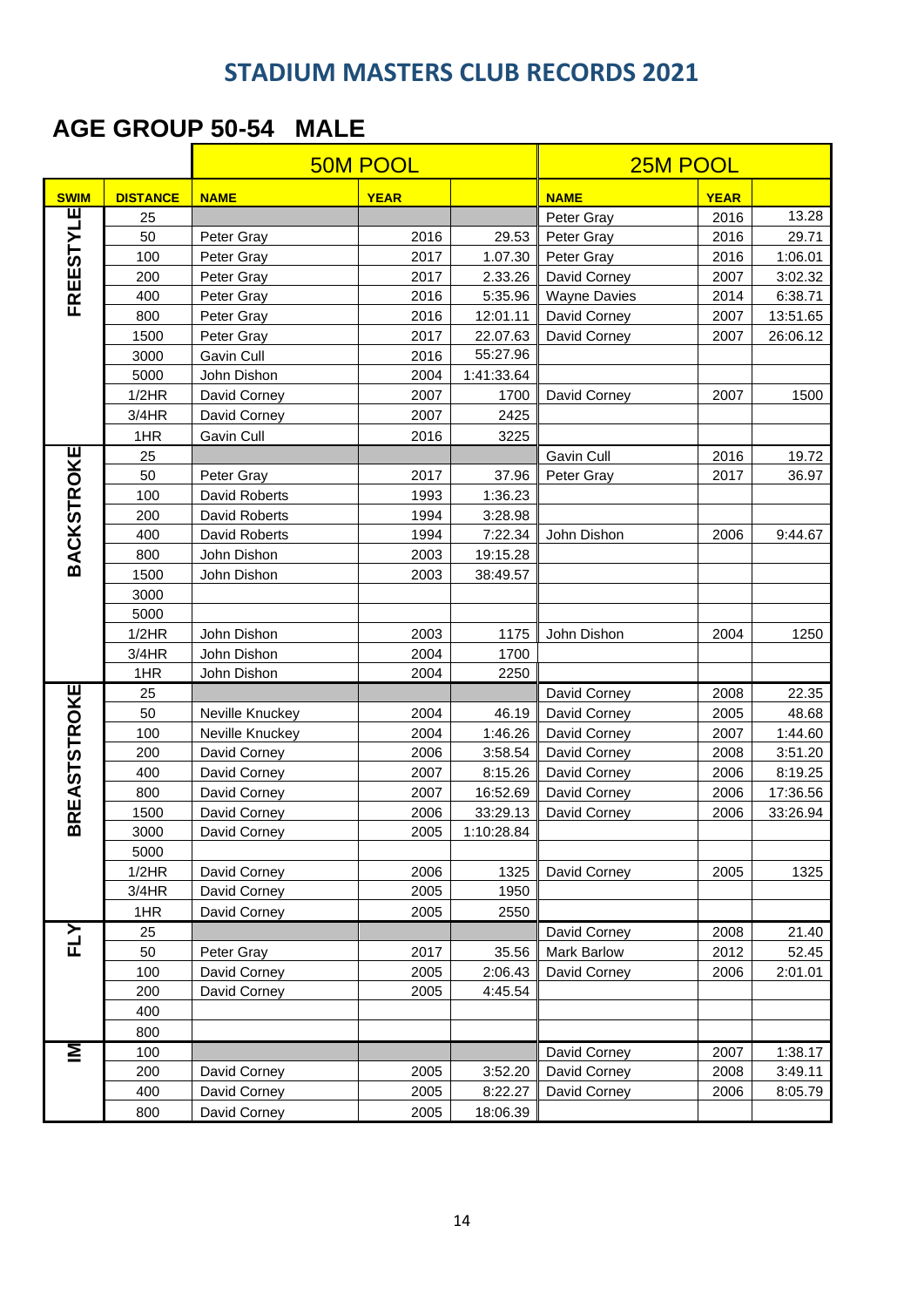### **AGE GROUP 55-59 FEMALE**

|                     |                 |                        |             | <b>50M POOL</b> |                                |               | 25M POOL   |  |  |  |
|---------------------|-----------------|------------------------|-------------|-----------------|--------------------------------|---------------|------------|--|--|--|
| <b>SWIM</b>         | <b>DISTANCE</b> | <b>NAME</b>            | <b>YEAR</b> |                 | <b>NAME</b>                    | <b>YEAR</b>   |            |  |  |  |
| Щ                   | 25              |                        |             |                 | <b>Eleanor Parsons</b>         | 2010          | 15.45      |  |  |  |
|                     | 50              | <b>Eleanor Parsons</b> | 2012        | 32.29           | <b>Eleanor Parsons</b>         | 2013          | 32.59      |  |  |  |
|                     | 100             | <b>Eleanor Parsons</b> | 2013        | 1:12.32         | <b>Eleanor Parsons</b>         | 2010          | 1:11.14    |  |  |  |
| FREESTYL            | 200             | <b>Eleanor Parsons</b> | 2011        | 2:39.98         | <b>Eleanor Parsons</b>         | 2010          | 2:35.36    |  |  |  |
|                     | 400             | <b>Eleanor Parsons</b> | 2013        | 5:40.20         | <b>Eleanor Parsons</b>         | 2011          | 5:40.05    |  |  |  |
|                     | 800             | <b>Eleanor Parsons</b> | 2010        | 11:52.65        | <b>Eleanor Parsons</b>         | 2010          | 11:44.58   |  |  |  |
|                     | 1500            | <b>Eleanor Parsons</b> | 2011        | 22:34.56        | <b>Eleanor Parsons</b>         | 2010          | 22:17.87   |  |  |  |
|                     | 3000            | <b>Eleanor Parsons</b> | 2012        | 47:14.01        | Anne Edmondson                 | 2015          | 55.27.33   |  |  |  |
|                     | 5000            | <b>Eleanor Parsons</b> | 2014        | 1:20:46.00      |                                |               |            |  |  |  |
|                     | 1/2HR           | <b>Eleanor Parsons</b> | 2011        | 1900            | <b>Eleanor Parsons</b>         | 2013          | 1900       |  |  |  |
|                     | 3/4HR           | <b>Eleanor Parsons</b> | 2011        | 2825            | <b>Eleanor Parsons</b>         | 2013          | 2775       |  |  |  |
|                     | 1HR             | <b>Eleanor Parsons</b> | 2012        | 3775            | Anne Edmondson                 | 2015          | 3225       |  |  |  |
|                     | 25              |                        |             |                 | <b>Eleanor Parsons</b>         | 2010          | 21.21      |  |  |  |
|                     | 50              | <b>Eleanor Parsons</b> | 2012        | 44.57           | <b>Eleanor Parsons</b>         | 2010          | 45.23      |  |  |  |
|                     | 100             | <b>Eleanor Parsons</b> | 2012        | 1:39.90         | <b>Eleanor Parsons</b>         | 2010          | 1:35.89    |  |  |  |
|                     | 200             | <b>Eleanor Parsons</b> | 2011        | 3:31.32         | <b>Eleanor Parsons</b>         | 2010          | 3:37.86    |  |  |  |
|                     | 400             | <b>Eleanor Parsons</b> | 2010        | 7:27.74         | <b>Eleanor Parsons</b>         | 2010          | 7:14.59    |  |  |  |
| <b>BACKSTROKE</b>   | 800             | <b>Eleanor Parsons</b> | 2011        | 15:05.75        | <b>Eleanor Parsons</b>         | 2011          | 14:21.69   |  |  |  |
|                     | 1500            | <b>Eleanor Parsons</b> | 2010        | 29:02.32        | <b>Eleanor Parsons</b>         | 2011          | 28:10.27   |  |  |  |
|                     | 3000            | <b>Eleanor Parsons</b> | 2011        | 1:01:10.29      | <b>Eleanor Parsons</b>         | 2010          | 59:21.35   |  |  |  |
|                     | 5000            | <b>Eleanor Parsons</b> | 2011        | 1:44:55.56      | Pamela Walter                  | 2010          | 1:46:32.29 |  |  |  |
|                     | 1/2HR           | <b>Eleanor Parsons</b> | 2011        | 1500            | <b>Eleanor Parsons</b>         | 2010          | 1525       |  |  |  |
|                     | 3/4HR           | <b>Eleanor Parsons</b> | 2011        | 2225            | <b>Eleanor Parsons</b>         | 2010          | 2275       |  |  |  |
|                     | 1HR             | <b>Eleanor Parsons</b> | 2011        | 2925            | <b>Eleanor Parsons</b>         | 2010          | 3025       |  |  |  |
| <b>BREASTSTROKE</b> | 25              |                        |             |                 | Pamela Walter                  | 2010          | 22.80      |  |  |  |
|                     | 50              | Pamela Walter          | 2009        | 49.32           | Pamela Walter                  | 2010          | 48.53      |  |  |  |
|                     | 100             | Pamela Walter          | 2010        | 1:49.29         | Pamela Walter                  | 2010          | 1:44.79    |  |  |  |
|                     | 200             | Pamela Walter          | 2008        | 3:52.20         | Pamela Walter                  | 2010          | 3:52.38    |  |  |  |
|                     | 400             | Pamela Walter          | 2008        | 8:25.94         | Robyn Wilson                   | 2008          | 8:01.18    |  |  |  |
|                     | 800             | Pamela Walter          | 2008        | 17:09.37        | Robyn Wilson                   | 2008          | 16:40.45   |  |  |  |
|                     | 1500            | Pamela Walter          | 2008        | 32:42.96        | Pamela Walter                  | 2006          | 32:15.54   |  |  |  |
|                     | 3000            | Pamela Walter          | 2008        | 1:06:30.89      | Pamela Walter                  | 2006          | 1:05:54.95 |  |  |  |
|                     | 5000            | Pamela Walter          | 2008        | 1:54:14.43      |                                |               |            |  |  |  |
|                     | 1/2HR           | Pamela Walter          | 2009        | 1375            | Pamela Walter/<br>Robyn Wilson | 2006/<br>2007 | 1375       |  |  |  |
|                     | 3/4HR           | Pamela Walter          | 2008        | 2025            | Pamela Walter                  | 2006          | 2050       |  |  |  |
|                     | 1HR             | Pamela Walter          | 2008        | 2700            | Pamela Walter                  | 2006          | 2725       |  |  |  |
|                     | 25              |                        |             |                 | <b>Eleanor Parsons</b>         | 2011          | 17.60      |  |  |  |
| FLY                 | 50              | <b>Eleanor Parsons</b> | 2010        | 38.65           | <b>Eleanor Parsons</b>         | 2012          | 39.18      |  |  |  |
|                     | 100             | <b>Eleanor Parsons</b> | 2014        | 1:44.48         | <b>Eleanor Parsons</b>         | 2014          | 1:39.00    |  |  |  |
|                     | 200             | <b>Eleanor Parsons</b> | 2012        | 4:01.12         | <b>Eleanor Parsons</b>         | 2013          | 3:53.91    |  |  |  |
|                     | 400             | <b>Eleanor Parsons</b> | 2013        | 8:16.38         | <b>Eleanor Parsons</b>         | 2013          | 7:58.43    |  |  |  |
|                     | 800             | <b>Eleanor Parsons</b> | 2012        | 17:36.08        | <b>Eleanor Parsons</b>         | 2012          | 16:53.30   |  |  |  |
| IΜ                  | 100             |                        |             |                 | <b>Eleanor Parsons</b>         | 2011          | 1:29.34    |  |  |  |
|                     | 200             | <b>Eleanor Parsons</b> | 2012        | 3:19.72         | <b>Eleanor Parsons</b>         | 2010          | 3:18.79    |  |  |  |
|                     | 400             | <b>Eleanor Parsons</b> | 2010        | 7:25.30         | <b>Eleanor Parsons</b>         | 2011          | 7:14.12    |  |  |  |
|                     | 800             | <b>Eleanor Parsons</b> | 2010        | 15:41.80        | <b>Eleanor Parsons</b>         | 2010          | 15:08.58   |  |  |  |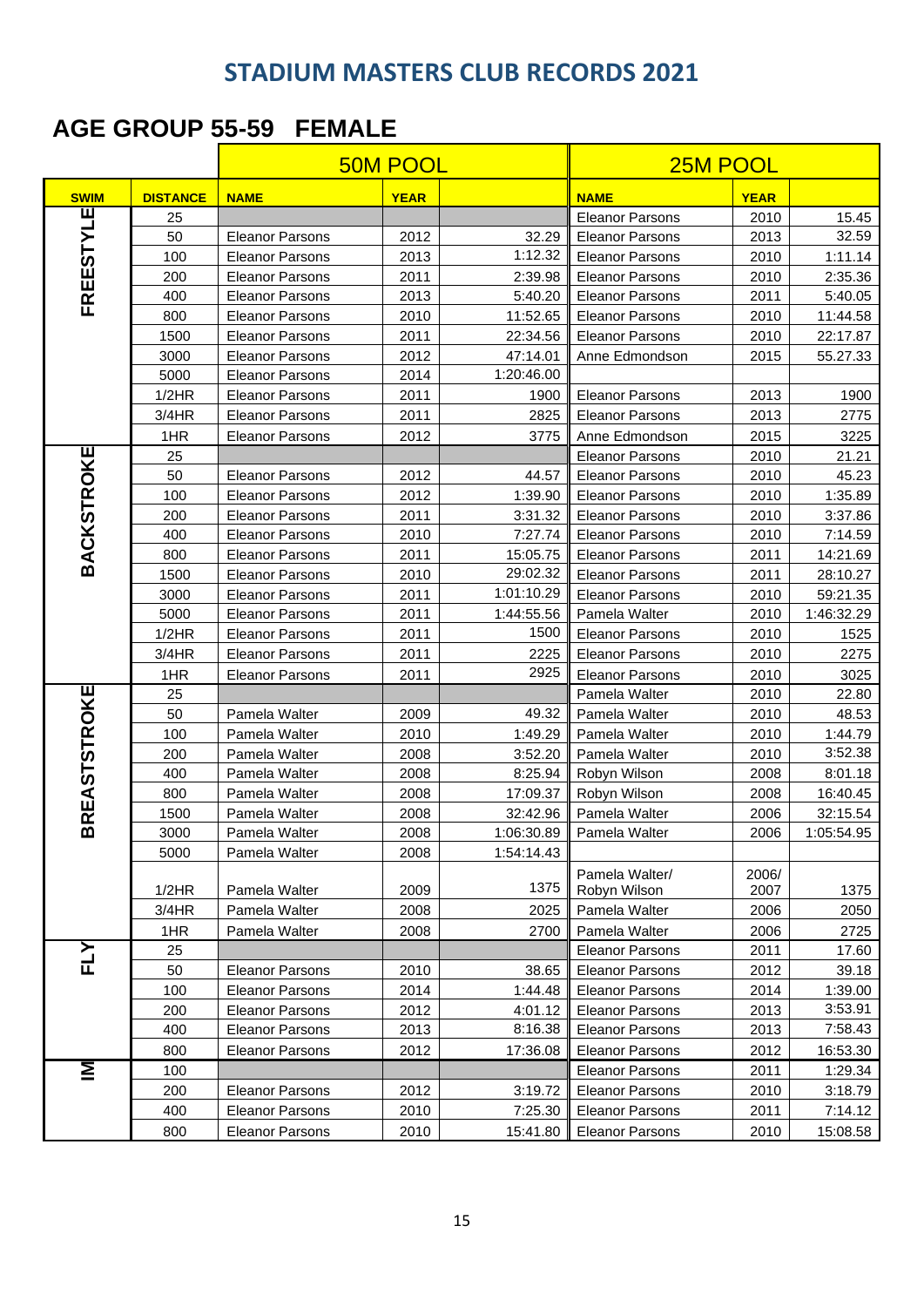#### **AGE GROUP 55-59 MALE**

| <b>AGE GROUP 55-59</b><br><b>MALE</b> |                 |                  |                 |          |                    |             |          |  |  |  |
|---------------------------------------|-----------------|------------------|-----------------|----------|--------------------|-------------|----------|--|--|--|
|                                       |                 |                  | <b>50M POOL</b> |          | 25M POOL           |             |          |  |  |  |
| <b>SWIM</b>                           | <b>DISTANCE</b> | <b>NAME</b>      | <b>YEAR</b>     |          | <b>NAME</b>        | <b>YEAR</b> |          |  |  |  |
|                                       | 25              |                  |                 |          | Philip Hoff        | 2008        | 17.34    |  |  |  |
| FREESTYLE                             | 50              | Gavin Cull       | 2018            | 32.40    | <b>Bill Temple</b> | 2001        | 36.77    |  |  |  |
|                                       | 100             | Gavin Cull       | 2019            | 1:14.96  | Gavin Cull         | 2019        | 1:21.14  |  |  |  |
|                                       | 200             | Gavin Cull       | 2019            | 2:54.13  | Gavin Cull         | 2019        | 3:06.28  |  |  |  |
|                                       | 400             | Gavin Cull       | 2018            | 6:52.28  | Gavin Cull         | 2018        | 6:25.00  |  |  |  |
|                                       | 800             | Gavin Cull       | 2018            | 14:06.83 |                    |             |          |  |  |  |
|                                       | 1500            | Gavin Cull       | 2018            | 26:34.06 |                    |             |          |  |  |  |
|                                       | 3000            | Philip Hoff      | 2008            | 59:02.99 |                    |             |          |  |  |  |
|                                       | 5000            |                  |                 |          |                    |             |          |  |  |  |
|                                       | 1/2HR           | John Dishon      | 2007            | 1550     |                    |             |          |  |  |  |
|                                       | 3/4HR           | John Dishon      | 2007            | 2175     |                    |             |          |  |  |  |
|                                       | 1HR             | John Dishon      | 2007            | 3025     |                    |             |          |  |  |  |
|                                       | 25              |                  |                 |          | Graham Wimbridge   | 2017        | 22.00    |  |  |  |
|                                       | 50              | Gavin Cull       | 2019            | 45.67    | <b>Bill Temple</b> | 2001        | 45.51    |  |  |  |
|                                       | 100             | Philip Hoff      | 2008            | 1:50.94  | Gavin Cull         | 2019        | 2:06.36  |  |  |  |
|                                       | 200             | Philip Hoff      | 2008            | 3:57.15  | <b>Bill Temple</b> | 2001        | 4:25.64  |  |  |  |
|                                       | 400             | John Dishon      | 2007            | 9:47.33  | John Dishon        | 2007        | 9:51.16  |  |  |  |
|                                       | 800             | John Dishon      | 2007            | 20:05.38 | John Dishon        | 2007        | 19:50.66 |  |  |  |
| <b>OBACKSTROKE</b>                    | 1500            |                  |                 |          | John Dishon        | 2007        | 36:56.16 |  |  |  |
|                                       | 3000            |                  |                 |          |                    |             |          |  |  |  |
|                                       | 5000            |                  |                 |          |                    |             |          |  |  |  |
|                                       | 1/2HR           | John Dishon      | 2007            | 1175     | John Dishon        | 2007        | 36:56.16 |  |  |  |
|                                       | 3/4HR           | John Dishon      | 2007            | 1700     |                    |             |          |  |  |  |
|                                       | 1HR             |                  |                 |          |                    |             |          |  |  |  |
| <b>BREASTSTROKE</b>                   | 25              |                  |                 |          |                    |             |          |  |  |  |
|                                       | 50              | Gavin Cull       | 2019            | 49.48    | <b>Bill Temple</b> | 2001        | 52.89    |  |  |  |
|                                       | 100             | Graham Wimbridge | 2017            | 2.03.19  | Philip Hoff        | 2008        | 2:03.30  |  |  |  |
|                                       | 200             |                  |                 |          |                    |             |          |  |  |  |
|                                       | 400             |                  |                 |          |                    |             |          |  |  |  |
|                                       | 800             |                  |                 |          |                    |             |          |  |  |  |
|                                       | 1500            |                  |                 |          |                    |             |          |  |  |  |
|                                       | 3000            |                  |                 |          |                    |             |          |  |  |  |
|                                       | 5000            |                  |                 |          |                    |             |          |  |  |  |
|                                       | 1/2HR           |                  |                 |          |                    |             |          |  |  |  |
|                                       | 3/4HR           |                  |                 |          |                    |             |          |  |  |  |
|                                       | 1HR             |                  |                 |          |                    |             |          |  |  |  |
| FLY                                   | 25              |                  |                 |          |                    |             |          |  |  |  |
|                                       | 50              | Graham Wimbridge | 2017            | 49.29    |                    |             |          |  |  |  |
|                                       | 100             |                  |                 |          |                    |             |          |  |  |  |
|                                       | 200             |                  |                 |          |                    |             |          |  |  |  |
|                                       | 400             |                  |                 |          |                    |             |          |  |  |  |
|                                       | 800             |                  |                 |          |                    |             |          |  |  |  |
| Σ                                     | 100             |                  |                 |          |                    |             |          |  |  |  |
|                                       | 200             | Graham Wimbridge | 2017            | 3.53.03  |                    |             |          |  |  |  |
|                                       | 400             |                  |                 |          |                    |             |          |  |  |  |
|                                       | 800             |                  |                 |          |                    |             |          |  |  |  |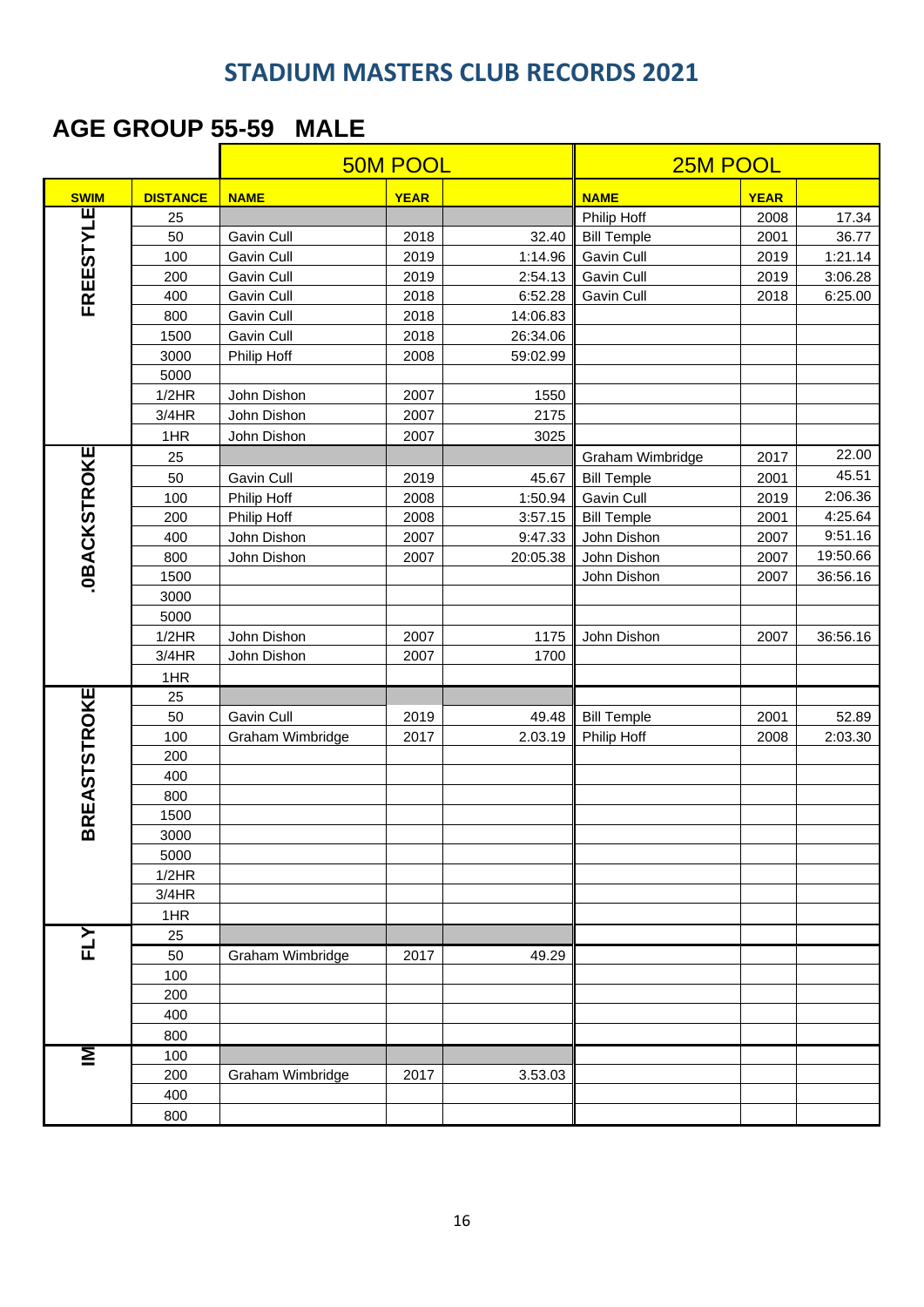#### **AGE GROUP 60-64 FEMALE**

| <b>50M POOL</b>     |                 |                        |             | 25M POOL   |                        |             |            |
|---------------------|-----------------|------------------------|-------------|------------|------------------------|-------------|------------|
| <b>SWIM</b>         | <b>DISTANCE</b> | <b>NAME</b>            | <b>YEAR</b> |            | <b>NAME</b>            | <b>YEAR</b> |            |
|                     | 25              |                        |             |            | <b>Eleanor Parsons</b> | 2015        | 15.68      |
| FREESTYLE           | 50              | <b>Eleanor Parsons</b> | 2015        | 33.73      | <b>Eleanor Parsons</b> | 2015        | 32.53      |
|                     | 100             | <b>Eleanor Parsons</b> | 2016        | 1:15.39    | <b>Eleanor Parsons</b> | 2015        | 1:11.85    |
|                     | 200             | <b>Eleanor Parsons</b> | 2016        | 2:46.21    | <b>Eleanor Parsons</b> | 2015        | 2:39.82    |
|                     | 400             | <b>Eleanor Parsons</b> | 2016        | 5:48.80    | <b>Eleanor Parsons</b> | 2015        | 5:36.98    |
|                     | 800             | <b>Eleanor Parsons</b> | 2016        | 12:03.48   | <b>Eleanor Parsons</b> | 2015        | 11:26.30   |
|                     | 1500            | <b>Eleanor Parsons</b> | 2015        | 22.52.82   | <b>Eleanor Parsons</b> | 2015        | 22:46.29   |
|                     | 3000            | <b>Eleanor Parsons</b> | 2015        | 47.23.30   | Robyn Wilson           | 2010        | 56:23.90   |
|                     | 5000            | Merilyn Burbidge       | 2005        | 1:51:38.90 | Pamela Walter          | 2014        | 1:42:05.00 |
|                     | 1/2HR           | <b>Eleanor Parsons</b> | 2015        | 1800       | Robyn Wilson           | 2011        | 1650       |
|                     | 3/4HR           | <b>Eleanor Parsons</b> | 2015        | 2750       | Robyn Wilson           | 2010        | 2375       |
|                     | 1HR             | <b>Eleanor Parsons</b> | 2015        | 3775       | Robyn Wilson           | 2010        | 3175       |
|                     | 25              |                        |             |            | <b>Eleanor Parsons</b> | 2015        | 21.27      |
|                     | 50              | <b>Eleanor Parsons</b> | 2015        | 46.88      | <b>Eleanor Parsons</b> | 2015        | 44.33      |
|                     | 100             | <b>Eleanor Parsons</b> | 2015        | 1:40.59    | <b>Eleanor Parsons</b> | 2015        | 1:35.12    |
|                     | 200             | <b>Eleanor Parsons</b> | 2015        | 3:35.55    | <b>Eleanor Parsons</b> | 2015        | 3:27.33    |
| <b>BACKSTROKE</b>   | 400             | <b>Eleanor Parsons</b> | 2015        | 7:35.96    | <b>Eleanor Parsons</b> | 2015        | 7:11.05    |
|                     | 800             | <b>Eleanor Parsons</b> | 2015        | 15:26.29   | <b>Eleanor Parsons</b> | 2015        | 14:49.17   |
|                     | 1500            | <b>Eleanor Parsons</b> | 2015        | 29:22.96   | <b>Eleanor Parsons</b> | 2016        | 29:24.22   |
|                     | 3000            | <b>Eleanor Parsons</b> | 2015        | 1:02:40.36 | Pamela Walter          | 2014        | 1:04:53.12 |
|                     | 5000            | Pamela Walter          | 2012        | 1:53:25.00 |                        |             |            |
|                     | 1/2HR           | <b>Eleanor Parsons</b> | 2015        | 1475       | Pamela Walter          | 2014        | 1450       |
|                     | 3/4HR           | Pamela Walter          | 2011        | 2050       | <b>Eleanor Parsons</b> | 2015        | 2275       |
|                     | 1HR             | <b>Eleanor Parsons</b> | 2015        | 2875       | Pamela Walter          | 2011        | 2750       |
| <b>BREASTSTROKE</b> | 25              |                        |             |            | Robyn Wilson           | 2010        | 22.66      |
|                     | 50              | Robyn Wilson           | 2010        | 49.63      | Pamela Walter          | 2012        | 49.53      |
|                     | 100             | Robyn Wilson           | 2010        | 1:50.43    | Pamela Walter          | 2011        | 1:47.86    |
|                     | 200             | Pamela Walter          | 2011        | 4:00.03    | Pamela Walter          | 2011        | 3:53.59    |
|                     | 400             | Pamela Walter          | 2011        | 8:18.29    | Pamela Walter          | 2013        | 8:11.90    |
|                     | 800             | Pamela Walter          | 2011        | 17:15.89   | Pamela Walter          | 2013        | 16:51.52   |
|                     | 1500            | Pamela Walter          | 2011        | 32:41.57   | Pamela Walter          | 2011        | 32:24.56   |
|                     | 3000            | Pamela Walter          | 2012        | 1:07:15.60 | Pamela Walter          | 2011        | 1:07:56.96 |
|                     | 5000            | Pamela Walter          | 2011        | 1:59:55.63 | Pamela Walter          | 2011        | 1:55:26.60 |
|                     | 1/2HR           | Pamela Walter          | 2011        | 1375       | Pamela Walter          | 2011        | 1375       |
|                     |                 | Robyn Wilson/          | 2010/       |            |                        |             |            |
|                     | 3/4HR           | Pamela Walter          | 2011        | 1975       | Pamela Walter          | 2012        | 2025       |
|                     | 1HR             | Pamela Walter          | 2012        | 2675       | Pamela Walter          | 2011        | 2650       |
| FLY                 | 25              |                        |             |            | <b>Eleanor Parsons</b> | 2015        | 17.48      |
|                     | 50              | <b>Eleanor Parsons</b> | 2015        | 39.48      | <b>Eleanor Parsons</b> | 2015        | 38.01      |
|                     | 100             | <b>Eleanor Parsons</b> | 2016        | 1:44.20    | <b>Eleanor Parsons</b> | 2015        | 1:45.61    |
|                     | 200             | <b>Eleanor Parsons</b> | 2016        | 4:07.15    | <b>Eleanor Parsons</b> | 2015        | 3:46.19    |
|                     | 400             | <b>Eleanor Parsons</b> | 2015        | 8:28.98    | <b>Eleanor Parsons</b> | 2015        | 8:16.75    |
|                     | 800             | <b>Eleanor Parsons</b> | 2015        | 18:16.56   | <b>Eleanor Parsons</b> | 2015        | 17:22.21   |
| IΜ                  | 100             |                        |             |            | <b>Eleanor Parsons</b> | 2015        | 1:31.06    |
|                     | 200             | <b>Eleanor Parsons</b> | 2015        | 3:27.14    | <b>Eleanor Parsons</b> | 2015        | 3:18.27    |
|                     | 400             | <b>Eleanor Parsons</b> | 2015        | 7:28.57    | <b>Eleanor Parsons</b> | 2015        | 7:08.68    |
|                     | 800             | <b>Eleanor Parsons</b> | 2016        | 16:19.36   | <b>Eleanor Parsons</b> | 2015        | 14:57.49   |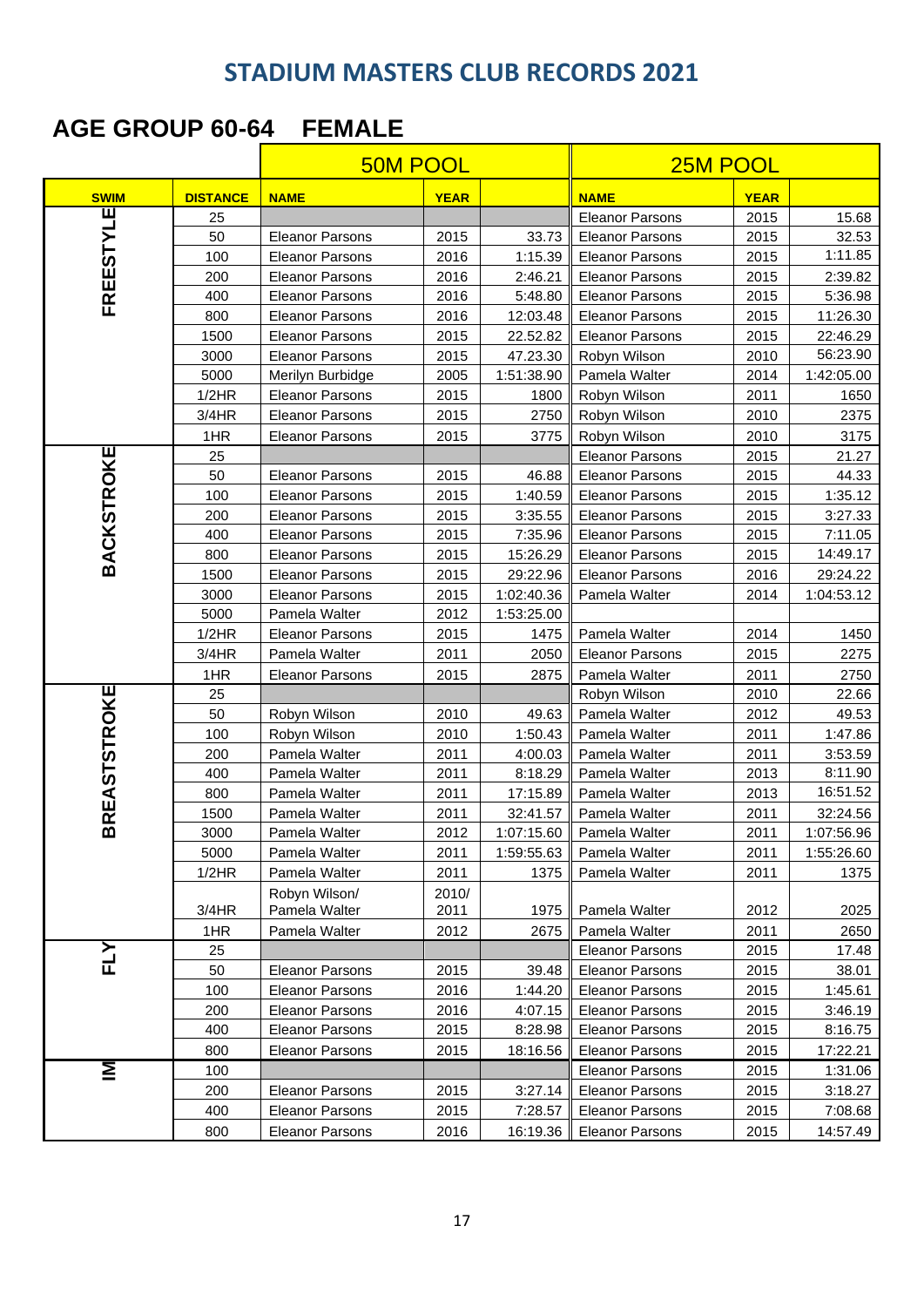#### **AGE GROUP 60-64 MALE**

|                     |                 | <b>50M POOL</b>       |              | 25M POOL            |                       |              |                    |
|---------------------|-----------------|-----------------------|--------------|---------------------|-----------------------|--------------|--------------------|
| <b>SWIM</b>         | <b>DISTANCE</b> | <b>NAME</b>           | <b>YEAR</b>  |                     | <b>NAME</b>           | <b>YEAR</b>  |                    |
|                     | 25              |                       |              |                     | <b>Brett Jago</b>     | 2019         | 18.16              |
| FREESTYLE           | 50              | Graham Wimbridge      | 2018         | 34.76               | Mark Anderson         | 2020         | 39.68              |
|                     | 100             | Graham Wimbridge      | 2018         | 1:36.40             | <b>William Curtis</b> | 2002         | 1:38.91            |
|                     | 200             | Graham Wimbridge      | 2018         | 3:19.98             | Mark Anderson         | 2020         | 3:16.34            |
|                     | 400             | Graham Wimbridge      | 2018         | 7:51.06             | Graham Wimbridge      | 2018         | 7:44.53            |
|                     | 800             | <b>William Curtis</b> | 2002         | 17:45.77            |                       |              |                    |
|                     | 1500            | <b>William Curtis</b> | 2002         | 34:40.58            |                       |              |                    |
|                     | 3000            | <b>William Curtis</b> | 2002         | 1:10:37.99          |                       |              |                    |
|                     | 5000            |                       |              |                     |                       |              |                    |
|                     | 1/2HR           | <b>William Curtis</b> | 2002         | 1325                |                       |              |                    |
|                     | 3/4HR           | <b>William Curtis</b> | 2002         | 1925                |                       |              |                    |
|                     | 1HR             | <b>William Curtis</b> | 2002         | 2550                |                       |              |                    |
|                     | 25              |                       |              |                     |                       |              |                    |
|                     | 50              | Graham Wimbridge      | 2018         | 49.72               | Graham Wimbridge      | 2019         | 51.16              |
|                     | 100             | Graham Wimbridge      | 2018         | 1:53.03             | Graham Wimbridge      | 2019         | 2:04.96            |
|                     | 200             | <b>William Curtis</b> | 2002         | 4:13.58             |                       |              |                    |
|                     | 400             | <b>William Curtis</b> | 2002         | 9:02.39             |                       |              |                    |
|                     | 800             | <b>William Curtis</b> | 2002         | 18:35.13            |                       |              |                    |
| <b>BACKSTROKE</b>   | 1500            | <b>William Curtis</b> | 2002         | 35:56.42            |                       |              |                    |
|                     | 3000            | <b>William Curtis</b> | 2002         | 1:14:37.41          |                       |              |                    |
|                     | 5000            |                       |              |                     |                       |              |                    |
|                     | 1/2HR           | <b>William Curtis</b> | 2002         | 1250                |                       |              |                    |
|                     | 3/4HR           | <b>William Curtis</b> | 2002         | 1875                |                       |              |                    |
|                     | 1HR             | <b>William Curtis</b> | 2002         | 2425                |                       |              |                    |
| <b>SREASTSTROKE</b> | 25              |                       |              |                     | Mark Anderson         | 2020         | 21.62              |
|                     | 50              | Mark Anderson         | 2018         | 47.52               | Mark Anderson         | 2020         | 48.25              |
|                     | 100             | <b>Brett Jago</b>     | 2019         | 2:36.56             | Graham Wimbridge      | 2018         | 2:16.64<br>4:01.32 |
|                     | 200<br>400      | <b>Brett Jago</b>     | 2019<br>2019 | 5:29.88<br>11:13.06 | Hans Kronert          | 1993<br>2019 | 10:45.47           |
|                     | 800             | Brett Jago            |              |                     | <b>Brett Jago</b>     |              |                    |
|                     | 1500            |                       |              |                     |                       |              |                    |
|                     | 3000            |                       |              |                     |                       |              |                    |
|                     | 5000            |                       |              |                     |                       |              |                    |
|                     | 1/2HR           |                       |              |                     |                       |              |                    |
|                     | 3/4HR           |                       |              |                     |                       |              |                    |
|                     | 1HR             |                       |              |                     |                       |              |                    |
|                     | 25              |                       |              |                     | Graham Wimbridge      | 2019         | 21.02              |
| FLY                 | 50              | Graham Wimbridge      | 2018         | 46.19               |                       |              |                    |
|                     | 100             |                       |              |                     |                       |              |                    |
|                     | 200             |                       |              |                     |                       |              |                    |
|                     | 400             |                       |              |                     |                       |              |                    |
|                     | 800             |                       |              |                     |                       |              |                    |
| Ξ                   | 100             |                       |              |                     |                       |              |                    |
|                     | 200             | Graham Wimbridge      | 2018         | 3:55.48             |                       |              |                    |
|                     | 400             |                       |              |                     |                       |              |                    |
|                     | 800             |                       |              |                     |                       |              |                    |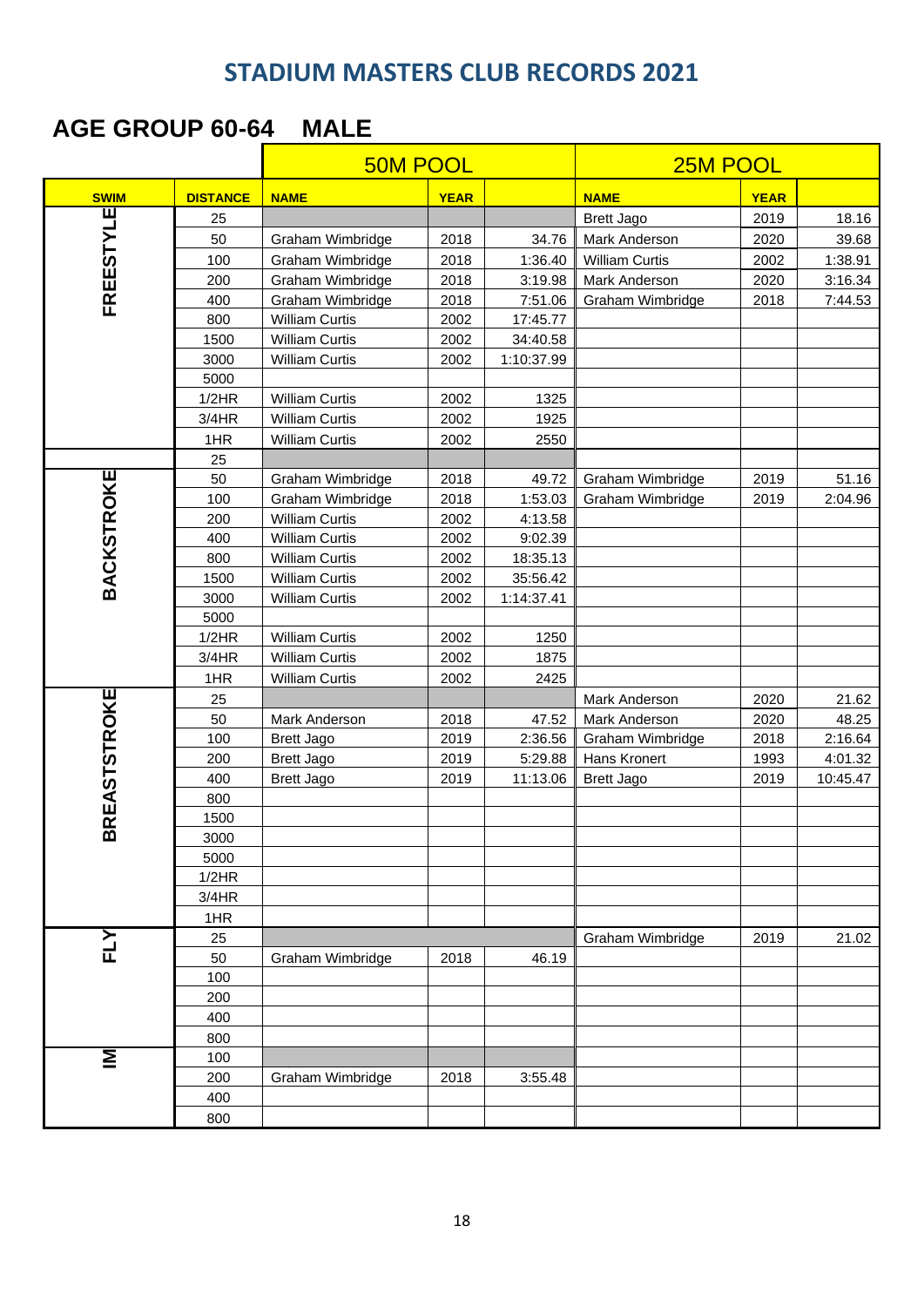#### **AGE GROUP 65-69 FEMALE**

|                     |                 |                                    | <b>50M POOL</b> |            | 25M POOL                     |             |            |  |
|---------------------|-----------------|------------------------------------|-----------------|------------|------------------------------|-------------|------------|--|
| <b>SWIM</b>         | <b>DISTANCE</b> | <b>NAME</b>                        | <b>YEAR</b>     |            | <b>NAME</b>                  | <b>YEAR</b> |            |  |
| щ                   | 25              |                                    |                 |            | Sue Colyer                   | 2010        | 17.91      |  |
|                     | 50              | Barbara Fentiman                   | 1999            | 37.71      | Sue Colyer                   | 2010        | 39.53      |  |
| <b>FREESTYL</b>     | 100             | Barbara Fentiman                   | 1999            | 1:23.10    | Sue Colyer                   | 2010        | 1:30.40    |  |
|                     | 200             | Barbara Fentiman                   | 1999            | 3:05.73    | Sue Colyer                   | 2010        | 3:28.19    |  |
|                     | 400             | Barbara Fentiman                   | 1999            | 6:26.93    | <b>Theresa Elliott</b>       | 2011        | 7:31.76    |  |
|                     | 800             | Barbara Fentiman                   | 2001            | 13:28.32   | <b>Theresa Elliott</b>       | 2011        | 15:16.42   |  |
|                     | 1500            | Barbara Fentiman                   | 1999            | 25:27.77   | <b>Theresa Elliott</b>       | 2011        | 29:24.00   |  |
|                     | 3000            | Barbara Fentiman                   | 2001            | 52:03.28   | Sue Colyer                   | 2010        | 1:00:04.85 |  |
|                     | 5000            | Barbara Fentiman                   | 2002            | 1:30:03.84 |                              |             |            |  |
|                     | 1/2HR           | Barbara Fentiman                   | 1999            | 1725       | <b>Theresa Elliott</b>       | 2011        | 1525       |  |
|                     | 3/4HR           | Barbara Fentiman                   | 1999            | 2625       | <b>Theresa Elliott</b>       | 2011        | 2225       |  |
|                     | 1HR             | Barbara Fentiman                   | 2001            | 3450       | <b>Theresa Elliott</b>       | 2011        | 2925       |  |
|                     | 25              |                                    |                 |            | Sue Colyer                   | 2008        | 23.94      |  |
| <b>BACKSTROKE</b>   | 50              | Barbara Fentiman                   | 1999            | 49.27      | Pamela Walter                | 2018        | 51.72      |  |
|                     | 100             | Pamela Walter                      | 2016            | 1:54.22    | Pamela Walter                | 2018        | 1:48.77    |  |
|                     | 200             | Pamela Walter                      | 2016            | 4:04.42    | Pamela Walter                | 2017        | 4:03.56    |  |
|                     | 400             | <b>Theresa Elliott</b>             | 2011            | 8:30.00    | Pamela Walter                | 2018        | 8:13.89    |  |
|                     | 800             | <b>Theresa Elliott</b>             | 2011            | 17:20.69   | Pamela Walter                | 2016        | 16:40.03   |  |
|                     | 1500            | Pamela Walter                      | 2018            | 33:05.84   | Pamela Walter                | 2018        | 31:55.09   |  |
|                     | 3000            | Pamela Walter                      | 2016            | 1:07:39.62 | <b>Theresa Elliott</b>       | 2010        | 1:10:59.55 |  |
|                     | 5000            | Pamela Walter                      | 2016            | 1:54:14.21 |                              |             |            |  |
|                     | 1/2HR           | <b>Theresa Elliott</b>             | 2011            | 1350       | Pamela Walter                | 2016        | 1400       |  |
|                     | 3/4HR           | <b>Theresa Elliott</b>             | 2010            | 1900       | Pamela Walter                | 2016        | 2050       |  |
|                     | 1HR             | Pamela Walter                      | 2016            | 2650       | Pamela Walter                | 2018        | 2725       |  |
| <b>BREASTSTROKE</b> | 25              |                                    |                 |            | Pamela Walter                | 2016        | 23.82      |  |
|                     | 50              | Pamela Walter                      | 2016            | 52.42      | Pamela Walter                | 2016        | 51.43      |  |
|                     | 100             | Pamela Walter                      | 2016            | 1:56.44    | Pamela Walter                | 2016        | 1:50.52    |  |
|                     | 200             | Pamela Walter                      | 2018            | 4:11.82    | Pamela Walter                | 2017        | 4.07.59    |  |
|                     | 400             | Pamela Walter                      | 2016            | 8:44.61    | Pamela Walter                | 2016        | 8:30.51    |  |
|                     | 800             | Pamela Walter                      | 2016            | 17:51.94   | <b>Theresa Elliott</b>       | 2011        | 17:29.33   |  |
|                     | 1500            | Pamela Walter                      | 2016            | 33:53.29   | Pamela Walter                | 2017        | 33.48.04   |  |
|                     | 3000            | <b>Theresa Elliott</b>             | 2012            |            | 1:13:00.58   Theresa Elliott | 2010        | 1:09:51.94 |  |
|                     | 5000            |                                    |                 |            |                              |             |            |  |
|                     | 1/2HR           | Theresa Elliott &<br>Pamela Walter | 2011 & 2016     | 1300       | <b>Theresa Elliott</b>       | 2010        | 1325       |  |
|                     | 3/4HR           | Pamela Walter                      | 2018            | 2025       | <b>Theresa Elliott</b>       | 2010        | 1950       |  |
|                     | 1HR             | Pamela Walter                      | 2016            | 2475       | <b>Theresa Elliott</b>       | 2010        | 2550       |  |
|                     | 25              |                                    |                 |            | Sue Colyer                   | 2010        | 21.90      |  |
| FLY                 | 50              | Barbara Fentiman                   | 1999            | 49.73      | Sue Colyer                   | 2009        | 50.37      |  |
|                     | 100             | Barbara Fentiman                   | 1999            | 1:54.88    | Pamela Walter                | 2016        | 1:57.52    |  |
|                     | 200             | <b>Tricia Summerfield</b>          | 2015            | 5:25.57    | <b>Theresa Elliott</b>       | 2012        | 4:51.67    |  |
|                     | 400             | <b>Tricia Summerfield</b>          | 2015            | 11:46.76   |                              |             |            |  |
|                     | 800             |                                    |                 |            |                              |             |            |  |
| IΜ                  | 100             |                                    |                 |            | Pamela Walter                | 2017        | 1.50.69    |  |
|                     | 200             | Barbara Fentiman                   | 1999            | 3:48.70    | Sue Colyer                   | 2010        | 4:03.39    |  |
|                     | 400             | Pamela Walter                      | 2016            | 08:31.65   | Pamela Walter                | 2016        | 8:15.40    |  |
|                     | 800             | <b>Tricia Summerfield</b>          | 2015            | 21:52.05   | Pamela Walter                | 2016        | 17:39.32   |  |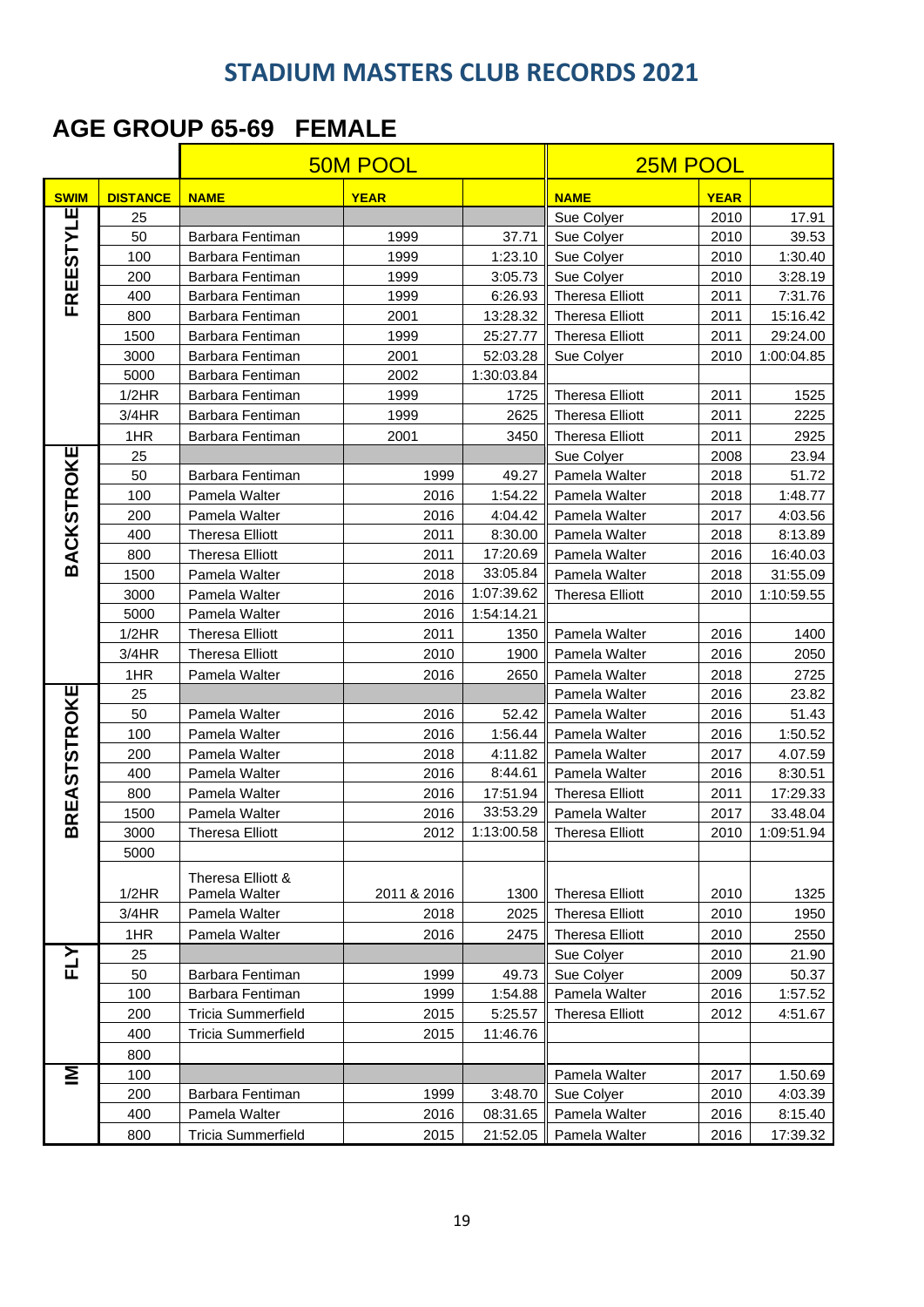#### **AGE GROUP 65-69 MALE**

|                     |                 |                    | <b>50M POOL</b> | 25M POOL   |                       |             |            |
|---------------------|-----------------|--------------------|-----------------|------------|-----------------------|-------------|------------|
| <b>SWIM</b>         | <b>DISTANCE</b> | <b>NAME</b>        | <b>YEAR</b>     |            | <b>NAME</b>           | <b>YEAR</b> |            |
|                     | 25              |                    |                 |            | <b>Barry Green</b>    | 2008        | 16.51      |
| FREESTYLE           | 50              | <b>Barry Green</b> | 2008            | 36.73      | <b>Barry Green</b>    | 2008        | 37.27      |
|                     | 100             | <b>Barry Green</b> | 2007            | 1:26.28    | Vic Paul              | 2009        | 1:08.32    |
|                     | 200             | Vic Paul           | 2009            | 2:27.26    | <b>Brett Jago</b>     | 2020        | 3:23:05    |
|                     | 400             | <b>Barry Green</b> | 2008            | 7:12.18    | <b>Barry Green</b>    | 2007        | 7:14.86    |
|                     | 800             | <b>Barry Green</b> | 2008            | 15:07.74   | <b>Barry Green</b>    | 2010        | 15:13.29   |
|                     | 1500            | <b>Barry Green</b> | 2008            | 28:53.23   | <b>Barry Green</b>    | 2010        | 29:20.64   |
|                     | 3000            | <b>Barry Green</b> | 2010            | 1:00:55.16 |                       |             |            |
|                     | 5000            |                    |                 |            |                       |             |            |
|                     | 1/2HR           | <b>Barry Green</b> | 2008            | 1525       | <b>Barry Green</b>    | 2010        | 1675       |
|                     | 3/4HR           | <b>Barry Green</b> | 2010            | 2250       | <b>Barry Green</b>    | 2010        | 2575       |
|                     | 1HR             | <b>Barry Green</b> | 2010            | 2950       |                       |             |            |
|                     | 25              |                    |                 |            | Vic Paul              | 2011        | 18.99      |
|                     | 50              | Vic Paul           | 2011            | 42.28      | <b>Barry Green</b>    | 2007        | 46.05      |
|                     | 100             | <b>Barry Green</b> | 2008            | 1:40.96    | <b>Barry Green</b>    | 2010        | 1:57.11    |
|                     | 200             | Vic Paul           | 2013            | 3:33.68    | Vic Paul              | 2011        | 3:08.55    |
|                     | 400             | <b>Barry Green</b> | 2008            | 8:25.04    | <b>Barry Green</b>    | 2010        | 8:20.31    |
| <b>BACKSTROKE</b>   | 800             | Cliffe Webb        | 2003            | 17:35.82   | <b>Barry Green</b>    | 2010        | 17:34.11   |
|                     | 1500            | <b>Barry Green</b> | 2010            | 34:13.73   | <b>William Curtis</b> | 2003        | 36:58.87   |
|                     | 3000            | Cliffe Webb        | 2003            | 1:12:09.65 |                       |             |            |
|                     | 5000            |                    |                 |            |                       |             |            |
|                     | 1/2HR           | Cliffe Webb        | 2003            | 1250       | <b>Barry Green</b>    | 2010        | 1325       |
|                     | 3/4HR           | Cliffe Webb        | 2003            | 1875       |                       |             |            |
|                     | 1HR             | Cliffe Webb        | 2003            | 2500       |                       |             |            |
| <b>BREASTSTROKE</b> | 25              |                    |                 |            | <b>Barry Green</b>    | 2008        | 20.21      |
|                     | 50              | Vic Paul           | 2009            | 39.09      | <b>Barry Green</b>    | 2008        | 44.81      |
|                     | 100             | <b>Barry Green</b> | 2008            | 1:40.05    | <b>Barry Green</b>    | 2008        | 1:40.44    |
|                     | 200             | Vic Paul           | 2011            | 3:24.11    | <b>Barry Green</b>    | 2010        | 4:15.28    |
|                     | 400             | <b>Barry Green</b> | 2008            | 8:24.00    | <b>Barry Green</b>    | 2010        | 8:42.25    |
|                     | 800             | William Woodhouse  | 2013            | 19:00.87   | William Woodhouse     | 2012        | 18:12.48   |
|                     | 1500            | Dale Wilcox        | 2019            | 39:07.71   |                       |             |            |
|                     | 3000            |                    |                 |            | Dale Wilcox           | 2020        | 1:21:32.99 |
|                     | 5000            |                    |                 |            |                       |             |            |
|                     | 1/2HR           | Cliffe Webb        | 2003            | 1150       | Dale Wilcox           | 2019        | 1150       |
|                     | 3/4HR           | Dale Wilcox        | 2019            | 1700       | Dale Wilcox           | 2020        | 1700       |
|                     | 1HR             | Cliffe Webb        | 2003            | 2250       | Dale Wilcox           | 2020        | 2250       |
| <b>FLY</b>          | 25              |                    |                 |            | <b>Barry Green</b>    | 2010        | 18.87      |
|                     | 50              | Vic Paul           | 2009            | 33.68      | Vic Paul              | 2009        | 35.80      |
|                     | 100             | Vic Paul           | 2010            | 1:29.28    | Vic Paul              | 2011        | 1:22.94    |
|                     | 200             |                    |                 |            |                       |             |            |
|                     | 400             |                    |                 |            |                       |             |            |
|                     | 800             |                    |                 |            |                       |             |            |
| М                   | 100             |                    |                 |            | Vic Paul              | 2009        | 1:17.55    |
|                     | 200             | William Woodhouse  | 2011            | 3:59.54    | William Woodhouse     | 2011        | 4:00.50    |
|                     | 400             | William Woodhouse  | 2013            | 9:31.26    | William Woodhouse     | 2011        | 8:57.88    |
|                     | 800             |                    |                 |            |                       |             |            |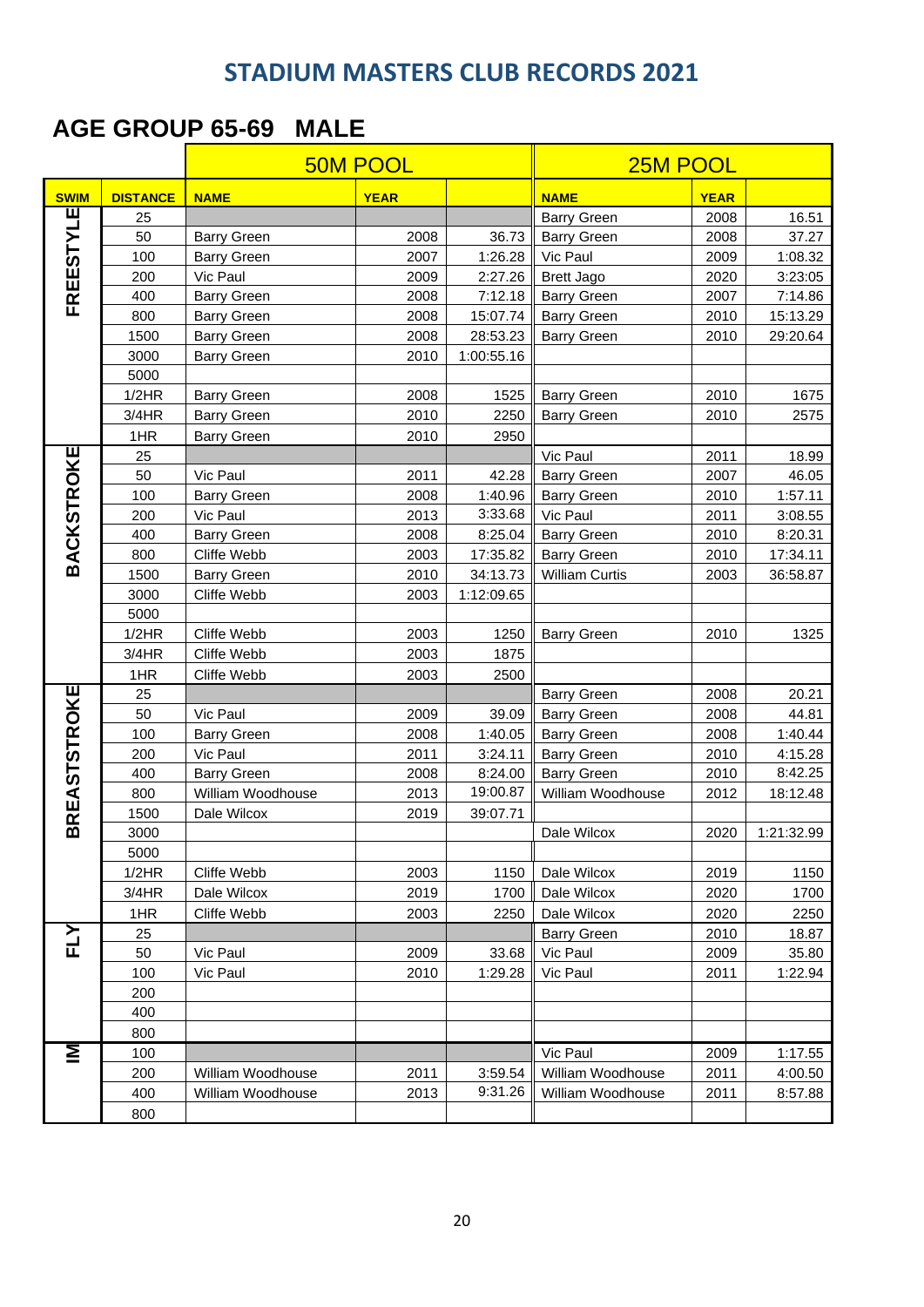#### **AGE GROUP 70-74 FEMALE**

|                   |                 | <b>50M POOL</b>        |             |            | 25M POOL                          |              |                |  |
|-------------------|-----------------|------------------------|-------------|------------|-----------------------------------|--------------|----------------|--|
| <b>SWIM</b>       | <b>DISTANCE</b> | <b>NAME</b>            | <b>YEAR</b> |            | <b>NAME</b>                       | <b>YEAR</b>  |                |  |
|                   | 25              |                        |             |            | Merilyn Burbidge                  | 2015         | 21.49          |  |
| FREESTYLE         | 50              | Barbara Fentiman       | 2004        | 38.22      | Barbara Fentiman                  | 2004         | 43.24          |  |
|                   | 100             | Barbara Fentiman       | 2004        | 1:24.57    | Barbara Fentiman                  | 2004         | 1:31.45        |  |
|                   | 200             | Barbara Fentiman       | 2004        | 3:03.86    | Barbara Fentiman                  | 2004         | 3:11.49        |  |
|                   | 400             | Barbara Fentiman       | 2004        | 6:31.98    | Barbara Fentiman                  | 2004         | 6:33.81        |  |
|                   | 800             | Barbara Fentiman       | 2004        | 13:17.38   | Barbara Fentiman                  | 2004         | 13:14.65       |  |
|                   | 1500            | Barbara Fentiman       | 2004        | 25:04.94   | <b>Theresa Elliott</b>            | 2013         | 30:54.46       |  |
|                   | 3000            | Barbara Fentiman       | 2004        | 53:32.16   | <b>Theresa Elliott</b>            | 2013         | 1:03:03.86     |  |
|                   | 5000            | <b>Theresa Elliott</b> | 2013        | 1:51:44.00 |                                   |              |                |  |
|                   | 1/2HR           | Barbara Fentiman       | 2004        | 1725       | <b>Theresa Elliott</b>            | 2013         | 1425           |  |
|                   | 3/4HR           | Barbara Fentiman       | 2004        | 2500       | <b>Theresa Elliott</b>            | 2013         | 2150           |  |
|                   | 1HR             | Barbara Fentiman       | 2004        | 3350       | <b>Theresa Elliott</b>            | 2013         | 2850           |  |
|                   | 25              |                        |             |            | Geraldine Klug                    | 2010         | 25.87          |  |
| <b>BACKSTROKE</b> | 50              | Pamela Walter          | 2021        | 53.75      | Pamela Walter                     | 2021         | 54.94          |  |
|                   | 100             | Pamela Walter          | 2021        | 1:57.02    | Pamela Walter                     | 2021         | 1:55.47        |  |
|                   | 200             | <b>Theresa Elliott</b> | 2013        | 4:13.33    | Merilyn Burbidge                  | 2012         | 4:14.00        |  |
|                   | 400             | <b>Theresa Elliott</b> | 2013        | 9:03.20    | Merilyn Burbidge                  | 2013         | 8:44.37        |  |
|                   | 800             | <b>Theresa Elliott</b> | 2013        | 17:51.45   | <b>Theresa Elliott</b>            | 2013         | 17:51.88       |  |
|                   | 1500            | Pamela Walter          | 2021        | 33.49.63   | Merilyn Burbidge                  | 2012         | 35:05.57       |  |
|                   | 3000            | Merilyn Burbidge       | 2012        | 1:16:29.86 | <b>Theresa Elliott</b>            | 2013         | 1:13:47.30     |  |
|                   | 5000            |                        |             |            |                                   |              |                |  |
|                   |                 |                        |             |            | Merilyn Burbidge/                 | 2013         |                |  |
|                   | 1/2HR           | <b>Theresa Elliott</b> | 2013        | 1275       | Pamela Walter                     | 2021         | 1300           |  |
|                   |                 |                        |             |            | Merilyn Burbidge /                | 2012         |                |  |
|                   |                 |                        |             |            | Theresa Elliott/<br>Pamela Walter | 2013         |                |  |
|                   | 3/4HR           | Merilyn Burbidge       | 2013        | 1850       |                                   | 2021         | 1900           |  |
|                   | 1HR             | Merilyn Burbidge       | 2012        | 2400       | Pamela Walter                     | 2021         | 2550           |  |
|                   | 25<br>50        | Geraldine Klug         | 2010        | 54.65      | Geraldine Klug<br>Pamela Walter   | 2011<br>2021 | 24.28<br>53.80 |  |
|                   | 100             | Pamela Walter          | 2021        | 1:59.97    | Geraldine Klug                    | 2011         | 2:00.82        |  |
|                   | 200             | Geraldine Klug         | 2011        | 4:23.91    | Geraldine Klug                    | 2010         | 4:12.30        |  |
| <b>STSTROKE</b>   | 400             | <b>Theresa Elliott</b> | 2013        | 9:05.71    | <b>Theresa Elliott</b>            | 2013         | 8:48.59        |  |
|                   | 800             | <b>Theresa Elliott</b> | 2013        | 18:24.01   | <b>Theresa Elliott</b>            | 2013         | 18:05.87       |  |
| <b>BREA</b>       | 1500            | <b>Theresa Elliott</b> | 2013        | 35:14.28   | <b>Theresa Elliott</b>            | 2013         | 34:44.25       |  |
|                   | 3000            | Merilyn Burbidge       | 2013        | 1:19:26.81 | <b>Theresa Elliott</b>            | 2013         | 1:11:57.68     |  |
|                   | 5000            |                        |             |            |                                   |              |                |  |
|                   | 1/2HR           | <b>Theresa Elliott</b> | 2013        | 1275       | Merilyn Burbidge                  | 2014         | 1225           |  |
|                   | 3/4HR           | Merilyn Burbidge       | 2013        | 1725       | <b>Theresa Elliott</b>            | 2013         | 1925           |  |
|                   | 1HR             | Merilyn Burbidge       | 2012        | 2300       | <b>Theresa Elliott</b>            | 2013         | 2500           |  |
|                   | 25              |                        |             |            | Pamela Walter                     | 2021         | 24.97          |  |
| FLY               | 50              | Barbara Fentiman       | 2004        | 51.66      | Pamela Walter                     | 2021         | 55.45          |  |
|                   | 100             | <b>Theresa Elliott</b> | 2013        | 2:19.50    | <b>Theresa Elliott</b>            | 2013         | 2:14.66        |  |
|                   | 200             | <b>Theresa Elliott</b> | 2013        | 5:00.27    | <b>Theresa Elliott</b>            | 2013         | 5:04.30        |  |
|                   | 400             | <b>Theresa Elliott</b> | 2013        | 10:02.79   | <b>Theresa Elliott</b>            | 2013         | 10:00.73       |  |
|                   | 800             | <b>Theresa Elliott</b> | 2013        | 20:28.27   | <b>Theresa Elliott</b>            | 2013         | 20:16.04       |  |
| 홀                 | 100             |                        |             |            | Pamela Walter                     | 2021         | 1:56.70        |  |
|                   | 200             | Barbara Fentiman       | 2004        | 3:55.65    | Pamela Walter                     | 2021         | 4:14.28        |  |
|                   | 400             | <b>Theresa Elliott</b> | 2013        | 9:11.11    | <b>Theresa Elliott</b>            | 2013         | 8:41.54        |  |
|                   | 800             | <b>Theresa Elliott</b> | 2013        | 18:22.55   | <b>Theresa Elliott</b>            | 2013         | 18:15.49       |  |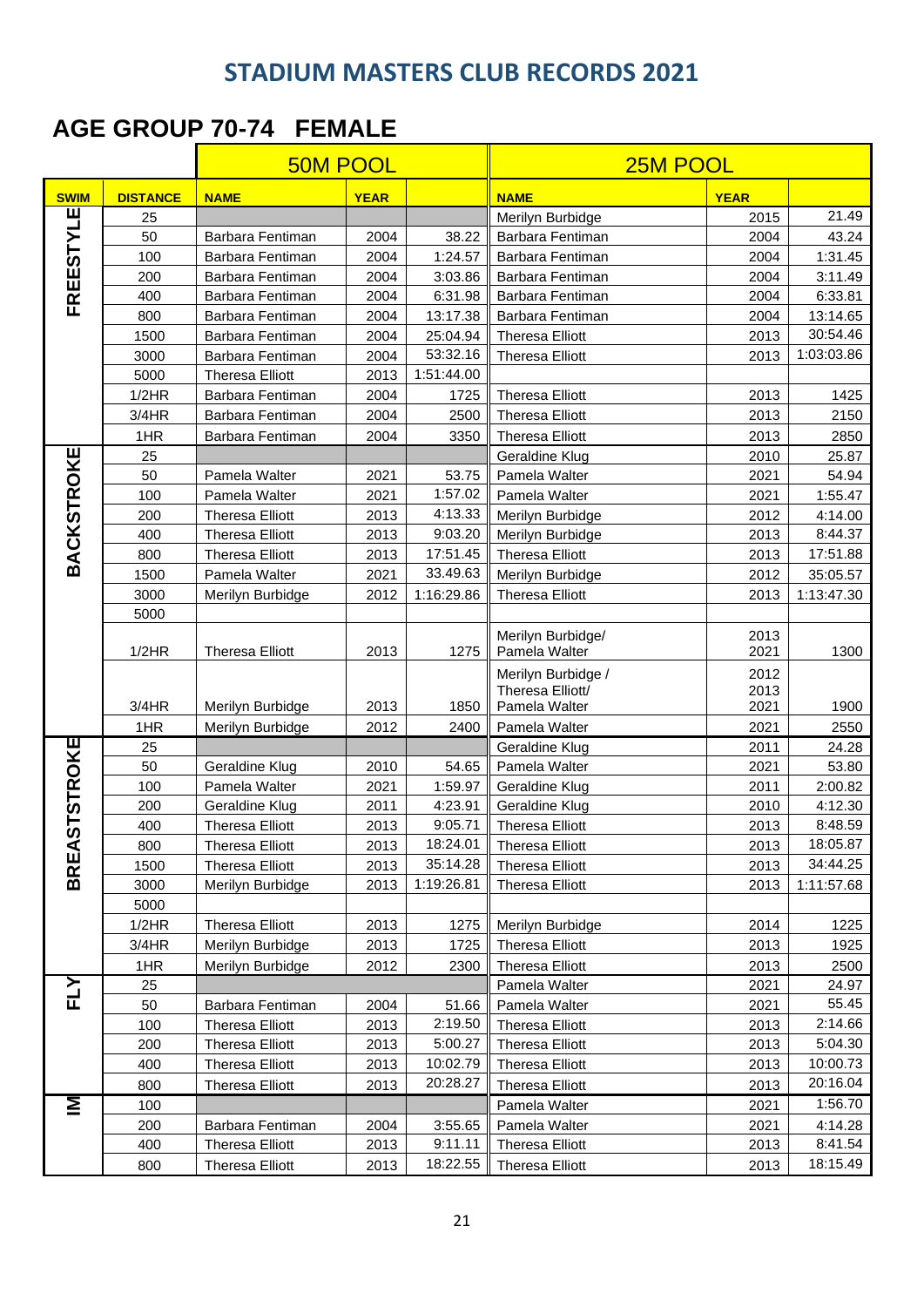#### **AGE GROUP 70-74 MALE**

| AGE GROUP 70-74<br>MALE |                 |                                         |                 |                    |                                         |              |                     |  |  |  |
|-------------------------|-----------------|-----------------------------------------|-----------------|--------------------|-----------------------------------------|--------------|---------------------|--|--|--|
|                         |                 |                                         | <b>50M POOL</b> |                    |                                         | 25M POOL     |                     |  |  |  |
| <b>SWIM</b>             | <b>DISTANCE</b> | <b>NAME</b>                             | <b>YEAR</b>     |                    | <b>NAME</b>                             | <b>YEAR</b>  |                     |  |  |  |
|                         | 25              |                                         |                 |                    | William Woodhouse                       | 2018         | 16.89               |  |  |  |
|                         | 50              | <b>Stuart Gray</b>                      | 2014            | 36.72              | <b>Barry Green</b>                      | 2011         | 37.80               |  |  |  |
| FREESTYLE               | 100             | Vic Paul                                | 2014            | 1:22.03            | <b>Barry Green</b>                      | 2012         | 1:29.59             |  |  |  |
|                         | 200             | Vic Paul                                | 2014            | 2:43.65            | <b>Stuart Gray</b>                      | 2014         | 3:17.33             |  |  |  |
|                         | 400             | Vic Paul                                | 2014            | 5:51.99            | <b>Barry Green</b>                      | 2011         | 7:20.15             |  |  |  |
|                         | 800             | Vic Paul                                | 2014            | 11:48.33           | <b>Stuart Gray</b>                      | 2014         | 14:15.57            |  |  |  |
|                         | 1500            | Vic Paul                                | 2014            | 22:08.77           | <b>Barry Green</b>                      | 2012         | 29:29.30            |  |  |  |
|                         | 3000            | <b>Barry Green</b>                      | 2011            | 1:00:28.99         | <b>Barry Green</b>                      | 2012         | 1:00:01.00          |  |  |  |
|                         | 5000            |                                         |                 |                    |                                         |              |                     |  |  |  |
|                         | 1/2HR           | <b>Barry Green</b>                      | 2011            | 1475               | Rob Shand                               | 2004         | 1325                |  |  |  |
|                         | 3/4HR           | <b>Barry Green</b>                      | 2011            | 2225               | <b>Barry Green</b>                      | 2011         | 2275                |  |  |  |
|                         | 1HR             | <b>Barry Green</b>                      | 2011            | 2975               | <b>Barry Green</b>                      | 2012         | 2975                |  |  |  |
| <b>BACKSTROKE</b>       | 25              |                                         |                 |                    | <b>Barry Green</b>                      | 2011         | 22.23               |  |  |  |
|                         | 50              | Vic Paul                                | 2014            | 43.84              | Cliffe Webb                             | 2005         | 46.96               |  |  |  |
|                         | 100             | <b>Barry Green</b>                      | 2013            | 1:47.52            | <b>Barry Green</b>                      | 2015         | 1:53.50             |  |  |  |
|                         | 200             | <b>Barry Green</b>                      | 2013            | 3:57.73            | <b>Barry Green</b>                      | 2011         | 4:05.22             |  |  |  |
|                         | 400             | <b>Barry Green</b>                      | 2011            | 8:41.25            | Vic Paul                                | 2014         | 6:48.97             |  |  |  |
|                         | 800             | <b>Barry Green</b>                      | 2012            | 18:07.94           | <b>Barry Green</b>                      | 2011         | 17:35.51            |  |  |  |
|                         | 1500            | <b>Barry Green</b>                      | 2013            | 35:05.89           | <b>Barry Green</b>                      | 2012         | 35:48.87            |  |  |  |
|                         | 3000            |                                         |                 |                    |                                         |              |                     |  |  |  |
|                         | 5000            |                                         |                 |                    |                                         |              |                     |  |  |  |
|                         | 1/2HR           | <b>William Curtis</b>                   | 2008            | 1150               | <b>Barry Green</b>                      | 2011         | 1325                |  |  |  |
|                         | 3/4HR           | <b>William Curtis</b>                   | 2008            | 1650               | <b>Barry Green</b>                      | 2011         | 1950                |  |  |  |
|                         | 1HR             | <b>Barry Green</b>                      | 2012            | 2500               | <b>Barry Green</b>                      | 2011         | 2525                |  |  |  |
| <b>REASTSTROKE</b>      | 25              |                                         |                 |                    | <b>Barry Green</b>                      | 2015         | 22.26               |  |  |  |
|                         | 50              | <b>Barry Green</b>                      | 2011            | 47.03              | Vic Paul                                | 2014         | 43.87               |  |  |  |
|                         | 100             | <b>Barry Green</b>                      | 2011            | 1:48.94            | Vic Paul                                | 2014         | 1:34.76             |  |  |  |
|                         | 200<br>400      | <b>Barry Green</b>                      | 2011<br>2012    | 4:04.61<br>9:08.79 | <b>Barry Green</b><br>William Woodhouse | 2012         | 4:04.17             |  |  |  |
|                         | 800             | <b>Barry Green</b><br>William Woodhouse | 2016            |                    | William Woodhouse                       | 2015         | 9:23.67<br>20:30.17 |  |  |  |
|                         | 1500            |                                         |                 | 19:43.55           | Dale Wilcox                             | 2015<br>2021 | 38:59.34            |  |  |  |
| 靣                       | 3000            |                                         |                 |                    |                                         |              |                     |  |  |  |
|                         | 5000            |                                         |                 |                    |                                         |              |                     |  |  |  |
|                         | 1/2HR           | <b>Trevor Sutton</b>                    | 2002            | 675                |                                         |              |                     |  |  |  |
|                         | 3/4HR           |                                         |                 |                    |                                         |              |                     |  |  |  |
|                         | 1HR             |                                         |                 |                    |                                         |              |                     |  |  |  |
|                         | 25              |                                         |                 |                    | Cliffe Webb                             | 2005         | 22.16               |  |  |  |
| FLY                     | 50              | Cliffe Webb                             | 2005            | 52.24              | Vic Paul                                | 2014         | 44.10               |  |  |  |
|                         | 100             |                                         |                 |                    | Vic Paul                                | 2014         | 1:35.05             |  |  |  |
|                         |                 |                                         |                 |                    |                                         |              |                     |  |  |  |
|                         | 200             |                                         |                 |                    | Vic Paul                                | 2014         | 3:13.69             |  |  |  |
|                         | 400             |                                         |                 |                    |                                         |              |                     |  |  |  |
|                         | 800             |                                         |                 |                    |                                         |              |                     |  |  |  |
| Σ                       | 100             |                                         |                 |                    | <b>Barry Green</b>                      | 2011         | 1:42.33             |  |  |  |
|                         | 200             |                                         |                 |                    |                                         |              |                     |  |  |  |
|                         | 400             | William Woodhouse                       | 2016            | 9:31.96            |                                         |              |                     |  |  |  |
|                         | 800             |                                         |                 |                    | Vic Paul                                | 2014         | 13:32.87            |  |  |  |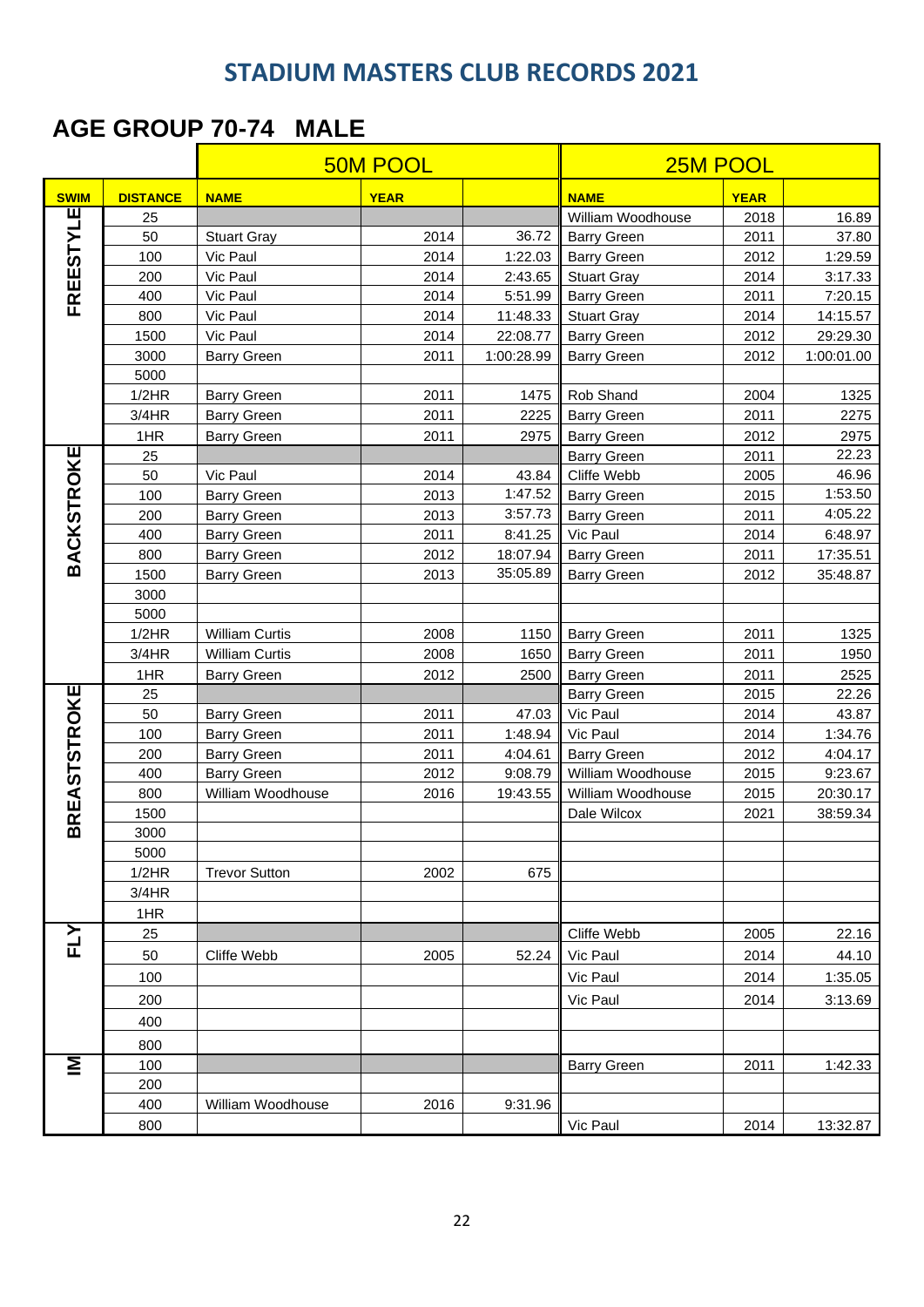#### **AGE GROUP 75-79 FEMALE**

| <b>SWIM</b><br><b>DISTANCE</b><br><b>NAME</b><br><b>YEAR</b><br><b>NAME</b><br><b>YEAR</b><br>Ш<br>Merilyn Burbidge<br>22.36<br>2017<br>25<br><b>FREESTYL</b><br>50<br>Helen Green<br>2019<br>52.22<br>Margaret Smithson<br>2018<br>51.21<br>100<br>2017<br>2:03.15<br>Merilyn Burbidge<br>2019<br>2:01.01<br>Merilyn Burbidge<br>200<br>Merilyn Burbidge<br>2017<br>4:18.23<br>Merilyn Burbidge<br>2019<br>4:12.21<br>8:56.54<br>400<br>Merilyn Burbidge<br>2019<br>Merilyn Burbidge<br>2017<br>8:36.82<br>800<br>Merilyn Burbidge<br>2017<br>18:10.11<br>Merilyn Burbidge<br>2019<br>17:34.27<br>2017<br>35:05.72<br>2019<br>1500<br>Merilyn Burbidge<br>Merilyn Burbidge<br>33:47.55<br>3000<br>2017<br>1:12:48.06<br>Merilyn Burbidge<br>2019<br>1:09:25.47<br>Merilyn Burbidge<br>5000<br>1/2HR<br>2017<br>1275<br>Merilyn Burbidge<br>2019<br>1325<br>Merilyn Burbidge<br>2017<br>3/4HR<br>2018<br>1825<br>1950<br>Merilyn Burbidge<br>Merilyn Burbidge<br>2475<br>1HR<br>2017<br>Merilyn Burbidge<br>2019<br>2600<br>Merilyn Burbidge<br><b>BACKSTROKE</b><br>2017<br>25<br>Merilyn Burbidge<br>27.86<br>50<br>Merilyn Burbidge<br>58.99<br>Merilyn Burbidge<br>2017<br>58.17<br>2018<br>2:08.32<br>100<br>Merilyn Burbidge<br>2018<br>Merilyn Burbidge<br>2017<br>2:04.50<br>4:31.62<br>200<br>2018<br>Merilyn Burbidge<br>2020<br>4:44.43<br>Merilyn Burbidge<br>9:18.62<br>400<br>2017<br>2018<br>Merilyn Burbidge<br>9:00.87<br>Merilyn Burbidge<br>19:01.11<br>800<br>Merilyn Burbidge<br>2017<br>Merilyn Burbidge<br>2017<br>18:22.34<br>37:41.41<br>1500<br>Merilyn Burbidge<br>2017<br>35:55.83<br>Merilyn Burbidge<br>2018<br>3000<br>2002<br>1:45:38.06<br>2018<br>1:14:25.61<br><b>Beatie Norris</b><br>Merilyn Burbidge<br>5000<br>2017<br>2018<br>1250<br>1/2HR<br>Merilyn Burbidge<br>1225<br>Merilyn Burbidge<br>3/4HR<br>2018<br>Merilyn Burbidge<br>2017<br>1875<br>Merilyn Burbidge<br>1750<br>2350<br>1HR<br>Merilyn Burbidge<br>2017<br>Merilyn Burbidge<br>2018<br>2425<br><b>BREASTSTROKE</b><br>25<br>Merilyn Burbidge<br>2020<br>28.93<br>1:02.22<br>50<br>2018<br>Merilyn Burbidge<br>2017<br>Merilyn Burbidge<br>1:00.80<br>2:16.06<br>100<br>2015<br>Merilyn Burbidge<br>2017<br>2:15.77<br>Geraldine Klug<br>4:50.54<br>2017<br>2017<br>200<br>Merilyn Burbidge<br>Merilyn Burbidge<br>4:45.37<br>9:56.28<br>400<br>Merilyn Burbidge<br>2017<br>Merilyn Burbidge<br>2017<br>9:39.73<br>20:14.01<br>800<br>Merilyn Burbidge<br>2017<br>Merilyn Burbidge<br>2017<br>19:34.07<br>39:16.90<br>1500<br>2017<br>Merilyn Burbidge<br>Merilyn Burbidge<br>2017<br>38:04.37<br>3000<br>5000<br>1/2HR<br>2017<br>2018<br>Merilyn Burbidge<br>1125<br>Merilyn Burbidge<br>1150<br>2018<br>2017<br>3/4HR<br>Merilyn Burbidge<br>1650<br>Merilyn Burbidge<br>1750<br>2018<br>1HR<br>Merilyn Burbidge<br>2017<br>2200<br>Merilyn Burbidge<br>2300<br>FLY<br>25<br>Merilyn Burbidge<br>2019<br>31.90<br>50<br>Merilyn Burbidge<br>Merilyn Burbidge<br>2021<br>1:30.71<br>2019<br>1:18.13<br>100<br>200<br>400<br>800<br>Σ<br>2.17.48<br>Merilyn Burbidge<br>2017<br>100<br>200<br>400 |  |     | <b>50M POOL</b> | 25M POOL |  |  |  |
|-----------------------------------------------------------------------------------------------------------------------------------------------------------------------------------------------------------------------------------------------------------------------------------------------------------------------------------------------------------------------------------------------------------------------------------------------------------------------------------------------------------------------------------------------------------------------------------------------------------------------------------------------------------------------------------------------------------------------------------------------------------------------------------------------------------------------------------------------------------------------------------------------------------------------------------------------------------------------------------------------------------------------------------------------------------------------------------------------------------------------------------------------------------------------------------------------------------------------------------------------------------------------------------------------------------------------------------------------------------------------------------------------------------------------------------------------------------------------------------------------------------------------------------------------------------------------------------------------------------------------------------------------------------------------------------------------------------------------------------------------------------------------------------------------------------------------------------------------------------------------------------------------------------------------------------------------------------------------------------------------------------------------------------------------------------------------------------------------------------------------------------------------------------------------------------------------------------------------------------------------------------------------------------------------------------------------------------------------------------------------------------------------------------------------------------------------------------------------------------------------------------------------------------------------------------------------------------------------------------------------------------------------------------------------------------------------------------------------------------------------------------------------------------------------------------------------------------------------------------------------------------------------------------------------------------------------------------------------------------------------------------------------------------------------------------------------------------------------------------|--|-----|-----------------|----------|--|--|--|
|                                                                                                                                                                                                                                                                                                                                                                                                                                                                                                                                                                                                                                                                                                                                                                                                                                                                                                                                                                                                                                                                                                                                                                                                                                                                                                                                                                                                                                                                                                                                                                                                                                                                                                                                                                                                                                                                                                                                                                                                                                                                                                                                                                                                                                                                                                                                                                                                                                                                                                                                                                                                                                                                                                                                                                                                                                                                                                                                                                                                                                                                                                           |  |     |                 |          |  |  |  |
|                                                                                                                                                                                                                                                                                                                                                                                                                                                                                                                                                                                                                                                                                                                                                                                                                                                                                                                                                                                                                                                                                                                                                                                                                                                                                                                                                                                                                                                                                                                                                                                                                                                                                                                                                                                                                                                                                                                                                                                                                                                                                                                                                                                                                                                                                                                                                                                                                                                                                                                                                                                                                                                                                                                                                                                                                                                                                                                                                                                                                                                                                                           |  |     |                 |          |  |  |  |
|                                                                                                                                                                                                                                                                                                                                                                                                                                                                                                                                                                                                                                                                                                                                                                                                                                                                                                                                                                                                                                                                                                                                                                                                                                                                                                                                                                                                                                                                                                                                                                                                                                                                                                                                                                                                                                                                                                                                                                                                                                                                                                                                                                                                                                                                                                                                                                                                                                                                                                                                                                                                                                                                                                                                                                                                                                                                                                                                                                                                                                                                                                           |  |     |                 |          |  |  |  |
|                                                                                                                                                                                                                                                                                                                                                                                                                                                                                                                                                                                                                                                                                                                                                                                                                                                                                                                                                                                                                                                                                                                                                                                                                                                                                                                                                                                                                                                                                                                                                                                                                                                                                                                                                                                                                                                                                                                                                                                                                                                                                                                                                                                                                                                                                                                                                                                                                                                                                                                                                                                                                                                                                                                                                                                                                                                                                                                                                                                                                                                                                                           |  |     |                 |          |  |  |  |
|                                                                                                                                                                                                                                                                                                                                                                                                                                                                                                                                                                                                                                                                                                                                                                                                                                                                                                                                                                                                                                                                                                                                                                                                                                                                                                                                                                                                                                                                                                                                                                                                                                                                                                                                                                                                                                                                                                                                                                                                                                                                                                                                                                                                                                                                                                                                                                                                                                                                                                                                                                                                                                                                                                                                                                                                                                                                                                                                                                                                                                                                                                           |  |     |                 |          |  |  |  |
|                                                                                                                                                                                                                                                                                                                                                                                                                                                                                                                                                                                                                                                                                                                                                                                                                                                                                                                                                                                                                                                                                                                                                                                                                                                                                                                                                                                                                                                                                                                                                                                                                                                                                                                                                                                                                                                                                                                                                                                                                                                                                                                                                                                                                                                                                                                                                                                                                                                                                                                                                                                                                                                                                                                                                                                                                                                                                                                                                                                                                                                                                                           |  |     |                 |          |  |  |  |
|                                                                                                                                                                                                                                                                                                                                                                                                                                                                                                                                                                                                                                                                                                                                                                                                                                                                                                                                                                                                                                                                                                                                                                                                                                                                                                                                                                                                                                                                                                                                                                                                                                                                                                                                                                                                                                                                                                                                                                                                                                                                                                                                                                                                                                                                                                                                                                                                                                                                                                                                                                                                                                                                                                                                                                                                                                                                                                                                                                                                                                                                                                           |  |     |                 |          |  |  |  |
|                                                                                                                                                                                                                                                                                                                                                                                                                                                                                                                                                                                                                                                                                                                                                                                                                                                                                                                                                                                                                                                                                                                                                                                                                                                                                                                                                                                                                                                                                                                                                                                                                                                                                                                                                                                                                                                                                                                                                                                                                                                                                                                                                                                                                                                                                                                                                                                                                                                                                                                                                                                                                                                                                                                                                                                                                                                                                                                                                                                                                                                                                                           |  |     |                 |          |  |  |  |
|                                                                                                                                                                                                                                                                                                                                                                                                                                                                                                                                                                                                                                                                                                                                                                                                                                                                                                                                                                                                                                                                                                                                                                                                                                                                                                                                                                                                                                                                                                                                                                                                                                                                                                                                                                                                                                                                                                                                                                                                                                                                                                                                                                                                                                                                                                                                                                                                                                                                                                                                                                                                                                                                                                                                                                                                                                                                                                                                                                                                                                                                                                           |  |     |                 |          |  |  |  |
|                                                                                                                                                                                                                                                                                                                                                                                                                                                                                                                                                                                                                                                                                                                                                                                                                                                                                                                                                                                                                                                                                                                                                                                                                                                                                                                                                                                                                                                                                                                                                                                                                                                                                                                                                                                                                                                                                                                                                                                                                                                                                                                                                                                                                                                                                                                                                                                                                                                                                                                                                                                                                                                                                                                                                                                                                                                                                                                                                                                                                                                                                                           |  |     |                 |          |  |  |  |
|                                                                                                                                                                                                                                                                                                                                                                                                                                                                                                                                                                                                                                                                                                                                                                                                                                                                                                                                                                                                                                                                                                                                                                                                                                                                                                                                                                                                                                                                                                                                                                                                                                                                                                                                                                                                                                                                                                                                                                                                                                                                                                                                                                                                                                                                                                                                                                                                                                                                                                                                                                                                                                                                                                                                                                                                                                                                                                                                                                                                                                                                                                           |  |     |                 |          |  |  |  |
|                                                                                                                                                                                                                                                                                                                                                                                                                                                                                                                                                                                                                                                                                                                                                                                                                                                                                                                                                                                                                                                                                                                                                                                                                                                                                                                                                                                                                                                                                                                                                                                                                                                                                                                                                                                                                                                                                                                                                                                                                                                                                                                                                                                                                                                                                                                                                                                                                                                                                                                                                                                                                                                                                                                                                                                                                                                                                                                                                                                                                                                                                                           |  |     |                 |          |  |  |  |
|                                                                                                                                                                                                                                                                                                                                                                                                                                                                                                                                                                                                                                                                                                                                                                                                                                                                                                                                                                                                                                                                                                                                                                                                                                                                                                                                                                                                                                                                                                                                                                                                                                                                                                                                                                                                                                                                                                                                                                                                                                                                                                                                                                                                                                                                                                                                                                                                                                                                                                                                                                                                                                                                                                                                                                                                                                                                                                                                                                                                                                                                                                           |  |     |                 |          |  |  |  |
|                                                                                                                                                                                                                                                                                                                                                                                                                                                                                                                                                                                                                                                                                                                                                                                                                                                                                                                                                                                                                                                                                                                                                                                                                                                                                                                                                                                                                                                                                                                                                                                                                                                                                                                                                                                                                                                                                                                                                                                                                                                                                                                                                                                                                                                                                                                                                                                                                                                                                                                                                                                                                                                                                                                                                                                                                                                                                                                                                                                                                                                                                                           |  |     |                 |          |  |  |  |
|                                                                                                                                                                                                                                                                                                                                                                                                                                                                                                                                                                                                                                                                                                                                                                                                                                                                                                                                                                                                                                                                                                                                                                                                                                                                                                                                                                                                                                                                                                                                                                                                                                                                                                                                                                                                                                                                                                                                                                                                                                                                                                                                                                                                                                                                                                                                                                                                                                                                                                                                                                                                                                                                                                                                                                                                                                                                                                                                                                                                                                                                                                           |  |     |                 |          |  |  |  |
|                                                                                                                                                                                                                                                                                                                                                                                                                                                                                                                                                                                                                                                                                                                                                                                                                                                                                                                                                                                                                                                                                                                                                                                                                                                                                                                                                                                                                                                                                                                                                                                                                                                                                                                                                                                                                                                                                                                                                                                                                                                                                                                                                                                                                                                                                                                                                                                                                                                                                                                                                                                                                                                                                                                                                                                                                                                                                                                                                                                                                                                                                                           |  |     |                 |          |  |  |  |
|                                                                                                                                                                                                                                                                                                                                                                                                                                                                                                                                                                                                                                                                                                                                                                                                                                                                                                                                                                                                                                                                                                                                                                                                                                                                                                                                                                                                                                                                                                                                                                                                                                                                                                                                                                                                                                                                                                                                                                                                                                                                                                                                                                                                                                                                                                                                                                                                                                                                                                                                                                                                                                                                                                                                                                                                                                                                                                                                                                                                                                                                                                           |  |     |                 |          |  |  |  |
|                                                                                                                                                                                                                                                                                                                                                                                                                                                                                                                                                                                                                                                                                                                                                                                                                                                                                                                                                                                                                                                                                                                                                                                                                                                                                                                                                                                                                                                                                                                                                                                                                                                                                                                                                                                                                                                                                                                                                                                                                                                                                                                                                                                                                                                                                                                                                                                                                                                                                                                                                                                                                                                                                                                                                                                                                                                                                                                                                                                                                                                                                                           |  |     |                 |          |  |  |  |
|                                                                                                                                                                                                                                                                                                                                                                                                                                                                                                                                                                                                                                                                                                                                                                                                                                                                                                                                                                                                                                                                                                                                                                                                                                                                                                                                                                                                                                                                                                                                                                                                                                                                                                                                                                                                                                                                                                                                                                                                                                                                                                                                                                                                                                                                                                                                                                                                                                                                                                                                                                                                                                                                                                                                                                                                                                                                                                                                                                                                                                                                                                           |  |     |                 |          |  |  |  |
|                                                                                                                                                                                                                                                                                                                                                                                                                                                                                                                                                                                                                                                                                                                                                                                                                                                                                                                                                                                                                                                                                                                                                                                                                                                                                                                                                                                                                                                                                                                                                                                                                                                                                                                                                                                                                                                                                                                                                                                                                                                                                                                                                                                                                                                                                                                                                                                                                                                                                                                                                                                                                                                                                                                                                                                                                                                                                                                                                                                                                                                                                                           |  |     |                 |          |  |  |  |
|                                                                                                                                                                                                                                                                                                                                                                                                                                                                                                                                                                                                                                                                                                                                                                                                                                                                                                                                                                                                                                                                                                                                                                                                                                                                                                                                                                                                                                                                                                                                                                                                                                                                                                                                                                                                                                                                                                                                                                                                                                                                                                                                                                                                                                                                                                                                                                                                                                                                                                                                                                                                                                                                                                                                                                                                                                                                                                                                                                                                                                                                                                           |  |     |                 |          |  |  |  |
|                                                                                                                                                                                                                                                                                                                                                                                                                                                                                                                                                                                                                                                                                                                                                                                                                                                                                                                                                                                                                                                                                                                                                                                                                                                                                                                                                                                                                                                                                                                                                                                                                                                                                                                                                                                                                                                                                                                                                                                                                                                                                                                                                                                                                                                                                                                                                                                                                                                                                                                                                                                                                                                                                                                                                                                                                                                                                                                                                                                                                                                                                                           |  |     |                 |          |  |  |  |
|                                                                                                                                                                                                                                                                                                                                                                                                                                                                                                                                                                                                                                                                                                                                                                                                                                                                                                                                                                                                                                                                                                                                                                                                                                                                                                                                                                                                                                                                                                                                                                                                                                                                                                                                                                                                                                                                                                                                                                                                                                                                                                                                                                                                                                                                                                                                                                                                                                                                                                                                                                                                                                                                                                                                                                                                                                                                                                                                                                                                                                                                                                           |  |     |                 |          |  |  |  |
|                                                                                                                                                                                                                                                                                                                                                                                                                                                                                                                                                                                                                                                                                                                                                                                                                                                                                                                                                                                                                                                                                                                                                                                                                                                                                                                                                                                                                                                                                                                                                                                                                                                                                                                                                                                                                                                                                                                                                                                                                                                                                                                                                                                                                                                                                                                                                                                                                                                                                                                                                                                                                                                                                                                                                                                                                                                                                                                                                                                                                                                                                                           |  |     |                 |          |  |  |  |
|                                                                                                                                                                                                                                                                                                                                                                                                                                                                                                                                                                                                                                                                                                                                                                                                                                                                                                                                                                                                                                                                                                                                                                                                                                                                                                                                                                                                                                                                                                                                                                                                                                                                                                                                                                                                                                                                                                                                                                                                                                                                                                                                                                                                                                                                                                                                                                                                                                                                                                                                                                                                                                                                                                                                                                                                                                                                                                                                                                                                                                                                                                           |  |     |                 |          |  |  |  |
|                                                                                                                                                                                                                                                                                                                                                                                                                                                                                                                                                                                                                                                                                                                                                                                                                                                                                                                                                                                                                                                                                                                                                                                                                                                                                                                                                                                                                                                                                                                                                                                                                                                                                                                                                                                                                                                                                                                                                                                                                                                                                                                                                                                                                                                                                                                                                                                                                                                                                                                                                                                                                                                                                                                                                                                                                                                                                                                                                                                                                                                                                                           |  |     |                 |          |  |  |  |
|                                                                                                                                                                                                                                                                                                                                                                                                                                                                                                                                                                                                                                                                                                                                                                                                                                                                                                                                                                                                                                                                                                                                                                                                                                                                                                                                                                                                                                                                                                                                                                                                                                                                                                                                                                                                                                                                                                                                                                                                                                                                                                                                                                                                                                                                                                                                                                                                                                                                                                                                                                                                                                                                                                                                                                                                                                                                                                                                                                                                                                                                                                           |  |     |                 |          |  |  |  |
|                                                                                                                                                                                                                                                                                                                                                                                                                                                                                                                                                                                                                                                                                                                                                                                                                                                                                                                                                                                                                                                                                                                                                                                                                                                                                                                                                                                                                                                                                                                                                                                                                                                                                                                                                                                                                                                                                                                                                                                                                                                                                                                                                                                                                                                                                                                                                                                                                                                                                                                                                                                                                                                                                                                                                                                                                                                                                                                                                                                                                                                                                                           |  |     |                 |          |  |  |  |
|                                                                                                                                                                                                                                                                                                                                                                                                                                                                                                                                                                                                                                                                                                                                                                                                                                                                                                                                                                                                                                                                                                                                                                                                                                                                                                                                                                                                                                                                                                                                                                                                                                                                                                                                                                                                                                                                                                                                                                                                                                                                                                                                                                                                                                                                                                                                                                                                                                                                                                                                                                                                                                                                                                                                                                                                                                                                                                                                                                                                                                                                                                           |  |     |                 |          |  |  |  |
|                                                                                                                                                                                                                                                                                                                                                                                                                                                                                                                                                                                                                                                                                                                                                                                                                                                                                                                                                                                                                                                                                                                                                                                                                                                                                                                                                                                                                                                                                                                                                                                                                                                                                                                                                                                                                                                                                                                                                                                                                                                                                                                                                                                                                                                                                                                                                                                                                                                                                                                                                                                                                                                                                                                                                                                                                                                                                                                                                                                                                                                                                                           |  |     |                 |          |  |  |  |
|                                                                                                                                                                                                                                                                                                                                                                                                                                                                                                                                                                                                                                                                                                                                                                                                                                                                                                                                                                                                                                                                                                                                                                                                                                                                                                                                                                                                                                                                                                                                                                                                                                                                                                                                                                                                                                                                                                                                                                                                                                                                                                                                                                                                                                                                                                                                                                                                                                                                                                                                                                                                                                                                                                                                                                                                                                                                                                                                                                                                                                                                                                           |  |     |                 |          |  |  |  |
|                                                                                                                                                                                                                                                                                                                                                                                                                                                                                                                                                                                                                                                                                                                                                                                                                                                                                                                                                                                                                                                                                                                                                                                                                                                                                                                                                                                                                                                                                                                                                                                                                                                                                                                                                                                                                                                                                                                                                                                                                                                                                                                                                                                                                                                                                                                                                                                                                                                                                                                                                                                                                                                                                                                                                                                                                                                                                                                                                                                                                                                                                                           |  |     |                 |          |  |  |  |
|                                                                                                                                                                                                                                                                                                                                                                                                                                                                                                                                                                                                                                                                                                                                                                                                                                                                                                                                                                                                                                                                                                                                                                                                                                                                                                                                                                                                                                                                                                                                                                                                                                                                                                                                                                                                                                                                                                                                                                                                                                                                                                                                                                                                                                                                                                                                                                                                                                                                                                                                                                                                                                                                                                                                                                                                                                                                                                                                                                                                                                                                                                           |  |     |                 |          |  |  |  |
|                                                                                                                                                                                                                                                                                                                                                                                                                                                                                                                                                                                                                                                                                                                                                                                                                                                                                                                                                                                                                                                                                                                                                                                                                                                                                                                                                                                                                                                                                                                                                                                                                                                                                                                                                                                                                                                                                                                                                                                                                                                                                                                                                                                                                                                                                                                                                                                                                                                                                                                                                                                                                                                                                                                                                                                                                                                                                                                                                                                                                                                                                                           |  |     |                 |          |  |  |  |
|                                                                                                                                                                                                                                                                                                                                                                                                                                                                                                                                                                                                                                                                                                                                                                                                                                                                                                                                                                                                                                                                                                                                                                                                                                                                                                                                                                                                                                                                                                                                                                                                                                                                                                                                                                                                                                                                                                                                                                                                                                                                                                                                                                                                                                                                                                                                                                                                                                                                                                                                                                                                                                                                                                                                                                                                                                                                                                                                                                                                                                                                                                           |  |     |                 |          |  |  |  |
|                                                                                                                                                                                                                                                                                                                                                                                                                                                                                                                                                                                                                                                                                                                                                                                                                                                                                                                                                                                                                                                                                                                                                                                                                                                                                                                                                                                                                                                                                                                                                                                                                                                                                                                                                                                                                                                                                                                                                                                                                                                                                                                                                                                                                                                                                                                                                                                                                                                                                                                                                                                                                                                                                                                                                                                                                                                                                                                                                                                                                                                                                                           |  |     |                 |          |  |  |  |
|                                                                                                                                                                                                                                                                                                                                                                                                                                                                                                                                                                                                                                                                                                                                                                                                                                                                                                                                                                                                                                                                                                                                                                                                                                                                                                                                                                                                                                                                                                                                                                                                                                                                                                                                                                                                                                                                                                                                                                                                                                                                                                                                                                                                                                                                                                                                                                                                                                                                                                                                                                                                                                                                                                                                                                                                                                                                                                                                                                                                                                                                                                           |  |     |                 |          |  |  |  |
|                                                                                                                                                                                                                                                                                                                                                                                                                                                                                                                                                                                                                                                                                                                                                                                                                                                                                                                                                                                                                                                                                                                                                                                                                                                                                                                                                                                                                                                                                                                                                                                                                                                                                                                                                                                                                                                                                                                                                                                                                                                                                                                                                                                                                                                                                                                                                                                                                                                                                                                                                                                                                                                                                                                                                                                                                                                                                                                                                                                                                                                                                                           |  |     |                 |          |  |  |  |
|                                                                                                                                                                                                                                                                                                                                                                                                                                                                                                                                                                                                                                                                                                                                                                                                                                                                                                                                                                                                                                                                                                                                                                                                                                                                                                                                                                                                                                                                                                                                                                                                                                                                                                                                                                                                                                                                                                                                                                                                                                                                                                                                                                                                                                                                                                                                                                                                                                                                                                                                                                                                                                                                                                                                                                                                                                                                                                                                                                                                                                                                                                           |  |     |                 |          |  |  |  |
|                                                                                                                                                                                                                                                                                                                                                                                                                                                                                                                                                                                                                                                                                                                                                                                                                                                                                                                                                                                                                                                                                                                                                                                                                                                                                                                                                                                                                                                                                                                                                                                                                                                                                                                                                                                                                                                                                                                                                                                                                                                                                                                                                                                                                                                                                                                                                                                                                                                                                                                                                                                                                                                                                                                                                                                                                                                                                                                                                                                                                                                                                                           |  |     |                 |          |  |  |  |
|                                                                                                                                                                                                                                                                                                                                                                                                                                                                                                                                                                                                                                                                                                                                                                                                                                                                                                                                                                                                                                                                                                                                                                                                                                                                                                                                                                                                                                                                                                                                                                                                                                                                                                                                                                                                                                                                                                                                                                                                                                                                                                                                                                                                                                                                                                                                                                                                                                                                                                                                                                                                                                                                                                                                                                                                                                                                                                                                                                                                                                                                                                           |  |     |                 |          |  |  |  |
|                                                                                                                                                                                                                                                                                                                                                                                                                                                                                                                                                                                                                                                                                                                                                                                                                                                                                                                                                                                                                                                                                                                                                                                                                                                                                                                                                                                                                                                                                                                                                                                                                                                                                                                                                                                                                                                                                                                                                                                                                                                                                                                                                                                                                                                                                                                                                                                                                                                                                                                                                                                                                                                                                                                                                                                                                                                                                                                                                                                                                                                                                                           |  |     |                 |          |  |  |  |
|                                                                                                                                                                                                                                                                                                                                                                                                                                                                                                                                                                                                                                                                                                                                                                                                                                                                                                                                                                                                                                                                                                                                                                                                                                                                                                                                                                                                                                                                                                                                                                                                                                                                                                                                                                                                                                                                                                                                                                                                                                                                                                                                                                                                                                                                                                                                                                                                                                                                                                                                                                                                                                                                                                                                                                                                                                                                                                                                                                                                                                                                                                           |  |     |                 |          |  |  |  |
|                                                                                                                                                                                                                                                                                                                                                                                                                                                                                                                                                                                                                                                                                                                                                                                                                                                                                                                                                                                                                                                                                                                                                                                                                                                                                                                                                                                                                                                                                                                                                                                                                                                                                                                                                                                                                                                                                                                                                                                                                                                                                                                                                                                                                                                                                                                                                                                                                                                                                                                                                                                                                                                                                                                                                                                                                                                                                                                                                                                                                                                                                                           |  |     |                 |          |  |  |  |
|                                                                                                                                                                                                                                                                                                                                                                                                                                                                                                                                                                                                                                                                                                                                                                                                                                                                                                                                                                                                                                                                                                                                                                                                                                                                                                                                                                                                                                                                                                                                                                                                                                                                                                                                                                                                                                                                                                                                                                                                                                                                                                                                                                                                                                                                                                                                                                                                                                                                                                                                                                                                                                                                                                                                                                                                                                                                                                                                                                                                                                                                                                           |  |     |                 |          |  |  |  |
|                                                                                                                                                                                                                                                                                                                                                                                                                                                                                                                                                                                                                                                                                                                                                                                                                                                                                                                                                                                                                                                                                                                                                                                                                                                                                                                                                                                                                                                                                                                                                                                                                                                                                                                                                                                                                                                                                                                                                                                                                                                                                                                                                                                                                                                                                                                                                                                                                                                                                                                                                                                                                                                                                                                                                                                                                                                                                                                                                                                                                                                                                                           |  | 800 |                 |          |  |  |  |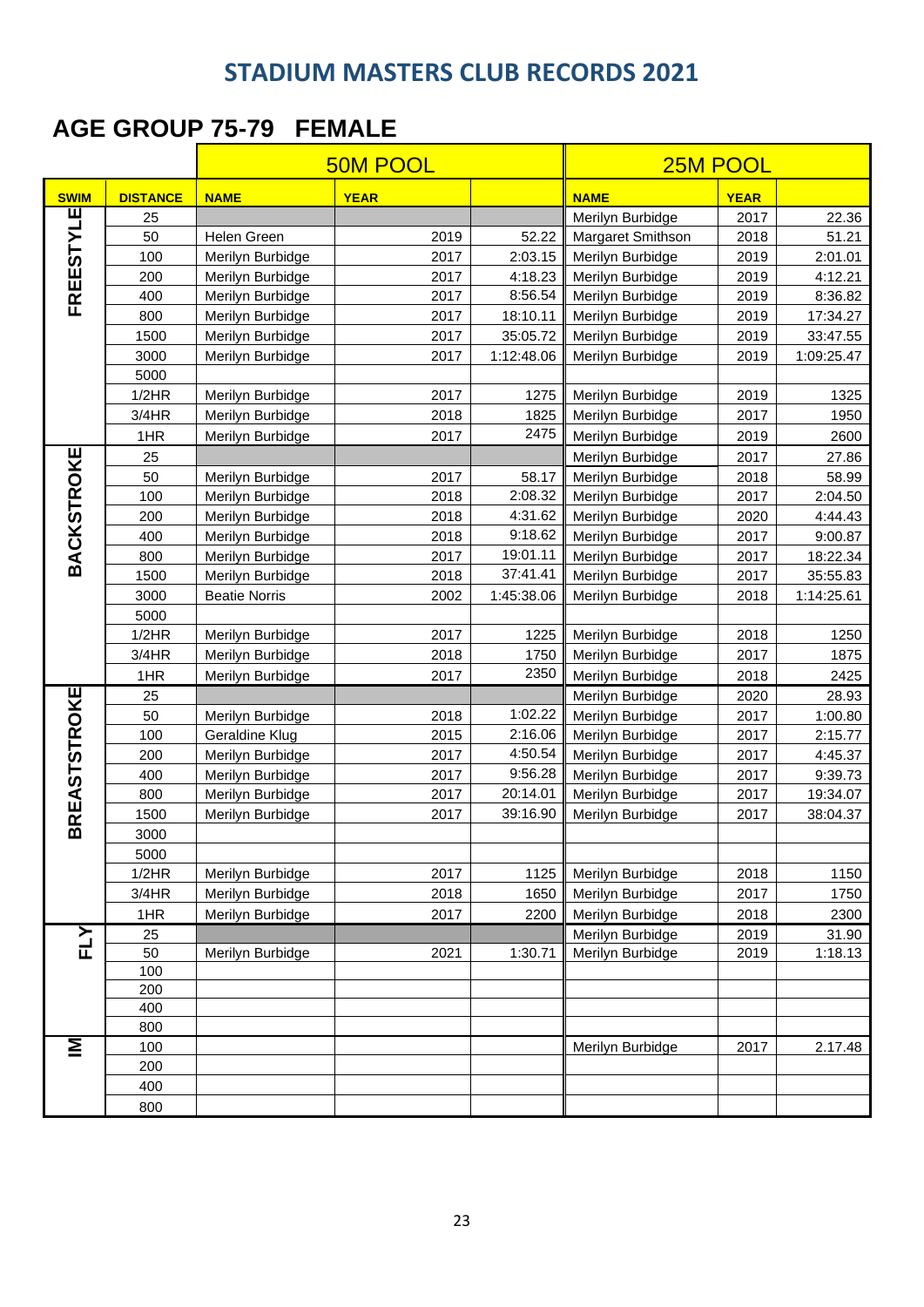#### **AGE GROUP 75-79 MALE**

| AGE GROUP 75-79<br>MALE |                 |                       |                 |            |                    |             |          |  |  |
|-------------------------|-----------------|-----------------------|-----------------|------------|--------------------|-------------|----------|--|--|
|                         |                 |                       | <b>50M POOL</b> |            | 25M POOL           |             |          |  |  |
| <b>SWIM</b>             | <b>DISTANCE</b> | <b>NAME</b>           | <b>YEAR</b>     |            | <b>NAME</b>        | <b>YEAR</b> |          |  |  |
|                         | 25              |                       |                 |            | <b>Stuart Gray</b> | 2016        | 16.99    |  |  |
|                         | 50              | <b>Stuart Gray</b>    | 2017            | 36.99      | <b>Stuart Gray</b> | 2016        | 38.13    |  |  |
|                         | 100             | <b>Stuart Gray</b>    | 2015            | 1:29.17    | <b>Stuart Gray</b> | 2016        | 1:28.19  |  |  |
|                         | 200             | <b>Stuart Gray</b>    | 2016            | 3:23.96    | Vic Paul           | 2021        | 3:34.53  |  |  |
| FREESTYLE               | 400             | Vic Paul              | 2021            | 7:00.43    | Vic Paul           | 2020        | 6:25.34  |  |  |
|                         | 800             | Vic Paul              | 2021            | 14:08.85   | Vic Paul           | 2020        | 12:59.80 |  |  |
|                         | 1500            | Vic Paul              | 2021            | 26:35.97   | Vic Paul           | 2021        | 26.03.29 |  |  |
|                         | 3000            | <b>Stuart Gray</b>    | 2016            | 1:00:59.66 |                    |             |          |  |  |
|                         | 5000            |                       |                 |            |                    |             |          |  |  |
|                         | 1/2HR           | Vic Paul              | 2021            | 1625       | William Woodhouse  | 2020        | 1325     |  |  |
|                         | 3/4HR           | <b>Stuart Gray</b>    | 2016            | 2075       | Vic Paul           | 2020        | 2500     |  |  |
|                         | 1HR             | <b>Stuart Gray</b>    | 2016            | 2875       |                    |             |          |  |  |
|                         | 25              |                       |                 |            | Vic Paul           | 2021        | 21.92    |  |  |
|                         | 50              | <b>Stuart Gray</b>    | 2016            | 50.38      | <b>Barry Green</b> | 2016        | 51.21    |  |  |
|                         | 100             | <b>Stuart Gray</b>    | 2017            | 1:56.30    | <b>Barry Green</b> | 2016        | 1:56.72  |  |  |
|                         | 200             | <b>Barry Green</b>    | 2017            | 4:21.43    | Colin Beaton       | 2005        | 4:38.25  |  |  |
|                         | 400             | Vic Paul              | 2021            | 9;11.61    | Vic Paul           | 2020        | 7:25.72  |  |  |
| BACKSTROKE              | 800             | Vic Paul              | 2021            | 19:36.04   | Vic Paul           | 2020        | 16:53.56 |  |  |
|                         | 1500            | <b>William Curtis</b> | 2016            | 45:27.21   | Vic Paul           | 2020        | 31:17.41 |  |  |
|                         | 3000            |                       |                 |            |                    |             |          |  |  |
|                         | 5000            |                       |                 |            |                    |             |          |  |  |
|                         | 1/2HR           | <b>William Curtis</b> | 2016            | 1000       |                    |             |          |  |  |
|                         | 3/4HR           | <b>William Curtis</b> | 2016            | 1500       |                    |             |          |  |  |
|                         | 1HR             | <b>Barry Green</b>    | 2017            | 2125       |                    |             |          |  |  |
|                         | 25              |                       |                 |            | <b>Wyvern Rees</b> | 2008        | 22.70    |  |  |
| REASTSTROKE             | 50              | <b>Barry Green</b>    | 2016            | 51.68      | <b>Barry Green</b> | 2016        | 51.19    |  |  |
|                         | 100             | <b>Barry Green</b>    | 2016            | 2:00.59    | Wyvern Rees        | 2006        | 2:10.24  |  |  |
|                         | 200             | <b>Wyvern Rees</b>    | 2006            | 4:51.31    | William Woodhouse  | 2019        | 4:49.44  |  |  |
|                         | 400             | <b>Barry Green</b>    | 2016            | 9:57.61    | Vic Paul           | 2020        | 9:06.44  |  |  |
|                         | 800             | William Woodhouse     | 2020            | 20:18.05   | William Woodhouse  | 2019        | 20:00.25 |  |  |
|                         | 1500            | William Woodhouse     | 2021            | 44:05.30   | William Woodhouse  | 2020        | 37:44.64 |  |  |
| 靣                       | 3000            |                       |                 |            |                    |             |          |  |  |
|                         | 5000            |                       |                 |            |                    |             |          |  |  |
|                         | 1/2HR           | William Woodhouse     | 2019            | 1125       | William Woodhouse  | 2020        | 1125     |  |  |
|                         | 3/4HR           | William Woodhouse     | 2020            | 1575       |                    |             |          |  |  |
|                         | 1HR             | William Woodhouse     | 2020            | 2000       |                    |             |          |  |  |
| FLY                     | 25              |                       |                 |            | Peter Lyster       | 2018        | 21.24    |  |  |
|                         | 50              | Peter Lyster          | 2018            | 55.93      | <b>Stuart Gray</b> | 2016        | 57.08    |  |  |
|                         | 100<br>200      | William Woodhouse     | 2019            | 2:57.97    | William Woodhouse  | 2019        | 2:46.93  |  |  |
|                         |                 |                       |                 |            |                    |             |          |  |  |
|                         | 400<br>800      |                       |                 |            |                    |             |          |  |  |
| Σ                       | 100             |                       |                 |            | <b>Barry Green</b> | 2016        | 1:51.00  |  |  |
|                         | 200             | <b>Stuart Gray</b>    | 2016            | 4:32.59    |                    |             |          |  |  |
|                         | 400             | <b>Stuart Gray</b>    | 2016            | 10:06.20   | Vic Paul           | 2020        | 8:42.09  |  |  |
|                         | 800             |                       |                 |            | Vic Paul           | 2020        | 16:56.41 |  |  |
|                         |                 |                       |                 |            |                    |             |          |  |  |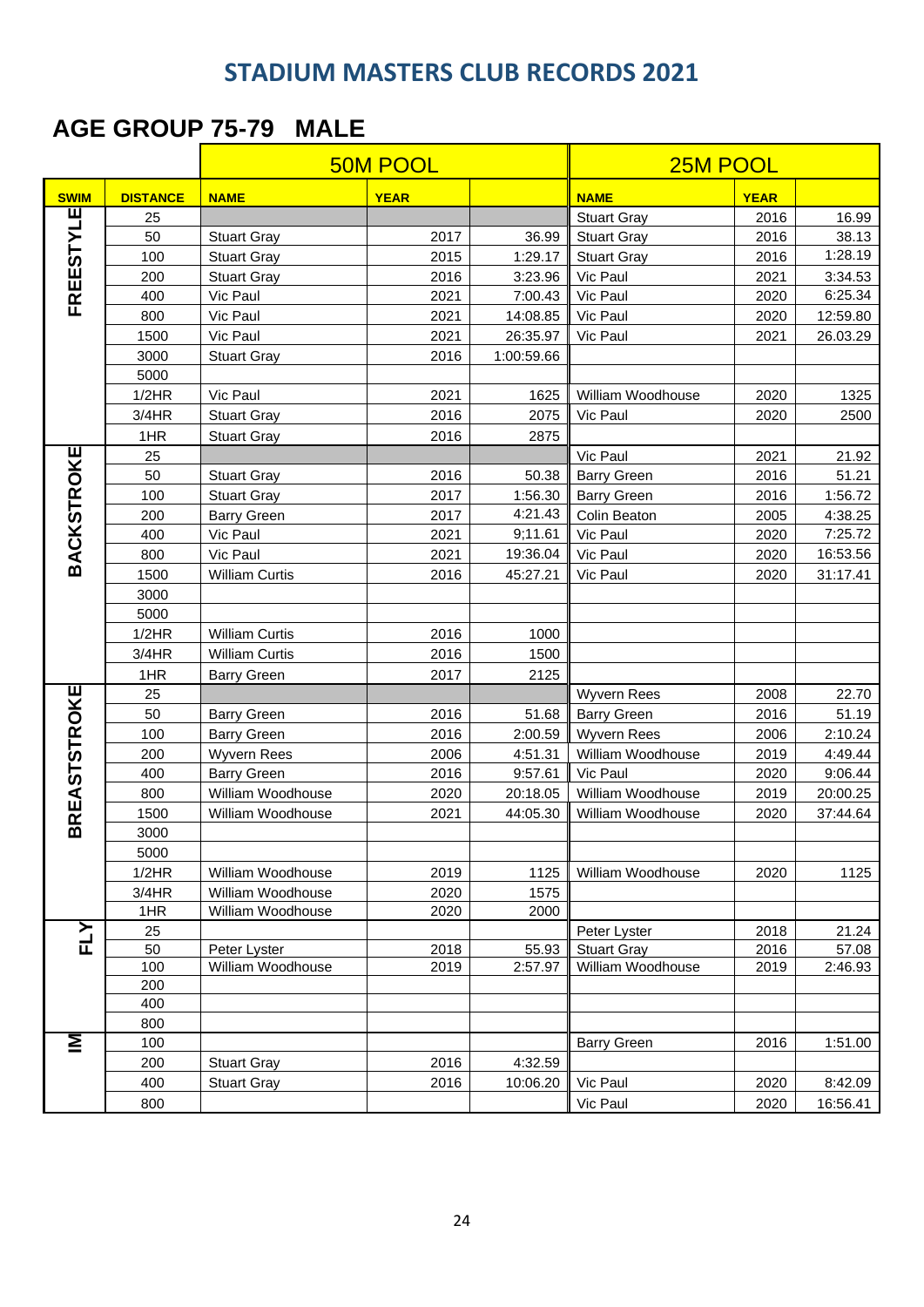#### **AGE GROUP 80-84 FEMALE**

|                     |                 | <b>50M POOL</b>       |             |          | 25M POOL             |             |          |
|---------------------|-----------------|-----------------------|-------------|----------|----------------------|-------------|----------|
| <b>SWIM</b>         | <b>DISTANCE</b> |                       | <b>YEAR</b> |          | <b>NAME</b>          | <b>YEAR</b> |          |
|                     | 25              |                       |             |          | Audrey Bullough      | 2021        | 27.91    |
|                     | 50              | Audrey Bullough       | 2020        | 59.07    | June Maher           | 2010        | 1:00.41  |
| FREESTYLE           | 100             | June Maher            | 2010        | 2:14.19  | June Maher           | 2010        | 2:12.76  |
|                     | 200             | June Maher            | 2009        | 4:48.41  | June Maher           | 2010        | 5:10.75  |
|                     | 400             | June Maher            | 2010        | 10:32.00 | June Maher           | 2009        | 10:21.61 |
|                     | 800             | June Maher            | 2009        | 21:33.13 | June Maher           | 2011        | 21:48.06 |
|                     | 1500            | June Maher            | 2009        | 41:38.77 | Audrey Bullough      | 2021        | 44:35.42 |
|                     | 3000            |                       |             |          |                      |             |          |
|                     | 5000            |                       |             |          |                      |             |          |
|                     | 1/2HR           | June Maher            | 2009        | 1075     | June Maher           | 2011        | 1125     |
|                     | 3/4HR           | Audrey Bullough       | 2020        | 1500     | Audrey Bullough      | 2021        | 1500     |
|                     | 1HR             | Audrey Bullough       | 2020        | 2050     | Audrey Bullough      | 2021        | 2025     |
|                     | 25              |                       |             |          | Audrey Bullough      | 2020        | 36.21    |
|                     | 50              | <b>Hazel Christie</b> | 2007        | 1:18.44  | Audrey Bullough      | 2021        | 1:18.81  |
|                     | 100             | Audrey Bullough       | 2021        | 2:53.24  | <b>Beatie Norris</b> | 2005        | 2:46.63  |
| <b>BACKSTROKE</b>   | 200             | <b>Beatie Norris</b>  | 2005        | 5:57.70  | <b>Beatie Norris</b> | 2005        | 5:45.02  |
|                     | 400             | <b>Beatie Norris</b>  | 2005        | 12:13.43 | <b>Beatie Norris</b> | 2005        | 12:03.24 |
|                     | 800             | <b>Beatie Norris</b>  | 2005        | 25:19.42 | Audrey Bullough      | 2020        | 23:59.00 |
|                     | 1500            | <b>Beatie Norris</b>  | 2006        | 49:25.03 | Audrey Bullough      | 2020        | 49:01.71 |
|                     | 3000            |                       |             |          |                      |             |          |
|                     | 5000            |                       |             |          |                      |             |          |
|                     | 1/2HR           | <b>Beatie Norris</b>  | 2004        | 925      | <b>Beatie Norris</b> | 2005        | 975      |
|                     | 3/4HR           | <b>Beatie Norris</b>  | 2004        | 1375     | Audrey Bullough      | 2020        | 1400     |
|                     | 1HR             | <b>Beatie Norris</b>  | 2004        | 1825     | Audrey Bullough      | 2020        | 1875     |
| <b>BREASTSTROKE</b> | 25              |                       |             |          | Patricia Sugars      | 2012        | 46.02    |
|                     | 50              | <b>Margaret Somes</b> | 2014        | 1:31.92  | Audrey Bullough      | 2021        | 1:18.81  |
|                     | 100             | <b>Hazel Christie</b> | 2007        | 3:39.25  |                      |             |          |
|                     | 200             | June Hough            | 2007        | 14:46.01 |                      |             |          |
|                     | 400             | June Hough            | 2007        | 31:18.17 |                      |             |          |
|                     | 800             |                       |             |          |                      |             |          |
|                     | 1500            |                       |             |          |                      |             |          |
|                     | 3000            |                       |             |          |                      |             |          |
|                     | 5000            |                       |             |          |                      |             |          |
|                     | 1/2HR           |                       |             |          |                      |             |          |
|                     | 3/4HR           |                       |             |          |                      |             |          |
|                     | 1HR             |                       |             |          |                      |             |          |
| <b>ETA</b>          | 50              |                       |             |          |                      |             |          |
|                     | 100             |                       |             |          |                      |             |          |
|                     | 200             |                       |             |          |                      |             |          |
|                     | 400             |                       |             |          |                      |             |          |
|                     | 800             |                       |             |          |                      |             |          |
| Σ                   | 100             |                       |             |          |                      |             |          |
|                     | 200             |                       |             |          |                      |             |          |
|                     | 400             |                       |             |          |                      |             |          |
|                     | 800             |                       |             |          |                      |             |          |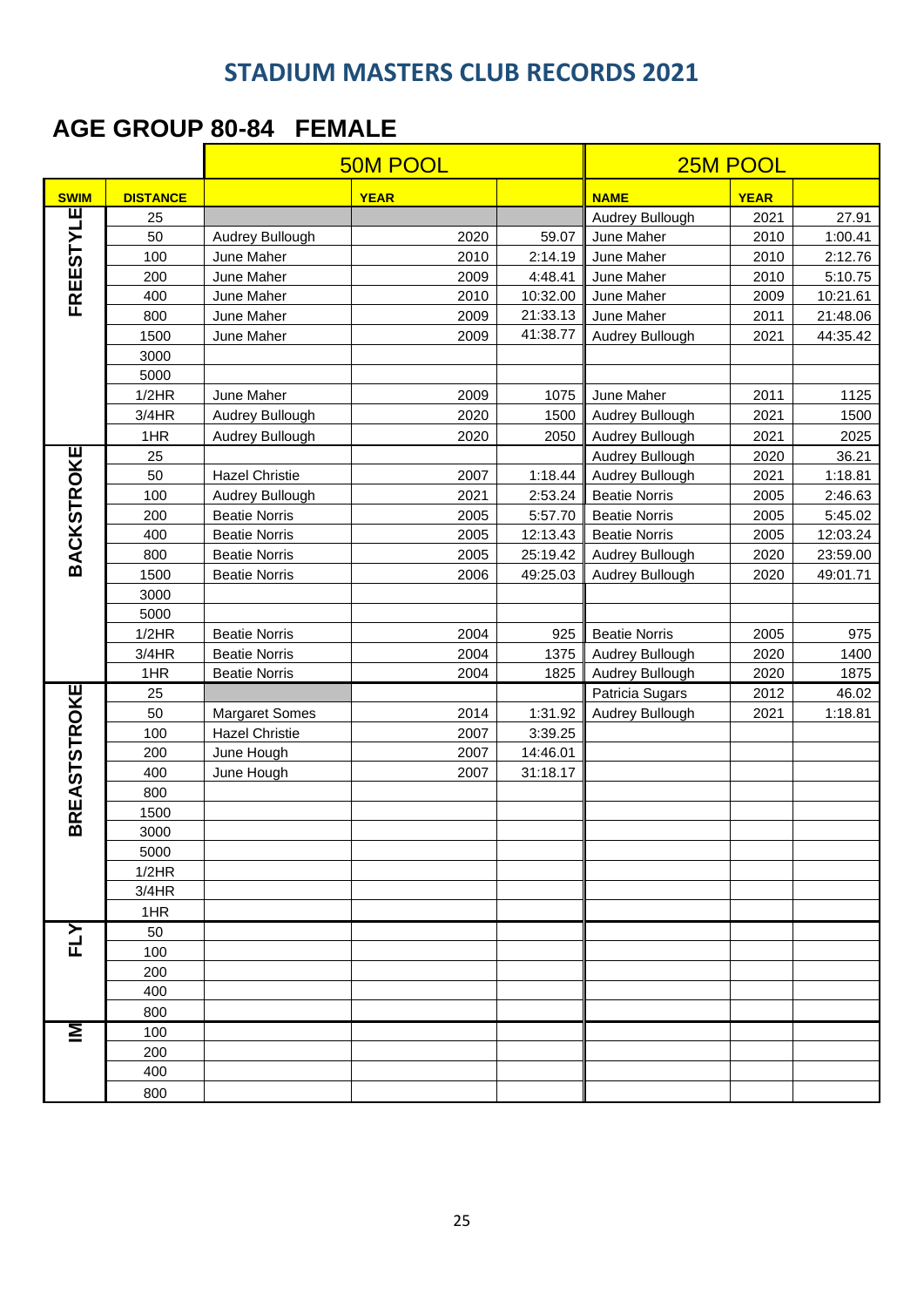#### **AGE GROUP 80-84 MALE**

|                     |                 |                       | <b>50M POOL</b> |          |                       | 25M POOL    |          |
|---------------------|-----------------|-----------------------|-----------------|----------|-----------------------|-------------|----------|
| <b>SWIM</b>         | <b>DISTANCE</b> | <b>NAME</b>           | <b>YEAR</b>     |          | <b>NAME</b>           | <b>YEAR</b> |          |
| Ш                   | 25              |                       |                 |          | Colin Beaton          | 2008        | 18.46    |
| FREESTYL            | 50              | Colin Beaton          | 2008            | 40.27    | Colin Beaton          | 2009        | 40.98    |
|                     | 100             | Colin Beaton          | 2009            | 1:33.88  | Colin Beaton          | 2008        | 1:35.43  |
|                     | 200             | Colin Beaton          | 2009            | 3:42.08  | Colin Beaton          | 2008        | 3:39.28  |
|                     | 400             | Colin Beaton          | 2009            | 8:16.81  | Colin Beaton          | 2010        | 8:31.40  |
|                     | 800             | Colin Beaton          | 2009            | 18:07.47 | Colin Beaton          | 2010        | 19:16.62 |
|                     | 1500            | Colin Beaton          | 2009            | 33:50.30 | Colin Beaton          | 2010        | 36:22.96 |
|                     | 3000            |                       |                 |          |                       |             |          |
|                     | 5000            |                       |                 |          |                       |             |          |
|                     | 1/2HR           | Colin Beaton          | 2009            | 1325     | Colin Beaton          | 2010        | 1225     |
|                     | 3/4HR           |                       |                 |          | Colin Beaton          | 2010        | 2500     |
|                     | 1HR             |                       |                 |          | Colin Beaton          | 2010        | 1850     |
|                     | 25              |                       |                 |          | <b>Barry Green</b>    | 2021        | 24.90    |
|                     | 50              | Colin Beaton          | 2008            | 55.39    | <b>Barry Green</b>    | 2021        | 54.74    |
|                     | 100             | <b>Barry Green</b>    | 2021            | 2:09.88  | Colin Beaton          | 2008        | 2:12.28  |
|                     | 200             | <b>Barry Green</b>    | 2021            | 4:41.74  | <b>Wyvern Rees</b>    | 2010        | 5:08.39  |
|                     | 400             | <b>William Curtis</b> | 2018            | 11:16.46 | <b>William Curtis</b> | 2018        | 10:59.25 |
| <b>BACKSTROKE</b>   | 800             | William Curtis        | 2018            | 23:25.19 | <b>William Curtis</b> | 2018        | 22.44.81 |
|                     | 1500            |                       |                 |          |                       |             |          |
|                     | 3000            |                       |                 |          |                       |             |          |
|                     | 5000            |                       |                 |          |                       |             |          |
|                     | 1/2HR           |                       |                 |          | <b>William Curtis</b> | 2018        | 1025     |
|                     | 3/4HR           |                       |                 |          |                       |             |          |
|                     | 1HR             |                       |                 |          |                       |             |          |
|                     | 25              |                       |                 |          | <b>Wyvern Rees</b>    | 2010        | 24.38    |
|                     | 50              | <b>Wyvern Rees</b>    | 2010            | 57.39    | Wyvern Rees           | 2010        | 57.89    |
|                     | 100             | <b>Wyvern Rees</b>    | 2010            | 2:24.38  | Wyvern Rees           | 2010        | 2:21.31  |
|                     | 200<br>400      |                       |                 |          | <b>Barry Green</b>    | 2021        | 5:23.65  |
|                     | 800             |                       |                 |          |                       |             |          |
|                     | 1500            |                       |                 |          |                       |             |          |
| <b>BREASTSTROKE</b> | 3000            |                       |                 |          |                       |             |          |
|                     | 5000            |                       |                 |          |                       |             |          |
|                     | 1/2HR           |                       |                 |          |                       |             |          |
|                     | 3/4HR           |                       |                 |          |                       |             |          |
|                     | 1HR             |                       |                 |          |                       |             |          |
|                     | 25              |                       |                 |          | <b>Barry Green</b>    | 2021        | 25.74    |
| FLY                 | 50              |                       |                 |          |                       |             |          |
|                     | 100             |                       |                 |          |                       |             |          |
|                     | 200             |                       |                 |          |                       |             |          |
|                     | 400             |                       |                 |          |                       |             |          |
|                     | 800             |                       |                 |          |                       |             |          |
| Σ                   | 100             |                       |                 |          | <b>Barry Green</b>    | 2021        | 2:03.88  |
|                     | 200             |                       |                 |          |                       |             |          |
|                     | 400             |                       |                 |          |                       |             |          |
|                     | 800             |                       |                 |          |                       |             |          |
|                     |                 |                       |                 |          |                       |             |          |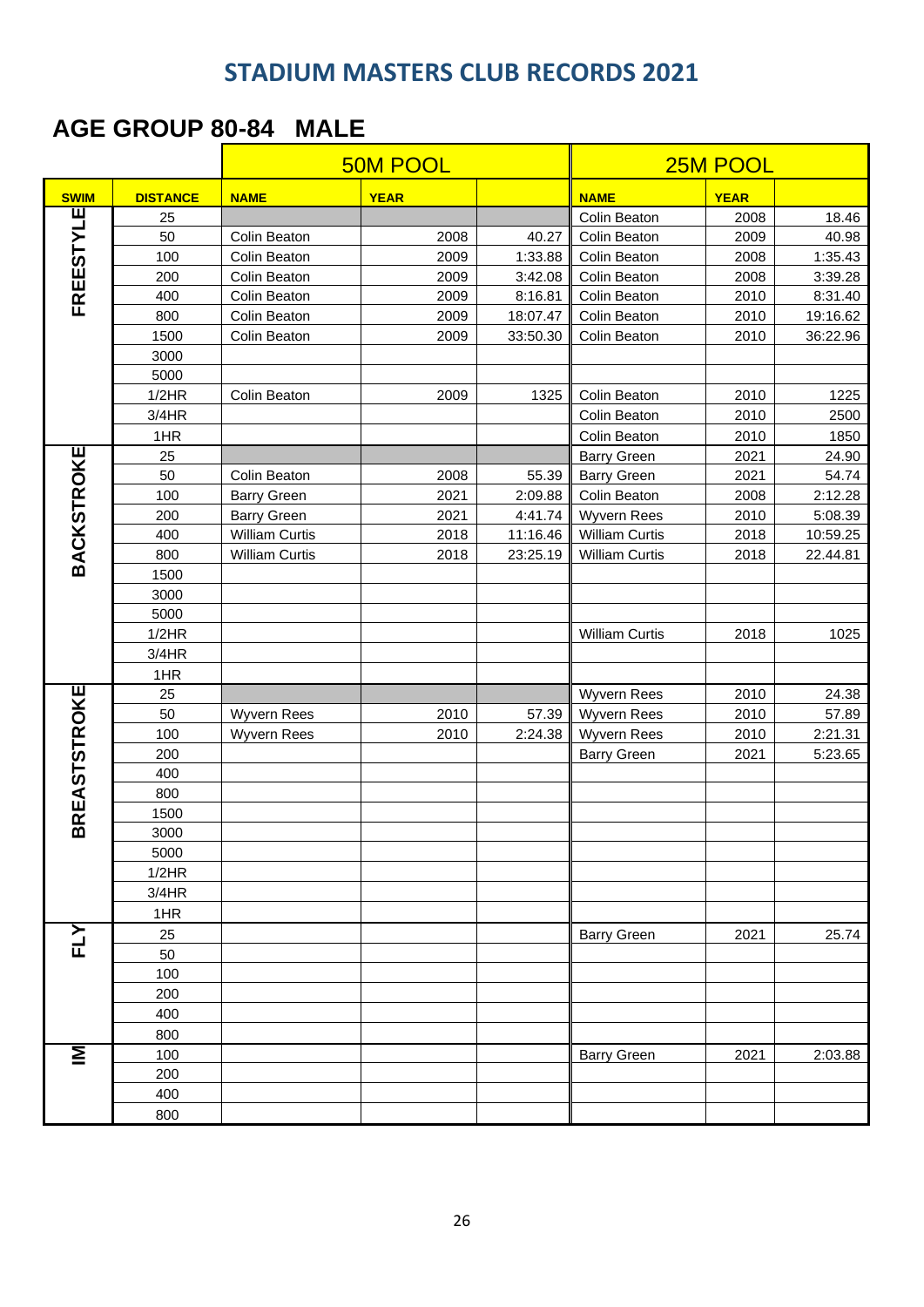#### **AGE GROUP 85-89 FEMALE**

|                     |                 |                       | <b>50M POOL</b> | 25M POOL |                       |             |          |
|---------------------|-----------------|-----------------------|-----------------|----------|-----------------------|-------------|----------|
| <b>SWIM</b>         | <b>DISTANCE</b> | <b>NAME</b>           | <b>YEAR</b>     |          | <b>NAME</b>           | <b>YEAR</b> |          |
|                     | 25              |                       |                 |          | <b>Hazel Christie</b> | 2012        | 35.10    |
|                     | 50              | Deirdre Stephenson    | 2020            | 1:21.20  | Deirdre Stephenson    | 2021        | 1:19.71  |
|                     | 100             | Deirdre Stephenson    | 2020            | 2:48.71  | Deirdre Stephenson    | 2020        | 2:47.04  |
|                     | 200             | Deirdre Stephenson    | 2020            | 5:50.80  | Deirdre Stephenson    | 2021        | 5:59.52  |
| FREESTYLE           | 400             | <b>Beatie Norris</b>  | 2009            | 14:39.94 | Deirdre Stephenson    | 2020        | 12:51.9  |
|                     | 800             | <b>Beatie Norris</b>  | 2009            | 29:14.79 | <b>Beatie Norris</b>  | 2010        | 28:51.99 |
|                     | 1500            |                       |                 |          |                       |             |          |
|                     | 3000            |                       |                 |          |                       |             |          |
|                     | 5000            |                       |                 |          |                       |             |          |
|                     | 1/2HR           | <b>Beatie Norris</b>  | 2009            | 800      | <b>Beatie Norris</b>  | 2010        | 800      |
|                     | 3/4HR           | <b>Beatie Norris</b>  | 2009            | 1200     |                       |             |          |
|                     | 1HR             |                       |                 |          |                       |             |          |
| <b>BACKSTROKE</b>   | 25              |                       |                 |          | Ann Ritchie           | 2019        | 42.99    |
|                     | 50              | Ann Ritchie           | 2019            | 1:37.00  | Patricia Sugars       | 2017        | 1:35.89  |
|                     | 100             | <b>Beatie Norris</b>  | 2009            | 3:34.88  | <b>Beatie Norris</b>  | 2009        | 3:34.10  |
|                     | 200             | <b>Beatie Norris</b>  | 2009            | 7:21.17  | <b>Beatie Norris</b>  | 2009        | 7:13.09  |
|                     | 400             | <b>Beatie Norris</b>  | 2009            | 14:22.44 | <b>Beatie Norris</b>  | 2010        | 14:18.31 |
|                     | 800             | <b>Beatie Norris</b>  | 2009            | 29:12.44 | <b>Beatie Norris</b>  | 2009        | 28:26.89 |
|                     | 1500            | <b>Beatie Norris</b>  | 2009            | 56:41.35 |                       |             |          |
|                     | 3000            |                       |                 |          |                       |             |          |
|                     | 5000            |                       |                 |          |                       |             |          |
|                     | 1/2HR           | <b>Beatie Norris</b>  | 2009            | 800      | <b>Beatie Norris</b>  | 2010        | 800      |
|                     | 3/4HR           | <b>Beatie Norris</b>  | 2009            | 1200     |                       |             |          |
|                     | 1HR             | <b>Beatie Norris</b>  | 2009            | 1600     |                       |             |          |
| <b>BREASTSTROKE</b> | 50              | <b>Hazel Christie</b> | 2012            | 1:49.37  | <b>Hazel Christie</b> | 2012        | 1:43.42  |
|                     | 100             | <b>Hazel Christie</b> | 2012            | 4:05.58  |                       |             |          |
|                     | 200             |                       |                 |          |                       |             |          |
|                     | 400             |                       |                 |          |                       |             |          |
|                     | 800             |                       |                 |          |                       |             |          |
|                     | 1500            |                       |                 |          |                       |             |          |
|                     | 3000            |                       |                 |          |                       |             |          |
|                     | 5000            |                       |                 |          |                       |             |          |
|                     | 1/2HR           |                       |                 |          |                       |             |          |
|                     | 3/4HR           |                       |                 |          |                       |             |          |
|                     | 1HR             |                       |                 |          |                       |             |          |
| <b>ELY</b>          | 50              |                       |                 |          |                       |             |          |
|                     | 100             |                       |                 |          |                       |             |          |
|                     | 200             |                       |                 |          |                       |             |          |
|                     | 400             |                       |                 |          |                       |             |          |
|                     | 800             |                       |                 |          |                       |             |          |
| Σ                   | 100             |                       |                 |          |                       |             |          |
|                     | 200             |                       |                 |          |                       |             |          |
|                     | 400             |                       |                 |          |                       |             |          |
|                     | 800             |                       |                 |          |                       |             |          |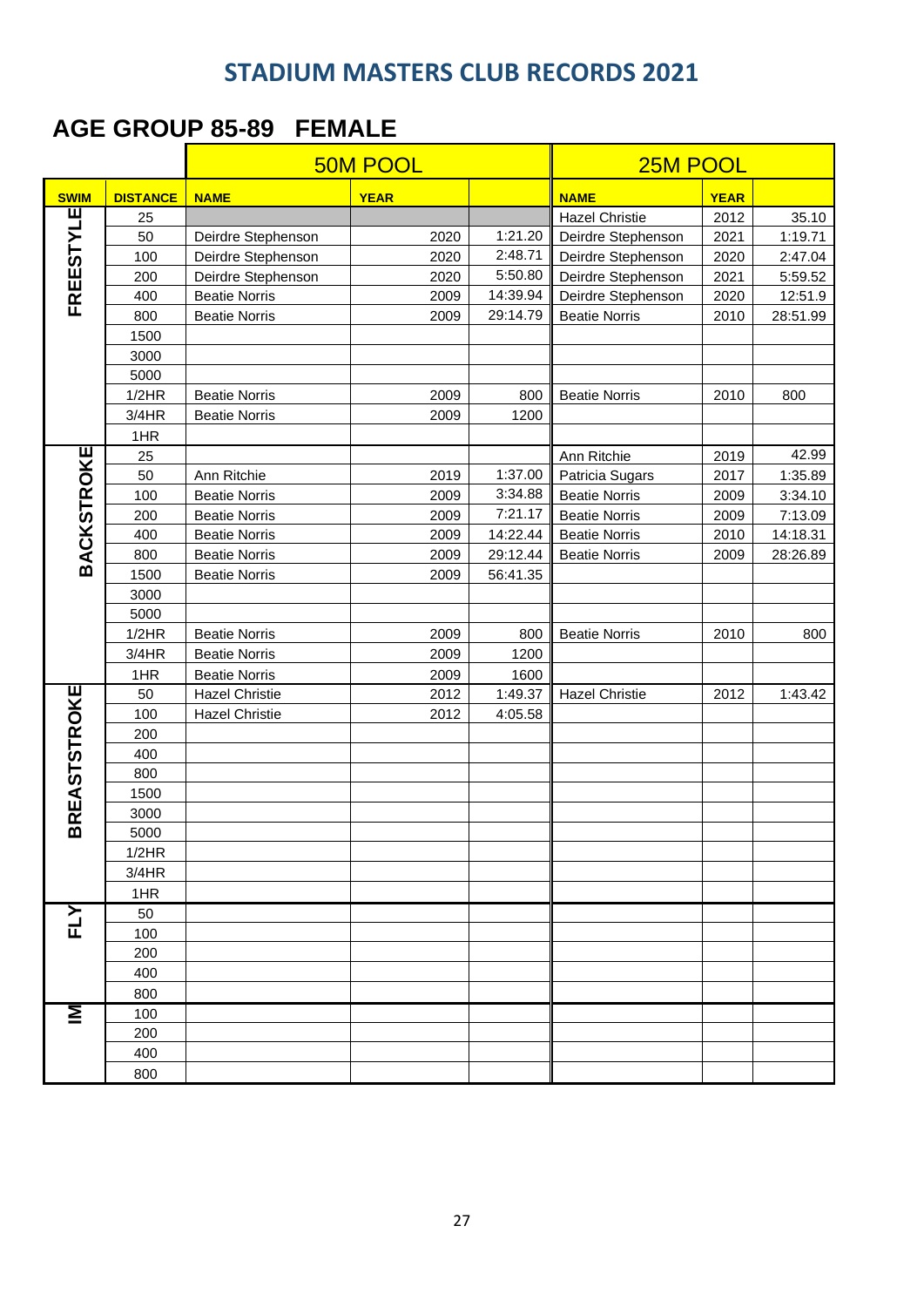#### **AGE GROUP 85-89 MALE**

|                     |                 |                      | <b>50M POOL</b> |             |      |         |             |             | 25M POOL |
|---------------------|-----------------|----------------------|-----------------|-------------|------|---------|-------------|-------------|----------|
| <b>SWIM</b>         | <b>DISTANCE</b> | <b>NAME</b>          |                 | <b>YEAR</b> |      |         | <b>NAME</b> | <b>YEAR</b> |          |
|                     | 50              | <b>Bill Ringland</b> |                 |             | 2009 | 45.79   |             |             |          |
| <b>FREESTYLE</b>    | 100             | <b>Bill Ringland</b> |                 |             | 2009 | 2:09.92 |             |             |          |
|                     | 200             | <b>Bill Ringland</b> |                 |             | 2009 | 5:01.65 |             |             |          |
|                     | 400             |                      |                 |             |      |         |             |             |          |
|                     | 800             |                      |                 |             |      |         |             |             |          |
|                     | 1500            |                      |                 |             |      |         |             |             |          |
|                     | 3000            |                      |                 |             |      |         |             |             |          |
|                     | 5000            |                      |                 |             |      |         |             |             |          |
|                     | 1/2HR           |                      |                 |             |      |         |             |             |          |
|                     | 3/4HR           |                      |                 |             |      |         |             |             |          |
|                     | 1HR             |                      |                 |             |      |         |             |             |          |
|                     | 50              |                      |                 |             |      |         |             |             |          |
|                     | 100             |                      |                 |             |      |         |             |             |          |
|                     | 200             |                      |                 |             |      |         |             |             |          |
|                     | 400             |                      |                 |             |      |         |             |             |          |
|                     | 800             |                      |                 |             |      |         |             |             |          |
| <b>BACKSTROKE</b>   | 1500            |                      |                 |             |      |         |             |             |          |
|                     | 3000            |                      |                 |             |      |         |             |             |          |
|                     | 5000            |                      |                 |             |      |         |             |             |          |
|                     | 1/2HR           |                      |                 |             |      |         |             |             |          |
|                     | 3/4HR           |                      |                 |             |      |         |             |             |          |
|                     | 1HR             |                      |                 |             |      |         |             |             |          |
| <b>BREASTSTROKE</b> | 50              |                      |                 |             |      |         |             |             |          |
|                     | 100             |                      |                 |             |      |         |             |             |          |
|                     | 200             |                      |                 |             |      |         |             |             |          |
|                     | 400             |                      |                 |             |      |         |             |             |          |
|                     | 800             |                      |                 |             |      |         |             |             |          |
|                     | 1500            |                      |                 |             |      |         |             |             |          |
|                     | 3000            |                      |                 |             |      |         |             |             |          |
|                     | 5000            |                      |                 |             |      |         |             |             |          |
|                     | 1/2HR           |                      |                 |             |      |         |             |             |          |
|                     | 3/4HR           |                      |                 |             |      |         |             |             |          |
|                     | 1HR             |                      |                 |             |      |         |             |             |          |
| FLY                 | 50              |                      |                 |             |      |         |             |             |          |
|                     | 100             |                      |                 |             |      |         |             |             |          |
|                     | 200             |                      |                 |             |      |         |             |             |          |
|                     | 400             |                      |                 |             |      |         |             |             |          |
|                     | 800             |                      |                 |             |      |         |             |             |          |
| <u>Σ</u>            | 100             |                      |                 |             |      |         |             |             |          |
|                     | 200             |                      |                 |             |      |         |             |             |          |
|                     | 400             |                      |                 |             |      |         |             |             |          |
|                     | 800             |                      |                 |             |      |         |             |             |          |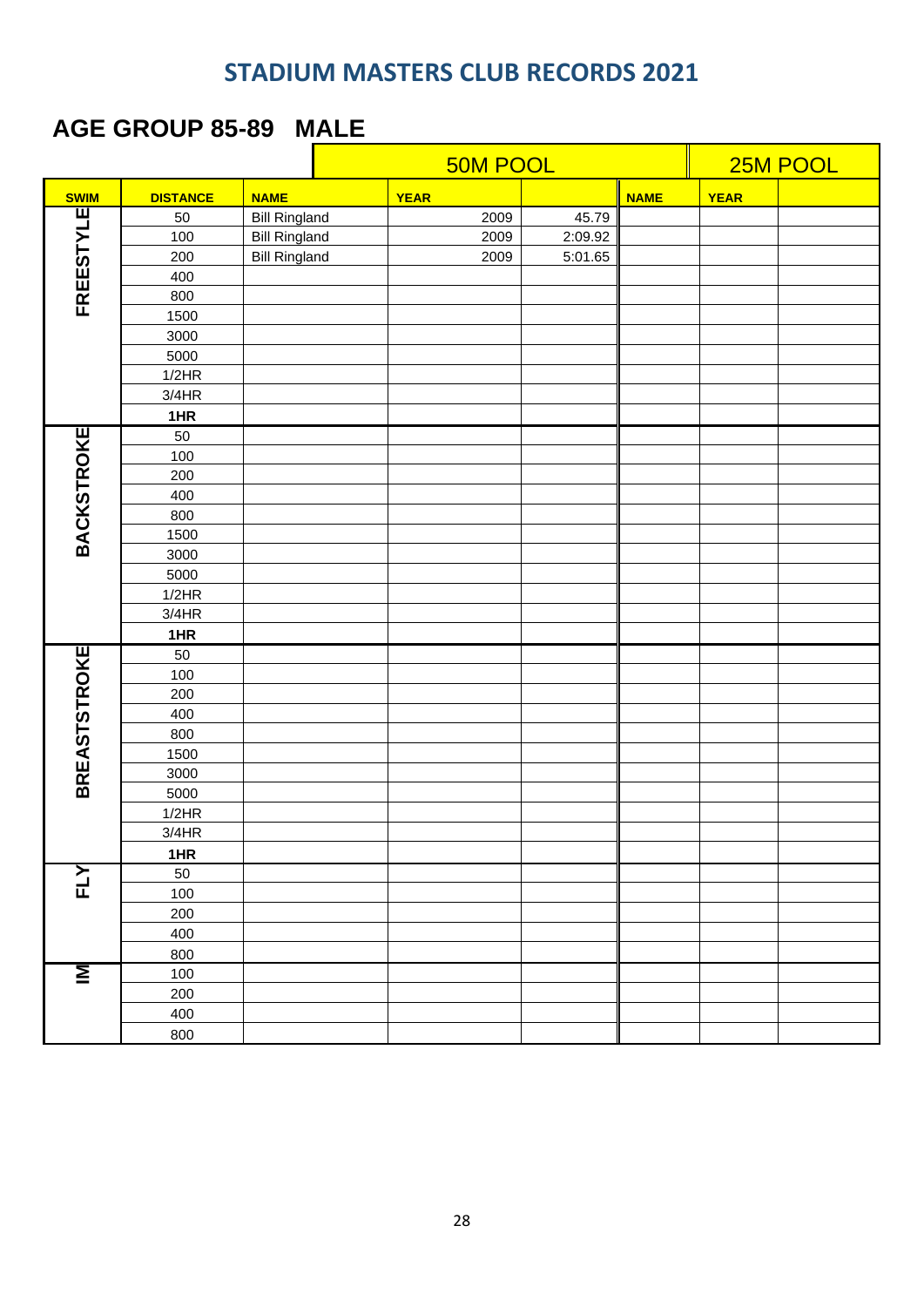# **Relays LC Female**

|                                |                 |                  | <b>50M POOL</b>                                                              |             |         |
|--------------------------------|-----------------|------------------|------------------------------------------------------------------------------|-------------|---------|
| <b>SWIM</b>                    | <b>DISTANCE</b> |                  | <b>NAME</b>                                                                  | <b>YEAR</b> |         |
| ш                              | 72-119          | <b>WNC BACC</b>  | Swimmers unknown                                                             | 2002        | 4:39.03 |
| $4 \times 50m$<br>ESTY<br>FREI | 120-159         | <b>States</b>    | Lyndsay Tonner, Gail Parsons, Michelle Kendell,<br>Jane McCallum             | 2003        | 2:23.74 |
|                                | 160-199         | <b>WNC BACC</b>  | Suzanne Shilling, Anja Messmer, Jackie Egan,<br><b>Eleanor Parsons</b>       | 2011        | 2:22.31 |
|                                | 200-239         | <b>Nationals</b> | Suzanne Shilling, Gail Parsons, Robyn Wilson,<br><b>Eleanor Parsons</b>      | 2012        | 2:16.14 |
|                                | 240-279         | <b>States</b>    | Eleanor Parsons, Robyn Wilson, Merilyn<br>Burbidge, Andrea Morton            | 2013        | 2:33.00 |
|                                | 280-319         | <b>Nationals</b> | Pamela Walter, Merilyn Burbidge, Cas Brown,<br>Ann-Maree Lynch               | 2018        | 3:21.93 |
|                                | 320-359         | <b>WSU LLCC</b>  | Deirdre Stephenson, Margaret Watson, Audrey<br>Bullough, Merilyn Burbidge    | 2019        | 4:55.51 |
|                                | 72-119          |                  |                                                                              |             |         |
| 4 x 50m<br>MEDLEY              | 120-159         | <b>States</b>    | Pamela Walter, Michelle Kendell, Kathryn Lynn,<br><b>Eleanor Parsons</b>     | 2001        | 2:40.56 |
|                                | 160-199         | <b>WSU BACC</b>  | Kylie Leaman, Kim Klug, Suzanne Shilling, Gail<br>Parsons                    | 2011        | 2:38.65 |
|                                | 200-239         | <b>Nationals</b> | Gail Parsons, Kim Klug, Suzanne Shilling,<br><b>Eleanor Parsons</b>          | 2011        | 2:38.85 |
|                                | 240-279         | <b>States</b>    | Eleanor Parsons, Geraldine Klug, Andrea Morton,<br><b>Tricia Summerfield</b> | 2013        | 3:06.37 |
|                                | 280-319         | WML BACC         | Merilyn Burbidge, Geraldine Klug, Eleanor<br>Parsons, Deirdre Stephenson     | 2014        | 3:54.40 |
|                                | 320-359         | <b>Nationals</b> | Mary Gray, Margaret Watson, Merilyn Burbidge,<br>Deirdre Stephenson          | 2018        | 5:55.17 |
|                                | 72-119          |                  |                                                                              |             |         |
|                                | 120-159         |                  |                                                                              |             |         |
|                                | 160-199         |                  |                                                                              |             |         |
|                                | 200-239         |                  |                                                                              |             |         |
| 4 x 100m<br>FREESTYLE          | 240-279         | WNG BACC         | Elizabeth Edmondson, Merilyn Burbidge<br>Theresa Elliott, Pamela Walter      | 2011        | 7:38.07 |
|                                | 280-319         |                  |                                                                              |             |         |
|                                | 320-359         |                  |                                                                              |             |         |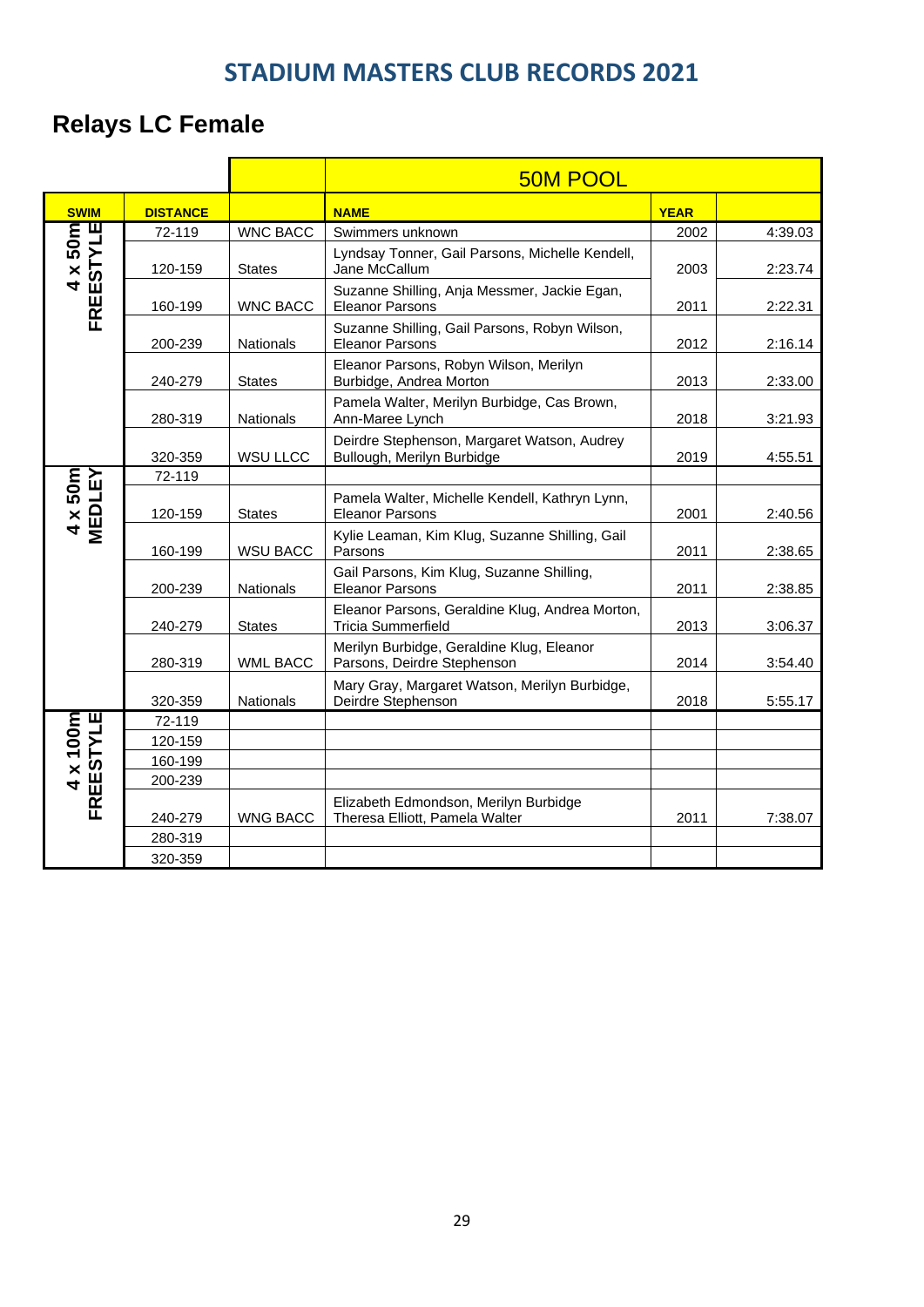|                     | <b>Relays LC Male</b> |                    |                                                                       |             |         |
|---------------------|-----------------------|--------------------|-----------------------------------------------------------------------|-------------|---------|
|                     |                       |                    | <b>50M POOL</b>                                                       |             |         |
| <b>SWIM</b>         | <b>DISTANCE</b>       |                    | <b>NAME</b>                                                           | <b>YEAR</b> |         |
|                     | 72-119                |                    |                                                                       |             |         |
| FREESTYLE           | 120-159               | <b>States</b>      | Brett Machielsen, Patrick Carden, Leon Musca,<br><b>Sean Slattery</b> | 2006        | 2:01.68 |
|                     | 160-199               | <b>States</b>      | Beng Hooi Chua, Barry Green, Michael Kane,<br>Gary Steenkamp          | 2009        | 2:05.79 |
|                     | 200-239               | Nationals          | William Woodhouse, Barry Green, David<br>Fairclough, Leon Musca       | 2011        | 2:16.17 |
|                     | 240-279               | <b>States</b>      | Stuart Gray, Gavin Cull, William Curtis, Beng<br>Hooi Chua            | 2016        | 2:34.25 |
|                     | 280-319               | <b>Nationals</b>   | Peter Lyster, William Woodhouse, Stuart Gray,<br>Gavin Cull           | 2018        | 2:29.15 |
|                     | 320-359               | <b>WNC BACC</b>    | Brian Somes, Wyvern Rees, Alan Earnshaw,<br>Colin Beaton              | 2010        | 3:53.09 |
|                     | 72-119                |                    |                                                                       |             |         |
| 4 x 50m<br>MEDLEY   | 120-159               | <b>States</b>      | Julian Keys, David Fairclough, Keef Hickey, Mal<br>Ryan               | 1998        | 2:35.18 |
|                     | 160-199               | <b>Nationals</b>   | Leon Musca, David Fairclough, Robert Murphy,<br>Chris Johnston        | 2011        | 2:16.88 |
|                     | 200-239               | XII Fina<br>Champs | Cliffe Webb, Patrick Carden, Brett Machielsen,<br>David Corney        | 2008        | 2:35.74 |
|                     | 240-279               | <b>WSU BACC</b>    | William Woodhouse, Barry Green, Leon Musca,<br>Colin Beaton           | 2010        | 2:57.31 |
|                     | 280-319               | <b>WSU BACC</b>    | Barry Green, William Woodhouse, Vic Paul,<br><b>Stuart Gray</b>       | 2014        | 3:03.32 |
|                     | 320-359               |                    |                                                                       |             |         |
|                     | 72-119                |                    |                                                                       |             |         |
|                     | 120-159               |                    |                                                                       |             |         |
|                     | 160-199               |                    |                                                                       |             |         |
| 4 x 100m<br>EESTYLE | 200-239               |                    |                                                                       |             |         |
| ER                  | 240-279               |                    |                                                                       |             |         |
|                     | 280-319<br>320-359    |                    |                                                                       |             |         |
|                     |                       |                    |                                                                       |             |         |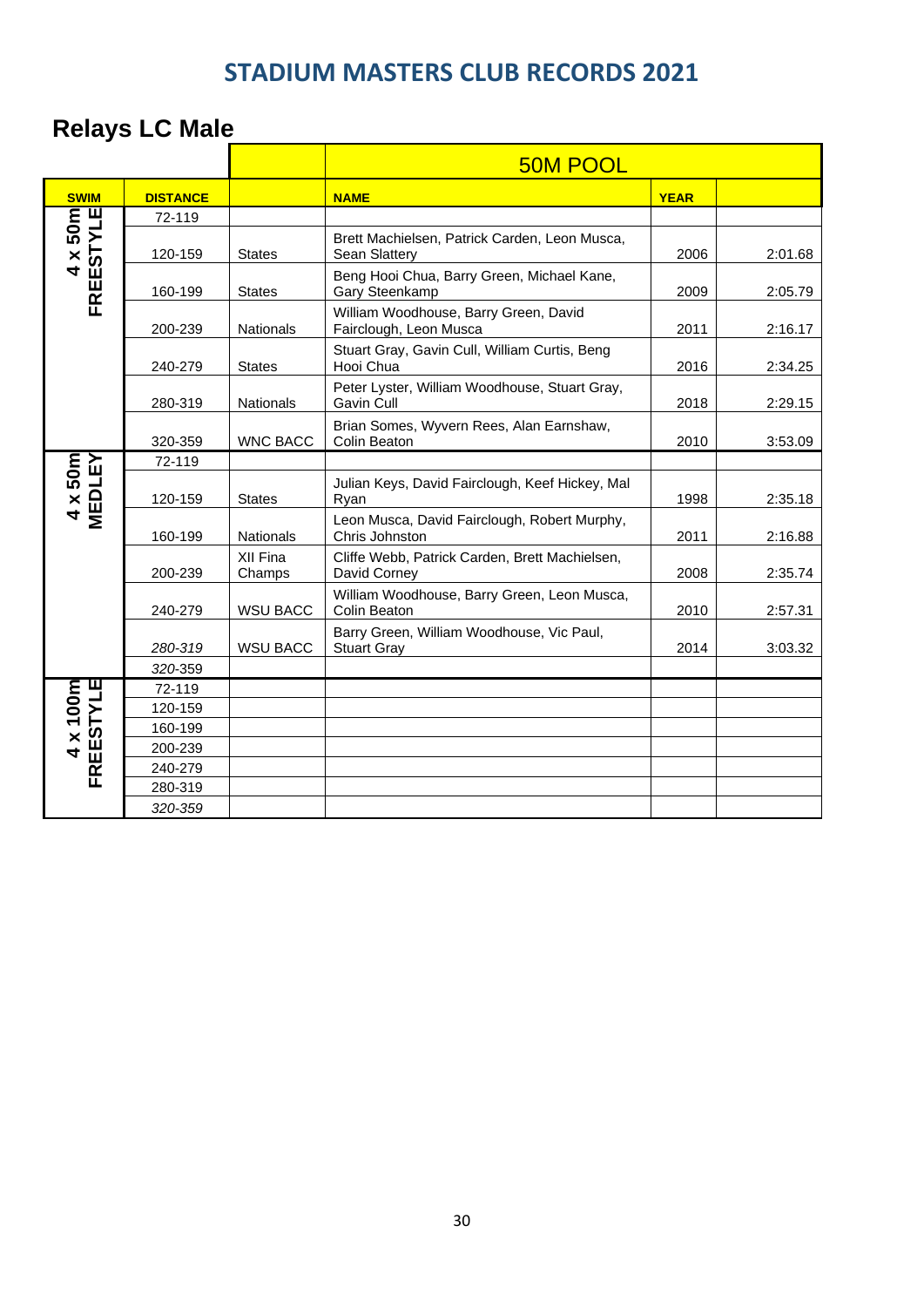# **Relays LC Mixed**

|                          |                 |                    | <b>50M POOL</b>                                                         |             |         |  |  |
|--------------------------|-----------------|--------------------|-------------------------------------------------------------------------|-------------|---------|--|--|
| <b>SWIM</b>              | <b>DISTANCE</b> |                    | <b>NAME</b>                                                             | <b>YEAR</b> |         |  |  |
|                          | 72-119          |                    |                                                                         |             |         |  |  |
| FREESTYLE                | 120-159         | <b>States</b>      | Gail Parsons, David Fairclough, Jane McCallum,<br>Leon Musca            | 2003        | 2:09.82 |  |  |
|                          | 160-199         | XII Fina<br>Champs | Michael Kane, Gail Parsons, Eleanor Parsons,<br><b>Brett Machielsen</b> | 2008        | 2:04.03 |  |  |
|                          | 200-239         | <b>WSM BACC</b>    | Barry Green, Suzanne Shilling, Eleanor Parsons,<br>Leon Musca           | 2010        | 2:15.84 |  |  |
|                          | 240-279         | WSM BACC           | Colin Beaton, Jackie Egan, Robyn Wilson,<br>William Woodhouse           | 2010        | 2:33.99 |  |  |
|                          | 280-319         | <b>Nationals</b>   | William Woodhouse, Pamela Walter, Ann-Maree<br>Lynch, Peter Lyster      | 2018        | 2:49.12 |  |  |
|                          | 320-359         | <b>WFR BACC</b>    | Margaret Somes, Hazel Christie, Wyvern Rees,<br>Colin Beaton            | 2010        | 4:07.90 |  |  |
|                          | 72-119          |                    |                                                                         |             |         |  |  |
| 4 x 50m<br>MEDLEY        | 120-159         | <b>WNC BACC</b>    | Helene De Beer, Thrym Kristoffersen, Gail<br>Parsons, Mark Anderson     | 1998        | 2:44.46 |  |  |
|                          | 160-199         | <b>States</b>      | Beng Hooi Chua, Kim Klug, Leon Musca, Andrea<br>Morton                  | 2013        | 2:29.67 |  |  |
|                          | 200-239         | <b>States</b>      | Gavin Cull, Jackie Egan, Beng Hooi Chua,<br><b>Eleanor Parsons</b>      | 2016        | 2:40.85 |  |  |
|                          | 240-279         | <b>WFR BACC</b>    | Victor Paul, Andrea Morton, Eleanor Parsons,<br>William Woodhouse       | 2013        | 2:47.06 |  |  |
|                          | 280-319         | XII Fina<br>Champs | Cliffe Webb. Geraldine Klug, Barry Green,<br>Barbara Fentiman           | 2008        | 3:10.31 |  |  |
|                          | 320-359         | Nationals          | William Curtis, Margaret Watson, Deirdre<br>Stephenson, Stuart Gray     | 2018        | 5:05.44 |  |  |
|                          | 72-119          |                    |                                                                         |             |         |  |  |
| 4 x 100m<br>REESTYLE     | 120-159         | <b>States</b>      | Julian Keys, Angela Allsopp, Marianne Yrke,<br>Thrym Kristoffersen      | 1998        | 5:33.17 |  |  |
|                          | 160-199         |                    |                                                                         |             |         |  |  |
| FK                       | 200-239         | <b>States</b>      | Alan Wilson, Lorraine Earnshaw, Marg Watson,<br>Alan Earnshaw           | 1998        | 6:28.80 |  |  |
|                          | 240-279         |                    |                                                                         |             |         |  |  |
|                          | 280-319         |                    |                                                                         |             |         |  |  |
|                          | 320-359         |                    |                                                                         |             |         |  |  |
|                          | 72-119          |                    |                                                                         |             |         |  |  |
|                          | 120-159         |                    |                                                                         |             |         |  |  |
|                          | 160-199         |                    |                                                                         |             |         |  |  |
| $4 \times 100$<br>MEDLEY | 200-239         | <b>WSU BACC</b>    | Gail Parsons, Vic Paul, Mark Etherton-Beer,<br><b>Eleanor Parsons</b>   | 2014        | 6:23.63 |  |  |
|                          | 240-279         |                    |                                                                         |             |         |  |  |
|                          | 280-319         |                    |                                                                         |             |         |  |  |
|                          | 320-359         |                    |                                                                         |             |         |  |  |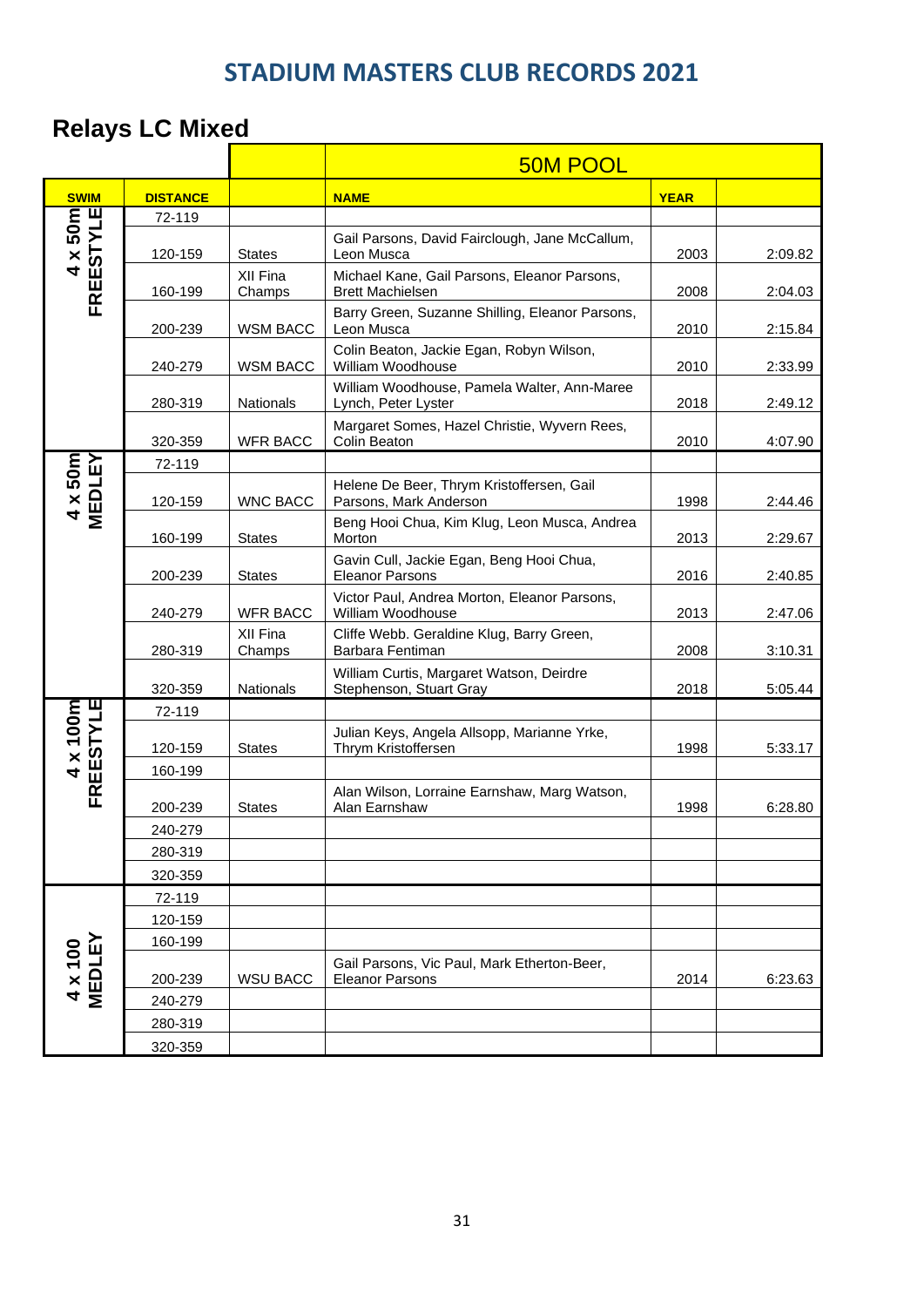## **Relays SC Female**

|                       |                    |                                      | 25M POOL                                                                                                                   |              |                    |
|-----------------------|--------------------|--------------------------------------|----------------------------------------------------------------------------------------------------------------------------|--------------|--------------------|
| <b>SWIM</b>           | <b>DISTANCE</b>    |                                      | <b>NAME</b>                                                                                                                | <b>YEAR</b>  |                    |
|                       | 72-119             |                                      |                                                                                                                            |              |                    |
|                       | 120-159            |                                      |                                                                                                                            |              |                    |
| FREESTYLE             | 160-199            | <b>WCM Relay</b>                     | Kylie Leaman, Jackie Egan, Eleanor Parsons, Suzanne<br>Shilling                                                            | 2012         | 1:01.71            |
|                       | 200-239            | <b>WCM Relay</b>                     | Suzanne Shilling, Jackie Egan, Gail Parsons, Eleanor<br>Parsons                                                            | 2011         | 1:01.81            |
|                       | 240-279            | <b>States</b>                        | Jackie Egan, Merilyn Burbidge, Anne Edmondson, Eleanor<br>Parsons                                                          | 2015         | 1:10.42            |
|                       | 280-319            | <b>WCM Relay</b>                     | Geraldine Klug, Merilyn Burbidge, Cas Brown, Theresa<br>Elliott                                                            | 2013         | 1:28.31            |
|                       | 320-359            | <b>WCM Relay</b>                     | Merilyn Burbidge, Cas Brown, Deirdre Stephenson, Audrey<br>Bullough                                                        | 2021         | 2:05.40            |
|                       | 72-119             |                                      |                                                                                                                            |              |                    |
|                       | 120-159            |                                      |                                                                                                                            |              |                    |
| 4 x 25m<br>MEDLEY     | 160-199            | <b>States</b>                        | Gail Parsons, Kim Klug, Anja Messmer, Eleanor Parsons                                                                      | 2010         | 1:11.44            |
|                       | 200-239            | <b>WCM Relay</b>                     | Gail Parsons, Kim Klug, Suzanne Shilling, Eleanor Parsons                                                                  | 2012         | 1:10.42            |
|                       | 240-279            | <b>States</b>                        | Jackie Egan, Merilyn Burbidge, Eleanor Parsons, Anne<br>Edmondson                                                          | 2015         | 1:21.63            |
|                       | 280-319            | <b>WCM Relay</b>                     | Audrey Bullough, Merilyn Burbidge, Sue Colyer, Margaret<br>Somes                                                           | 2010         | 1:45.92            |
|                       | 320-359            | <b>WCM Relay</b>                     | Ann Ritchie, Cas Brown, Merilyn Burbidge, Dee Stephenson                                                                   | 2019         | 2:27.66            |
|                       | 72-119             |                                      |                                                                                                                            |              |                    |
| 4 x 50m<br>FREESTYLE  | 120-159            | <b>WFR BACC</b>                      | Marianne Yrke, Helene De Beer, Gail Parsons, Angela<br>Allsopp                                                             | 1999         | 2:29.60            |
|                       | 160-199            | <b>WCM Relay</b>                     | Gail Parsons, Kim Klug, Eleatha Beare, Eleanor Parsons                                                                     | 2009         | 2:23.60            |
|                       | 200-239            | <b>WCM Relay</b>                     | Suzanne Shilling, Kylie Leaman, Gail Parsons, Eleanor<br>Parsons                                                           | 2012         | 2:15.71            |
|                       | 240-279            | <b>WCM Relay</b>                     | Suzanne Brid, Merilyn Burbidge, Robyn Wilson, Eleanor<br>Parsons                                                           | 2014         | 2:34.65            |
|                       | 280-319            | <b>WCM Relay</b>                     | Merilyn Burbidge, Deirdre Stephenson, Audrey Bullough,<br>Geraldine Klug                                                   | 2010         | 3:32.54            |
|                       | 320-359            | <b>States</b>                        | Margaret Smithson, Cas Brown, Deidre Stephenson, Audrey<br><b>Bullough</b>                                                 | 2021         | 4:32.23            |
| 50m<br>IEY            | 72-119             |                                      |                                                                                                                            |              |                    |
|                       | 120-159            | <b>WWC BACC</b>                      | Swimmers unknown                                                                                                           | 1994         | 3:10.72            |
| 4 x !<br>MED          | 160-199            | <b>WWC BACC</b>                      | Swimmers unknown                                                                                                           | 1994         | 3:29.75            |
|                       | 200-239<br>240-279 | <b>WCM Relay</b><br><b>WCM Relay</b> | Gail Parsons, Kim Klug, Eleanor Parsons, Jackie Egan<br>Merilyn Burbidge, Pamela Walter, Andrea Morton, Eleanor<br>Parsons | 2012<br>2013 | 2:39.58<br>2:56.33 |
|                       | 280-319            | <b>WCM Relay</b>                     | Merilyn Burbidge, Geraldine Klug, Pamela Walter, Helen<br>Green                                                            | 2015         | 3:39.48            |
|                       | 320-359            | <b>States</b>                        | Audrey Bullough, Cas Brown, Merilyn Burbidge, Deirdre<br>Stephenson                                                        | 2021         | 5:50.00            |
|                       | 72-119             |                                      |                                                                                                                            |              |                    |
|                       | 120-159            |                                      |                                                                                                                            |              |                    |
| 4 x 100m<br>FREESTYLE | 160-199            | <b>WCM Relay</b>                     | Kim Klug, Pamela Walter, Anne Edmondson, Eleatha Beare                                                                     | 2010         | 6:11.41            |
|                       |                    |                                      | Gail Parsons, Robyn Wilson, Suzanne Shilling, Eleanor                                                                      |              |                    |
|                       | 200-239            | <b>WCM Relay</b>                     | Parsons                                                                                                                    | 2010         | 5:21.94            |
|                       | 240-279<br>280-319 | <b>WCM Relay</b>                     | Sue Colyer, Pamela Walter, Julianne Crowley, Robyn Wilson                                                                  | 2009         | 6:34.48            |
|                       | 320-359            | <b>WCM Relay</b>                     | Pat Sugars, Hazel Christie, Zee Marsland, Margaret Somes                                                                   | 2010         | 11:31.68           |
|                       |                    |                                      |                                                                                                                            |              |                    |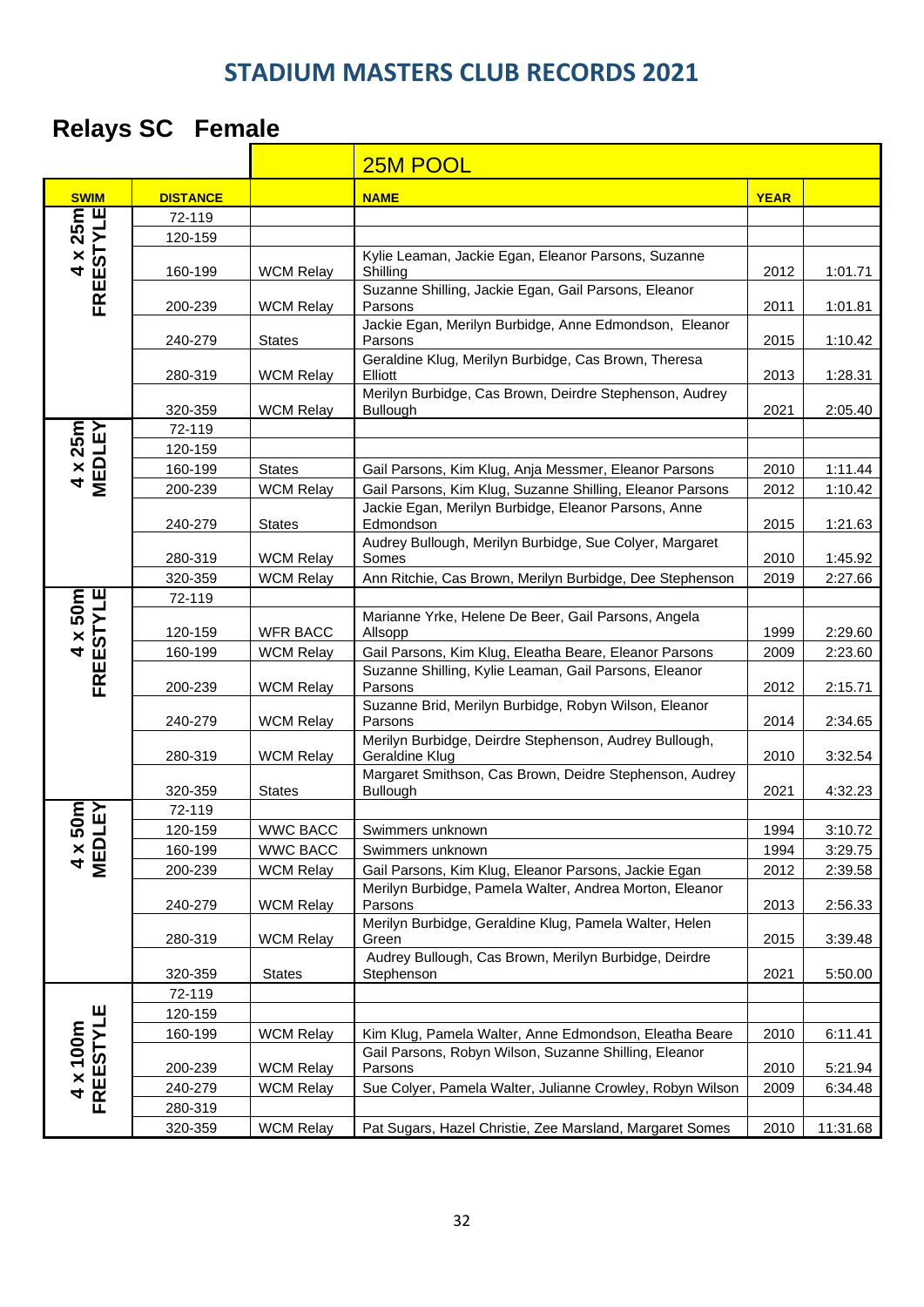# **Relays SC Male**

|                                 |                    |                                      | 25M POOL                                                                                                                        |              |                    |
|---------------------------------|--------------------|--------------------------------------|---------------------------------------------------------------------------------------------------------------------------------|--------------|--------------------|
| <b>SWIM</b>                     | <b>DISTANCE</b>    |                                      | <b>NAME</b>                                                                                                                     | <b>YEAR</b>  |                    |
|                                 | 72-119             |                                      |                                                                                                                                 |              |                    |
| 4 x 25m                         | 120-159            |                                      |                                                                                                                                 |              |                    |
|                                 | 160-199            | <b>WCM Relay</b>                     | Raffaele Stellato, Mathew Lovelock, Peter Gray, Gavin Cull                                                                      | 2017         | 53.17              |
|                                 | 200-239            | <b>WCM Relay</b>                     | Andrew Wilson, Barry Green, William Woodhouse, Beng Hooi Chua                                                                   | 2011         | 59.95              |
| <b>FREESTYLE</b>                | 240-279            | <b>States</b>                        | Leon Musca, William Curtis, Barry Green, Colin Beaton                                                                           | 2010         | 1:08.82            |
|                                 | 280-319            | <b>WCM Relay</b>                     | Stuart Gray, Peter Lyster, William Woodhouse, Graham Wimbridge                                                                  | 2017         | 1.08.28            |
|                                 | 320-359            |                                      |                                                                                                                                 |              |                    |
| 4 x 25m<br>MEDLEY               | 72-119             |                                      |                                                                                                                                 |              |                    |
|                                 | 120-159            | <b>WCM Relay</b>                     | David Fairclough, Gary Steenkamp, Beng Hooi Chua, Michael Kane                                                                  | 2009         | 1:00.74            |
|                                 | 160-199            | <b>WCM Relay</b>                     | Leon Musca, Barry Green, Beng Hooi Chua, Andrew Wilson                                                                          | 2012         | 1:04.98            |
|                                 | 200-239            | <b>States</b>                        | Barry Green, Mark Etherton-Beer, Ben Hooi Chua, Wayne Davies                                                                    | 2015         | 1:13.19            |
|                                 | 240-279            | <b>States</b>                        | Colin Beaton, Wyvern Rees, Leon Musca, Warwick Maxted                                                                           | 2010         | 1:18.53            |
|                                 | 280-319            | <b>WCM Relay</b>                     | William Woodhouse, Barry Green, Stuart Gray, Gavin Cull                                                                         | 2017         | 1.24.80            |
|                                 | 320-359            |                                      |                                                                                                                                 |              |                    |
|                                 | 320-359            |                                      |                                                                                                                                 |              |                    |
| <b>FREESTYLE</b>                | 72-119             |                                      |                                                                                                                                 |              |                    |
| $4 \times 50m$                  | 120-159            | <b>WMV BACC</b>                      | Swimmers unknown                                                                                                                | 1995         | 2:25.38            |
|                                 | 160-199            | <b>WCM Relay</b>                     | Andrew Wilson, Wayne Davies, Leon Musca, Beng Hooi Chua                                                                         | 2012         | 2:04.46            |
|                                 | 200-239            | <b>WCM LLCC</b>                      | Peter Gray, Stuart Gray, Travis O'Neill, Mathew Lovelock                                                                        | 2018         | 2:07.09            |
|                                 | 240-279            | <b>WCM Relay</b>                     | William Woodhouse, Gavin Cull, William Curtis, Beng Hooi Chua                                                                   | 2016         | 2:32.83            |
|                                 | 280-319            | <b>WCM Relay</b>                     | Barry Green, Stuart Gray, Graham Wimbridge, Peter Lyster                                                                        | 2016         | 2:35.12            |
|                                 | 320-359            |                                      |                                                                                                                                 |              |                    |
| $4 \times 50m$<br><b>MEDLEY</b> | 72-119             |                                      |                                                                                                                                 |              |                    |
|                                 | 120-159            | <b>WWC BACC</b>                      | Swimmers unknown                                                                                                                | 1994         | 2:31.78            |
|                                 | 160-199            | <b>WCM Relay</b>                     | Peter Gray, Raffaele Stellato, Mathew Lovelock, Gavin Cull                                                                      | 2017         | 2.18.52            |
|                                 |                    |                                      | Barry Green, William Woodhouse, Beng Hooi Chua, lan                                                                             |              |                    |
|                                 | 200-239            | <b>WCM Relay</b>                     | Koegelenberg                                                                                                                    | 2015<br>2011 | 2:44.24<br>2:57.79 |
|                                 | 240-279<br>280-319 | <b>WCM Relay</b><br><b>WCM Relay</b> | William Curtis, Barry Green, Beng Hooi Chau, William Woodhouse<br>Barry Green, William Woodhouse, Graham Wimbridge, Stuart Gray | 2017         | 3.12.59            |
|                                 | 320-359            |                                      |                                                                                                                                 |              |                    |
|                                 | 72-119             |                                      |                                                                                                                                 |              |                    |
|                                 | 120-159            |                                      |                                                                                                                                 |              |                    |
|                                 | 160-199            |                                      |                                                                                                                                 |              |                    |
| FREESTYLE<br>$4 \times 100$ m   | 200-239            |                                      |                                                                                                                                 |              |                    |
|                                 | 240-279            |                                      |                                                                                                                                 |              |                    |
|                                 | 280-319            |                                      |                                                                                                                                 |              |                    |
|                                 | 320-359            |                                      |                                                                                                                                 |              |                    |